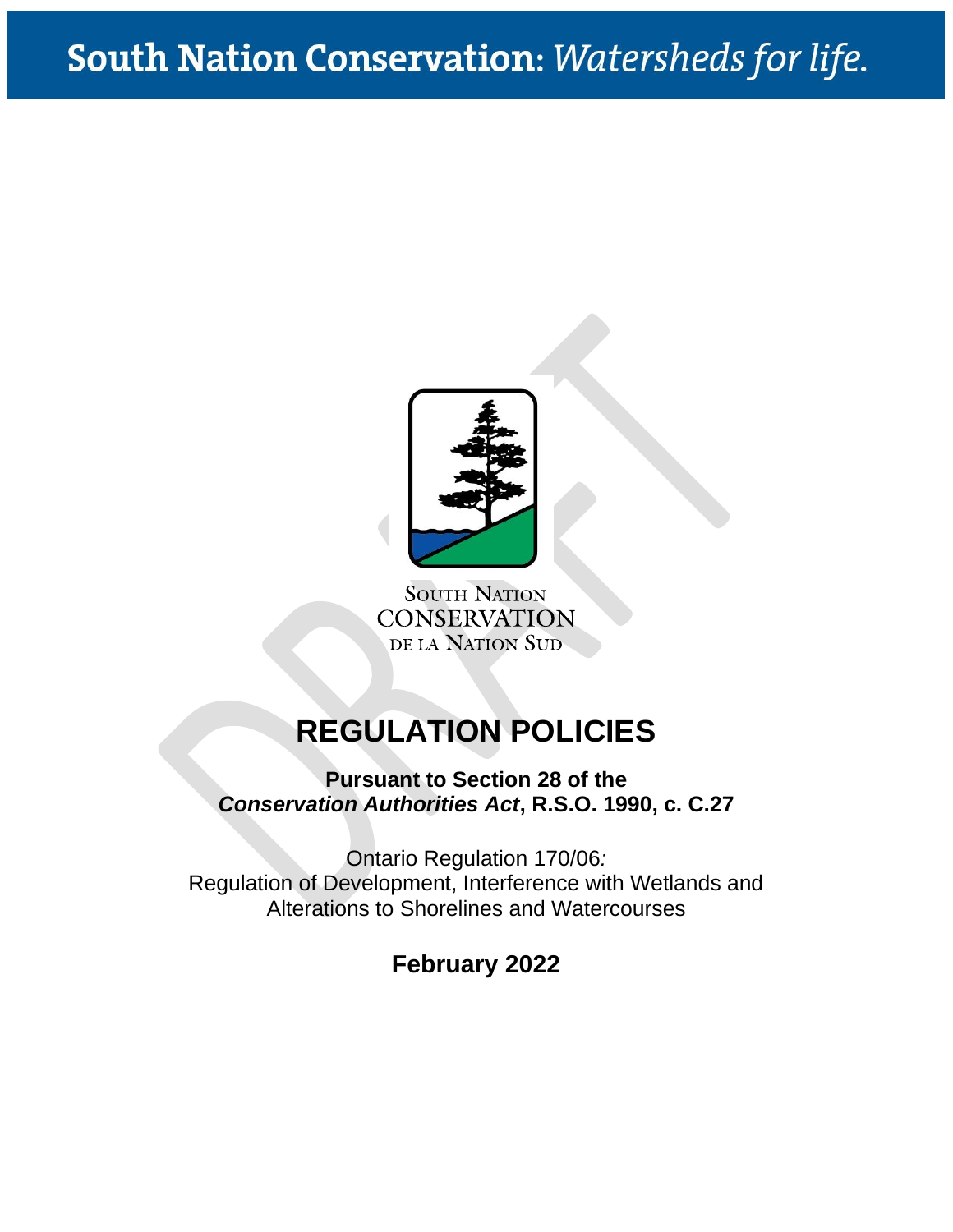## **Revisions**

| <b>Revision No.</b> | <b>Board</b><br><b>Approval Date</b> | <b>Details</b>                                                                                       |
|---------------------|--------------------------------------|------------------------------------------------------------------------------------------------------|
| 1                   | September 27th, 2006                 | Resolution BD-136/06 on September 27th, 2006<br>Minutes BD-147/06 on October 25 <sup>th</sup> , 2006 |
| 2                   | August 15 <sup>th</sup> , 2019       | Resolution BD-125/19 on August 15 <sup>th</sup> , 2019<br>Minutes BD-133/19 on September 19th, 2019  |
| 3                   |                                      |                                                                                                      |

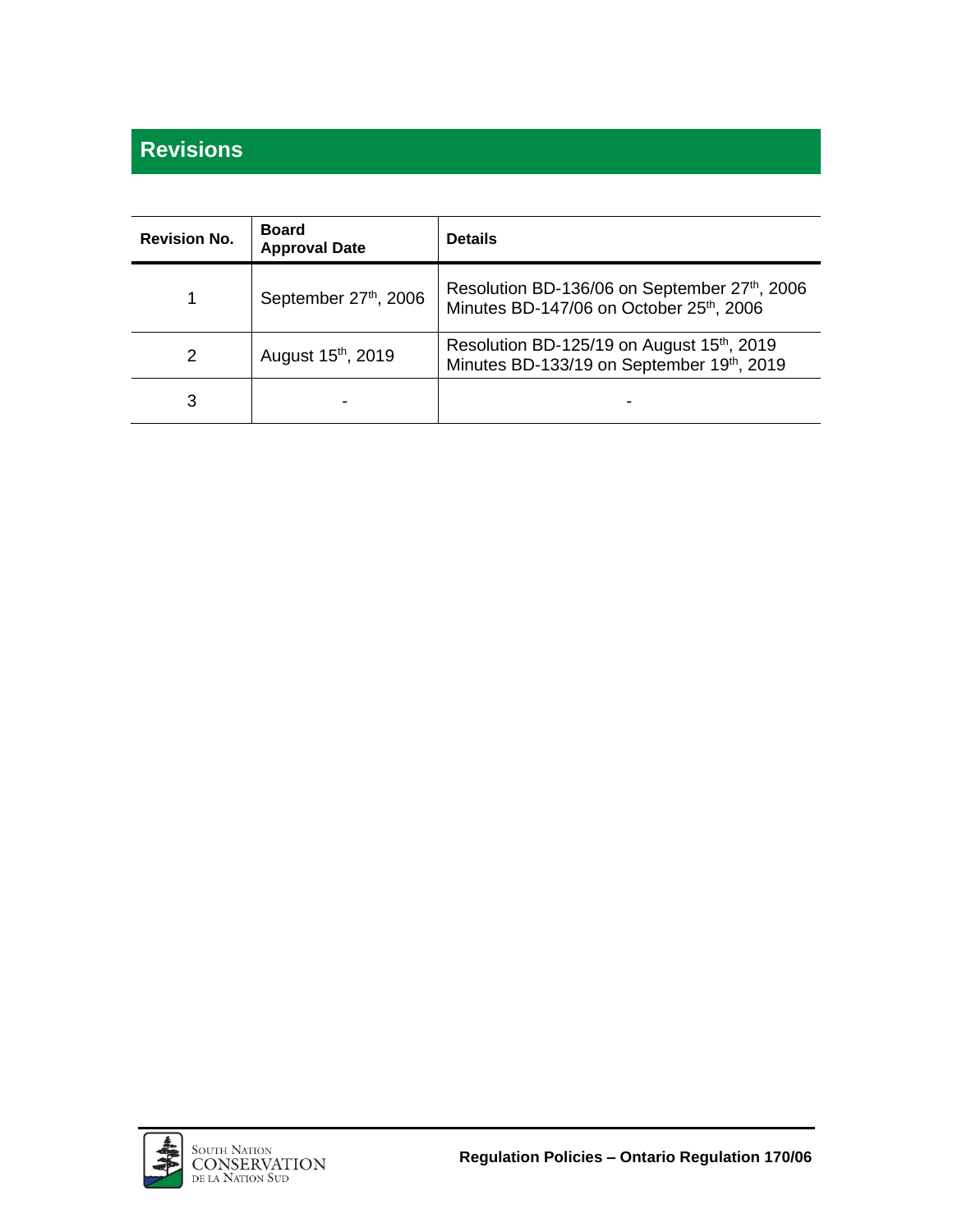## **Table of Contents**

| 7.8 Casselman to Lemieux Potential Retrogressive Landslide Area28                |  |
|----------------------------------------------------------------------------------|--|
|                                                                                  |  |
| 8.1 Straightening, Changing, Diverting or Interfering with an Existing Channel30 |  |
|                                                                                  |  |

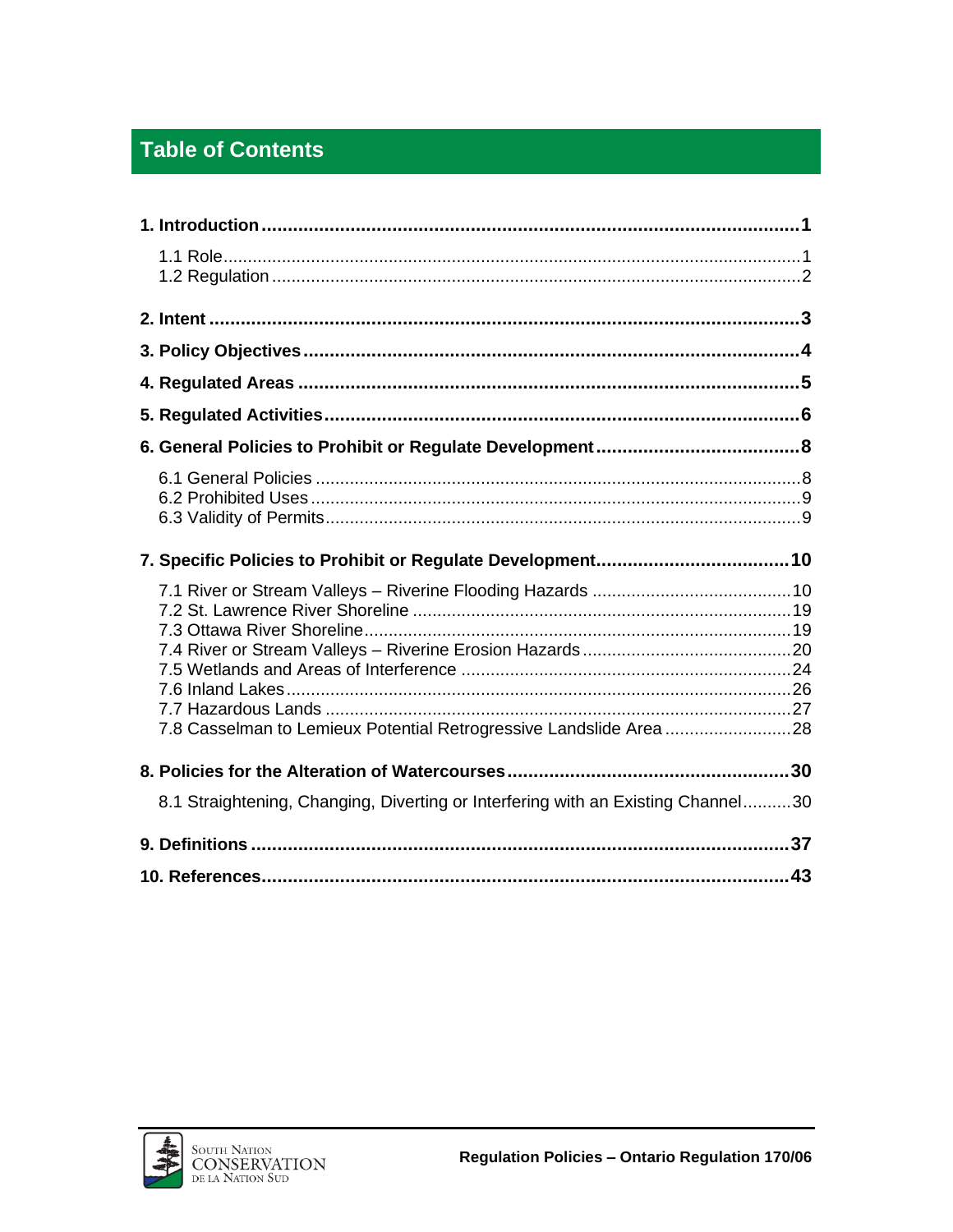[page intentionally left blank]

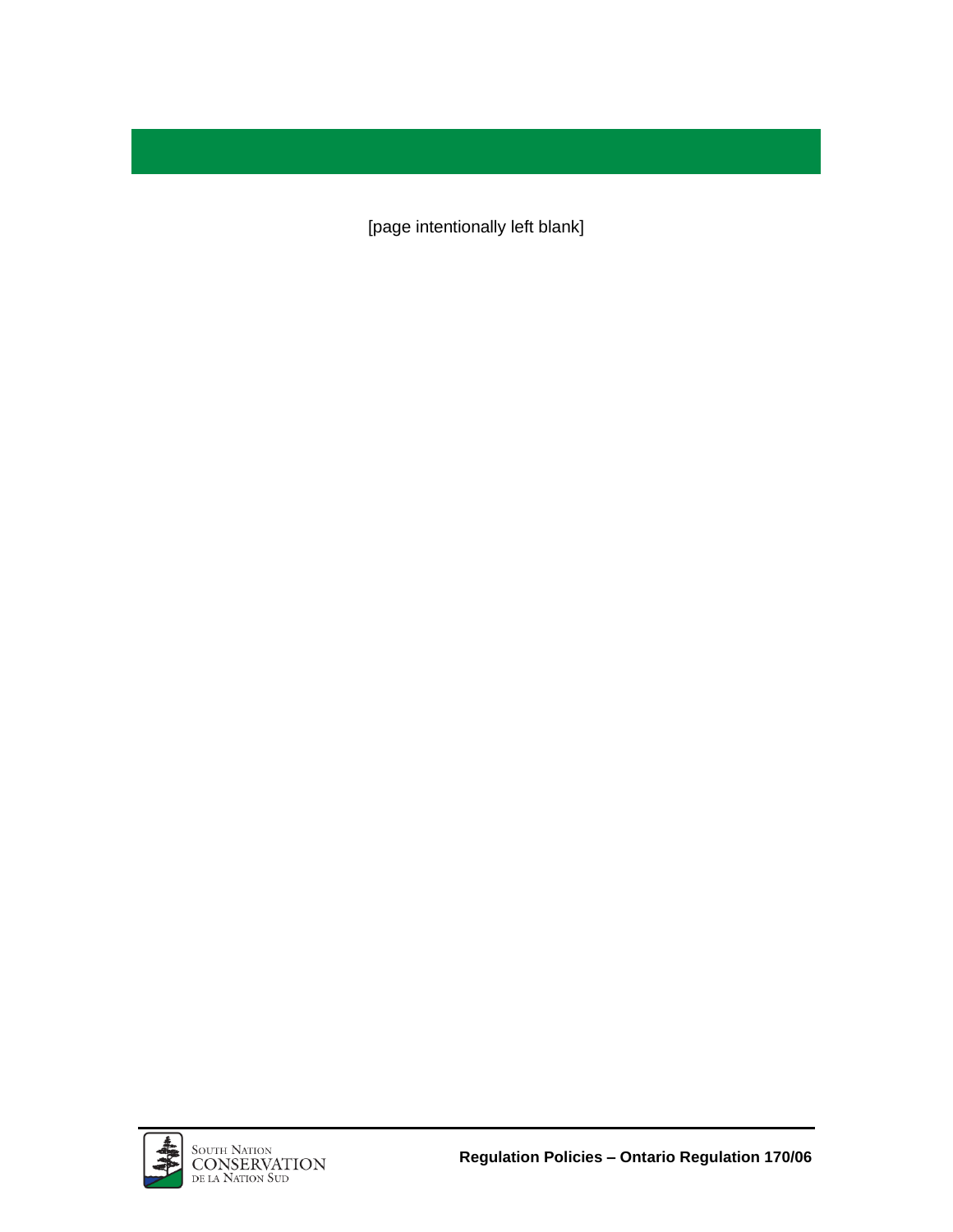## <span id="page-4-0"></span>**1. Introduction**

### <span id="page-4-1"></span>**1.1 Role**

The Ontario government passed the *Conservation Authorities Act* in 1946 in response to severe flooding and erosion experienced throughout the province. The legislation empowered municipalities to voluntarily establish *watershed* partnership organizations to manage land and water resources.

The South Nation River Conservation Authority (hereinafter South Nation Conservation or "SNC") formed in 1947 and it consists of 16 member municipalities comprising portions of the United Counties of Prescott and Russell; United Counties of Stormont, Dundas and Glengarry; United Counties of Leeds and Grenville; and the City of Ottawa. The member municipalities appoint a twelve-member – plus past chair – Board of Directors to govern SNC's work, set policy, and approve its budget.



**Figure 1:** South Nation Conservation Jurisdiction

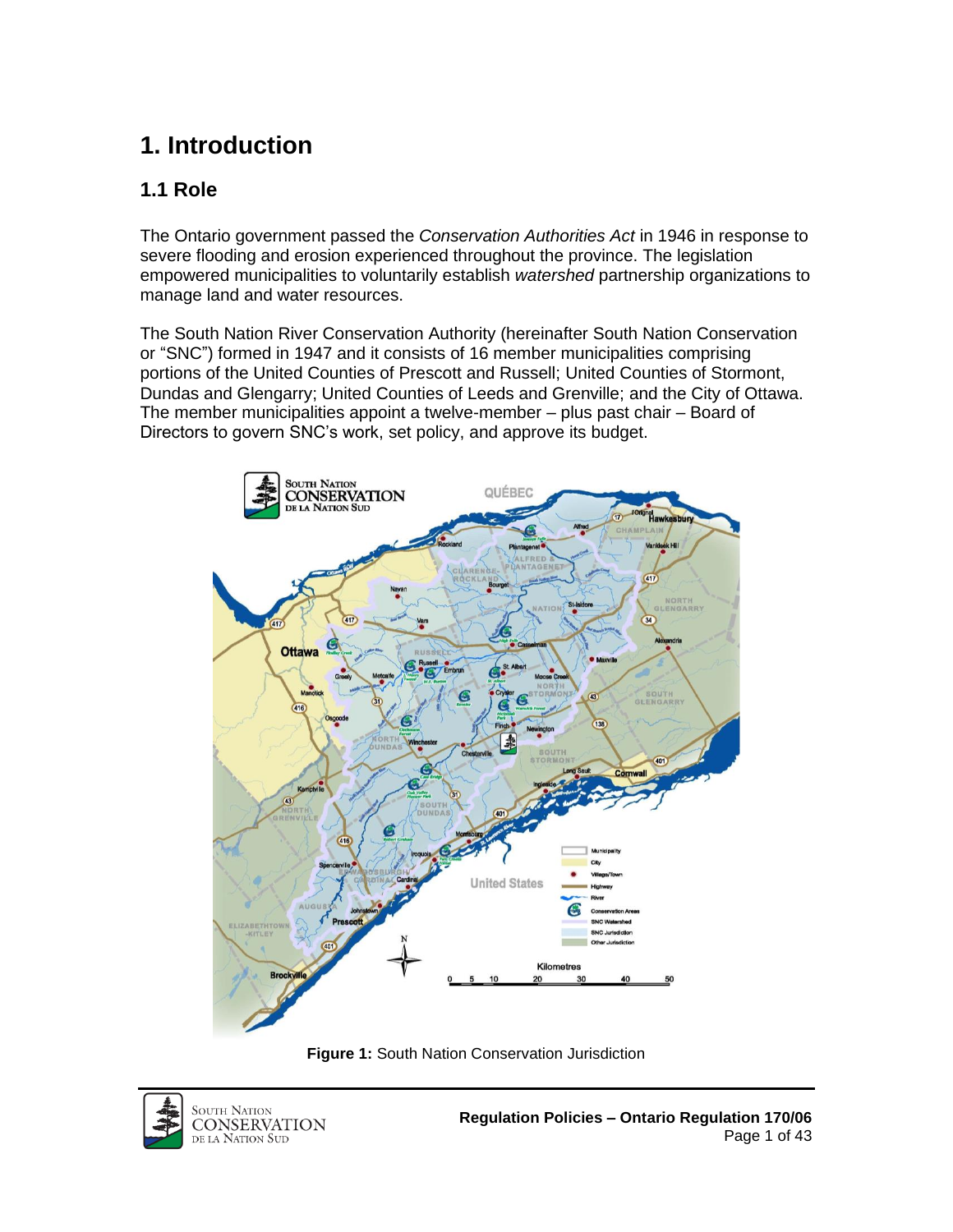SNC works closely with all levels of government and local partners to enhance *watershed* health by coordinating and implementing a variety of programs and services that seek to:

- facilitate watershed planning;
- reduce flood damage via floodplain mapping and flood forecasting and warning;
- protect water quality and water systems;
- promote forestation through the planting of native tree species and forest management;
- protect natural areas and biodiversity;
- provide environmental education; and
- provide outdoor recreational opportunities.

### <span id="page-5-0"></span>**1.2 Regulation**

*Ontario Regulation 97/04: Development, Interference with Wetlands and Alterations to Shorelines and Watercourses Regulation* allows conservation authorities to prevent or restrict *development* in areas where the control of flooding, erosion, dynamic beaches, *pollution,* or the *conservation of land* may be affected by *development*, to prevent the creation of new hazards or the aggravation of existing hazards.

The Conservation Authority can:

- prohibit or regulate development in river or stream valleys, wetlands, shorelines, and hazardous lands; and
- prohibit or regulate the straightening, changing, diverting, or interfering in any way with the existing channel of a river, creek, stream, watercourse, or for changing or interfering in any way with a wetland.

The Minister of Natural Resources approved SNC's specific regulation on May 4, 2006, titled *Ontario Regulation 170/06 South Nation River Conservation Authority: Development, Interference with Wetlands and Alteration to Shorelines and Waterways Regulation.*

Ontario Regulation 170/06 makes SNC permission necessary to undertake *development* in *river* or stream valleys, *wetland*s, shorelines, or *hazardous land*s; alter a *river*, *creek*, *stream,* or *watercourse*; or interfere with a *wetland*.

SNC may grant permission for proposed work in a *Regulated Area* if it is demonstrated to SNC's satisfaction that the proposed work will not affect the control of flooding, erosion, dynamic beaches, *pollution*, or the *conservation of land*.

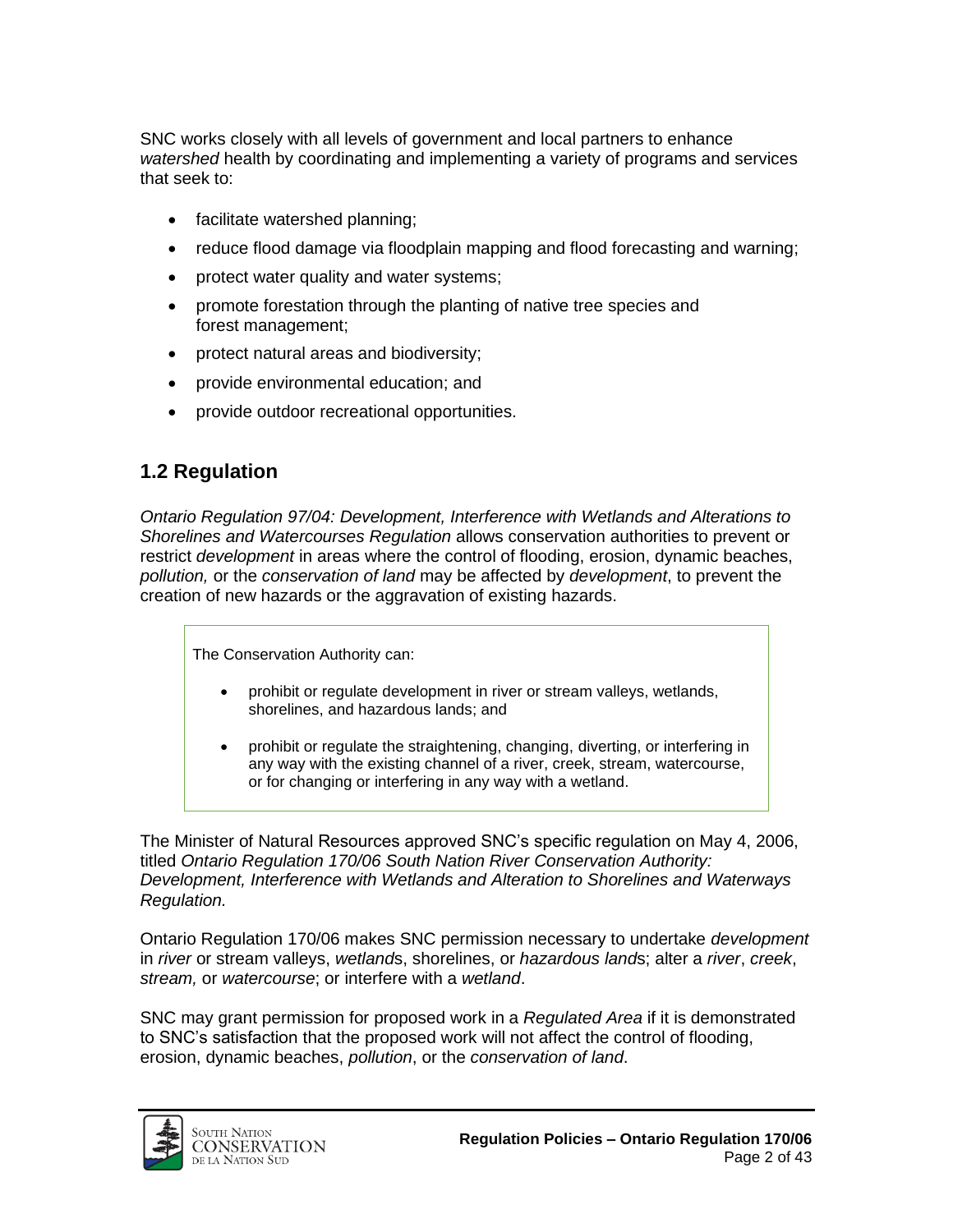SNC policies for the administration of Ontario Regulation 170/06 are outlined in Sections 6, 7, and 8*.* **Figure 2** illustrates the legislative context of the policies.



**Figure 2:** Hierarchy of legislation and policies

## <span id="page-6-0"></span>**2. Intent**

This document seeks to ensure a consistent, timely, and fair approach to the review of applications under Ontario Regulation 170/06. The policies guide the decisions of the SNC Board of Directors and staff.

[remainder of page intentionally left blank]

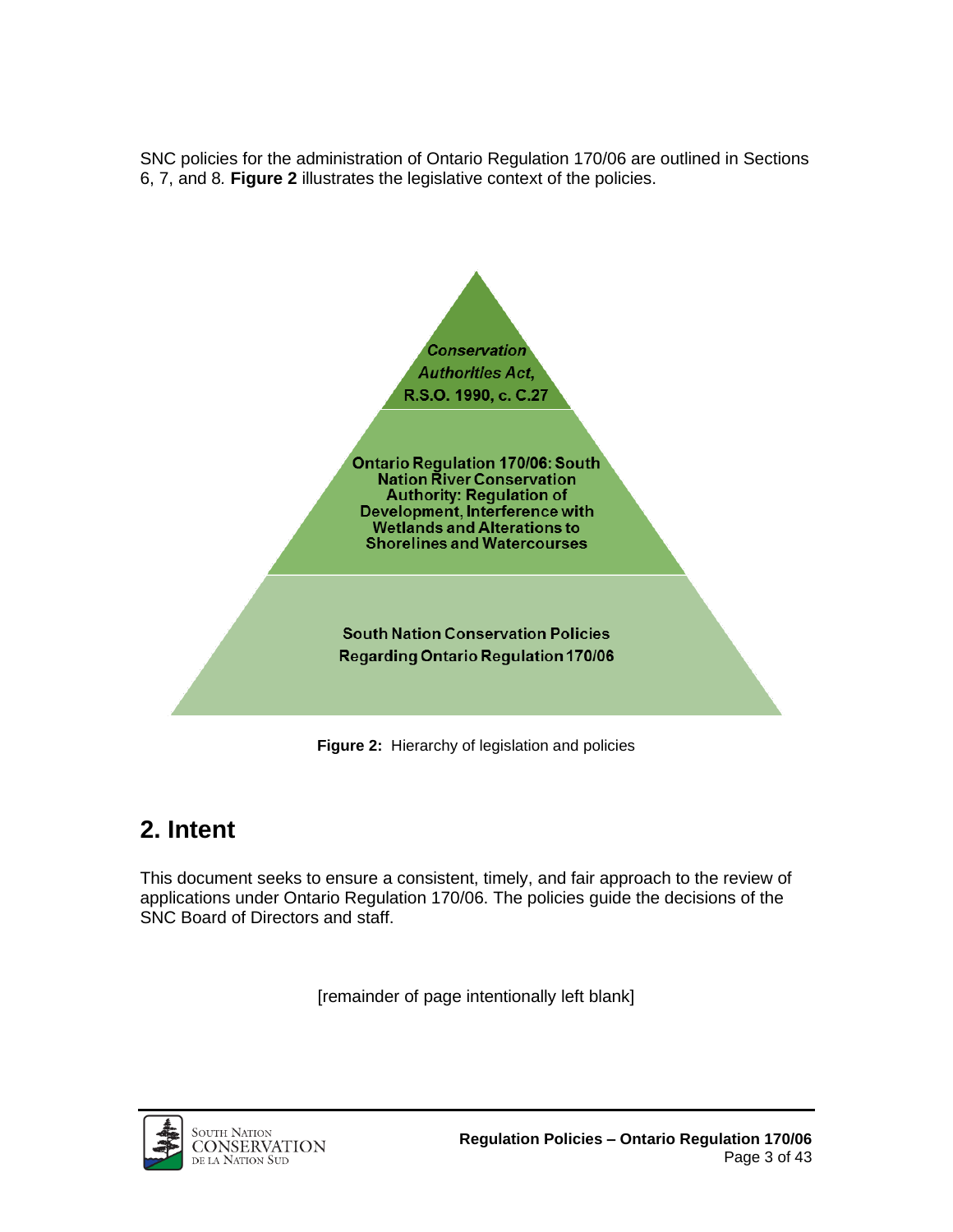## <span id="page-7-0"></span>**3. Policy Objectives**

The policy objectives related to administration of Ontario Regulation 170/06 include, but are not limited to:

- prevent loss of life, minimize property damage and social disruption, and avoid public and private expenditure for emergency operations, evacuation, and restoration due to natural hazards and associated processes;
- restrict *development* that may, singularly or cumulatively, restrict riverine channel capacities to pass flood flows or reduce storage capacity in floodplains and *wetland*s resulting in increased flood levels and create potential danger to upstream and downstream landowners;
- restrict *development* of flood and erosion susceptible *river* or *stream* valleys and shorelines that may increase hazard risk, *create* new hazards, or aggravate existing hazards that would in future years require expensive protection measures;
- prevent interference with *wetland*s;
- avoid the degradation and loss of *significant natural features* and *hydrologic function*s in *river* or stream valleys, *wetland*s, shorelines, and *hazardous land*s, and promote restoration and enhancement, whenever possible;
- prevent *pollution* of surface and ground waters associated with *development* in *river* or stream valleys, *wetland*s, shorelines, and *hazardous land*s; and
- reduce potential nuisances associated with *development* by limiting the potential for floating objects and debris during flood events.

[remainder of page intentionally left blank]

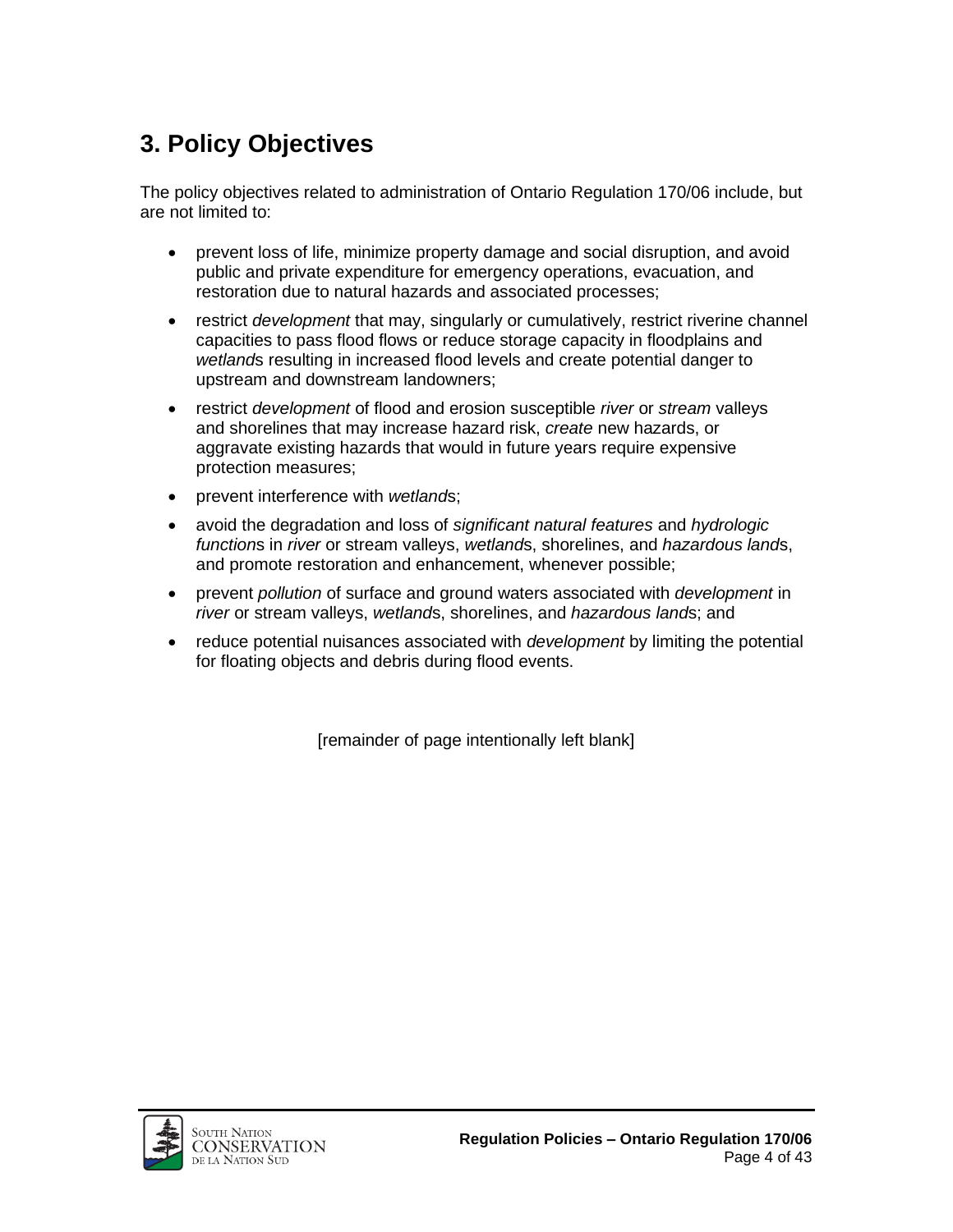## <span id="page-8-0"></span>**4. Regulated Areas**

Ontario Regulation 170/06 applies to:

- i) *river* or stream valleys;
- ii) *wetland*s;
- iii) areas where *development* could interfere with the *hydrologic function* of a *wetland*;
- iv) areas adjacent or close to the shoreline of the Great Lakes-St. Lawrence River System or *inland lakes*; and
- v) *hazardous land*s.

The *Regulated Area* represents the greatest extent of the combined hazards plus any prescribed allowance as described in Ontario Regulation 170/06.

Areas regulated under Ontario Regulation 170/06 are mapped according to the criteria and standards outlined in the Guidelines for Developing Schedules of Regulated Areas (October 2005) as approved by the Ontario Ministry of Natural Resources and Forestry and Conservation Ontario. Existing mapping is accurate to the scale the mapping was undertaken. Modifications to the extent of the *Regulated Area* may be made where more detailed studies determine a more precise boundary.

Ontario Regulation 170/06 applies to all *Regulated Areas*. Current maps may not delineate the full extent of areas regulated by Ontario Regulation 170/06.

Works requiring a permit under Ontario Regulation 170/06 require landowner permission and may be subject to legislation, policies, and standards administered by other agencies including, but not limited to, the provincial *Planning Act, Drainage Act, Ontario Water Resources Act*, *Environmental Assessment Act*, *Public Lands Act, Lakes and Rivers Improvement Act*, *Endangered Species Act*, and the federal *Fisheries Act*.

The Ministry of Natural Resources and Forestry and the Department of Fisheries and Oceans Canada prohibit in water works on the St. Lawrence River, Ottawa River, and the lower South Nation River to Plantagenet weir between March 15 and July 15 of any given year. In water works are prohibited on the remainder of the South Nation River and its tributaries between March 15 and June 30 of any given year.

SNC permission to undertake work does not preclude compliance with other applicable municipal by-laws, legislation, and regulations. Conversely, approval of work under other applicable municipal by-laws, legislation, and regulations do not preclude compliance with Ontario Regulation 170/06.

**It is the responsibility of the applicant to ensure all necessary approvals are obtained prior to undertaking any works that require a permit under Ontario Regulation 170/06.**

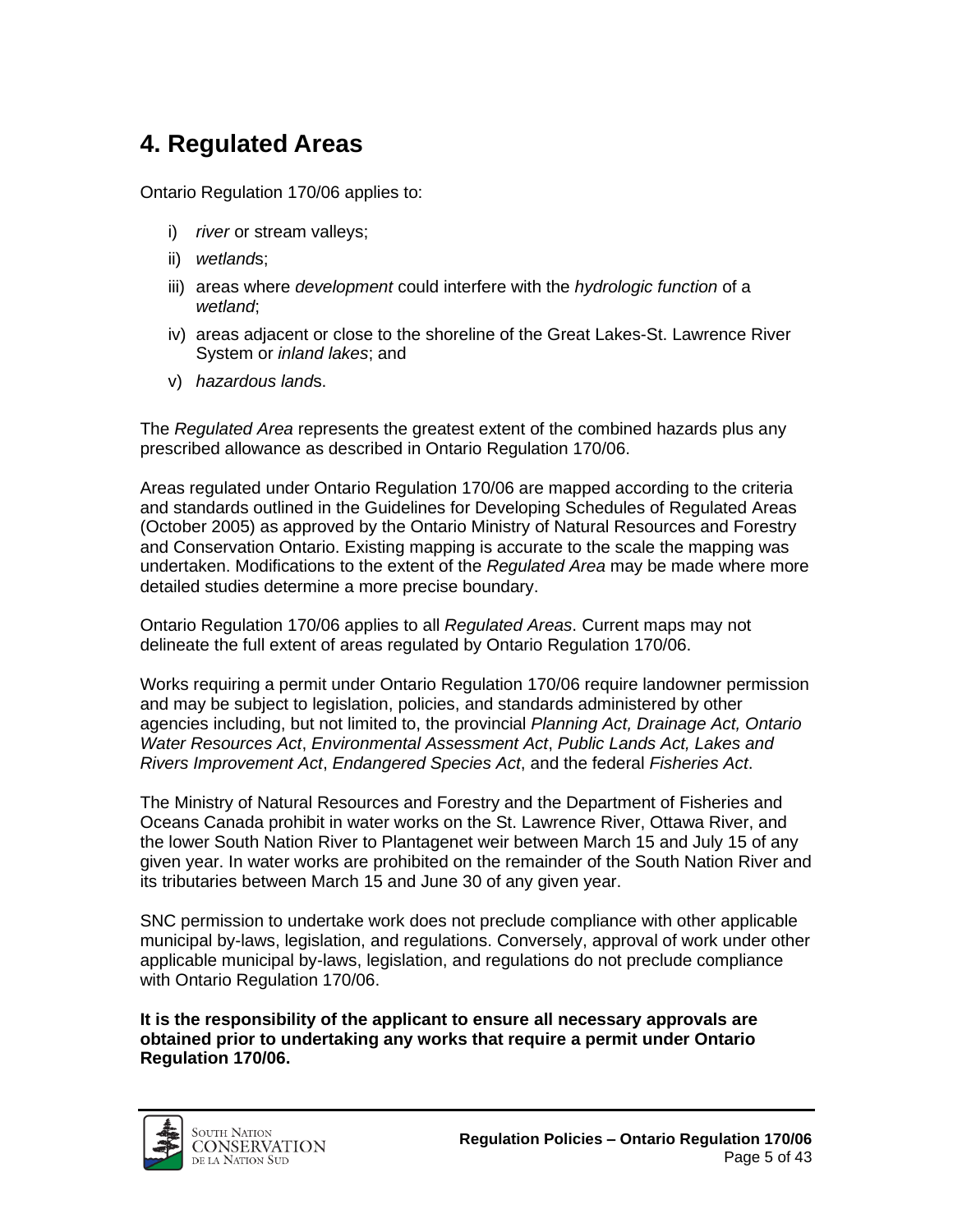## <span id="page-9-0"></span>**5. Regulated Activities**

Ontario Regulation 170/06 enables SNC to regulate *development* in river or stream valleys, wetlands, St. Lawrence River shoreline, *inland lakes*, and hazardous lands within the SNC's jurisdiction. It also enables SNC to regulate alterations that straighten, change, divert, or interfere in any way with the channel of a river, *creek*, *stream*, *watercourse,* or change or interfere in any way with a *wetland*.

*Development* means:

- the construction, reconstruction, erection or placing of a building or structure of any kind;
- any change to a building or structure that would have the effect of altering the use or potential use of the building or structure, increasing the size of the building or structure or increasing the number of dwelling units in the building or structure;
- site grading; or
- the temporary or permanent placing, dumping or removal of any material, originating on the site or elsewhere.

*Conservation Authorities Act*, R.S.O. 1990, c. C.27, ss. 28(25)

SNC may not require permission for the following activities and development, including but not limited to:

- i. non-habitable *accessory buildings* less than 10 m<sup>2</sup> (108 ft<sup>2</sup>) associated with existing residential uses;
- ii. maintenance and upkeep of buildings and structures that do not change the existing footprint (e.g., replacement of windows, siding, roofs, stairs, etc.);
- iii. unenclosed structures associated with an *existing use* including, but not limited to, decks, gazebos, and patios;
- iv. non-structural agricultural uses such as cropping and pasturing outside the boundaries of regulated *wetlands*;
- v. on-going maintenance to stormwater management facilities that do not affect the control of flooding, erosion, *pollution,* or the *conservation of land*;
- *vi.* municipal water monitoring wells that would not affect the control of flooding, erosion, *pollution*, or the *conservation of land*; or
- vii. other non-structural uses such as gardens, nurseries, open arboretums, and forestry/wildlife management.

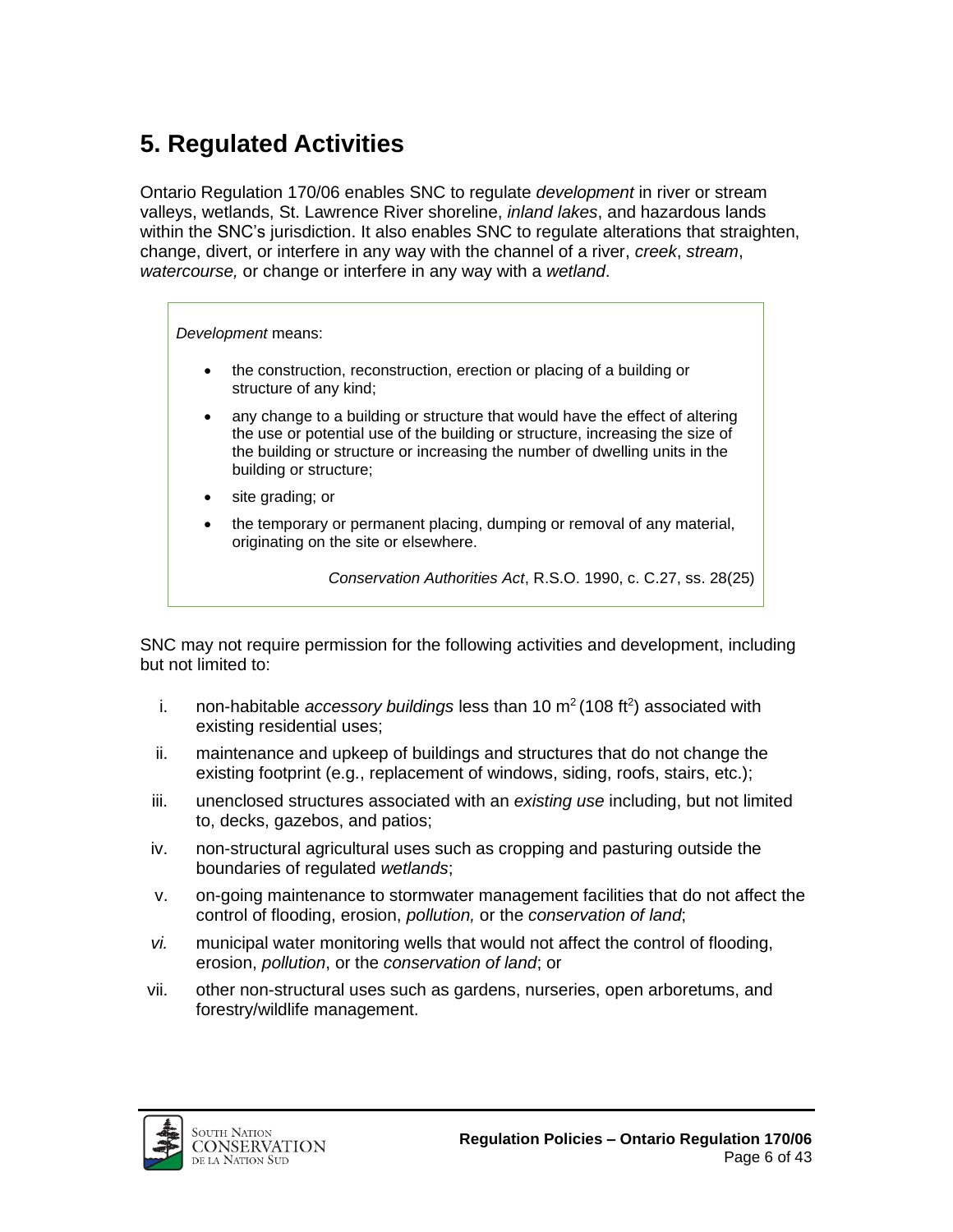#### **Permits**

*Development* in areas described in Ontario Regulation 170/06 requires a permit from SNC. Each application shall be evaluated on its own merits, on a case-by-case basis, consistent with the policies outlined in Sections 6, 7, and 8.

Permit application forms are available at SNC's Head Office and website [\(www.nation.on.ca/development/find-form\)](http://www.nation.on.ca/development/find-form).

Applicants may request a hearing before the SNC Board of Directors in accordance with Subsection 28(12) of the *Conservation Authorities Act* and the South Nation Conservation Hearing Guidelines, as amended. A decision of the SNC Board of Directors may be appealed to the Ontario Lands Tribunal.

Works commenced or completed without a permit in contravention of Section 28 of the *Conservation Authorities Act* may only be considered for a retroactive permit if the work meets – or can be reasonably modified to meet – SNC's Section 28 Regulation Policies. Retroactive permits are subject to a 200% applicable fee in accordance with SNC's Fee Schedule, as amended.

#### **Enforcement**

*Development* and/or interference undertaken in *Regulated Areas* without SNC permission is an offence under the *Conservation Authorities Act.* Every person who contravenes Ontario Regulation 170/06 may be subject to a fine of not more than \$10,000 or to a term of imprisonment of not more than three months (*Conservation Authorities Act,* R.S.O. 1990, c. C.27, ss. 28(16)).

On conviction, the Court may order the removal of the *development*/interference at the party's expense. The party may also be subject to a court order to rehabilitate the impacted area (*Conservation Authorities Act*, R.S.O. 1990, c. C.27, ss. 28(17)).

[remainder of page intentionally left blank]

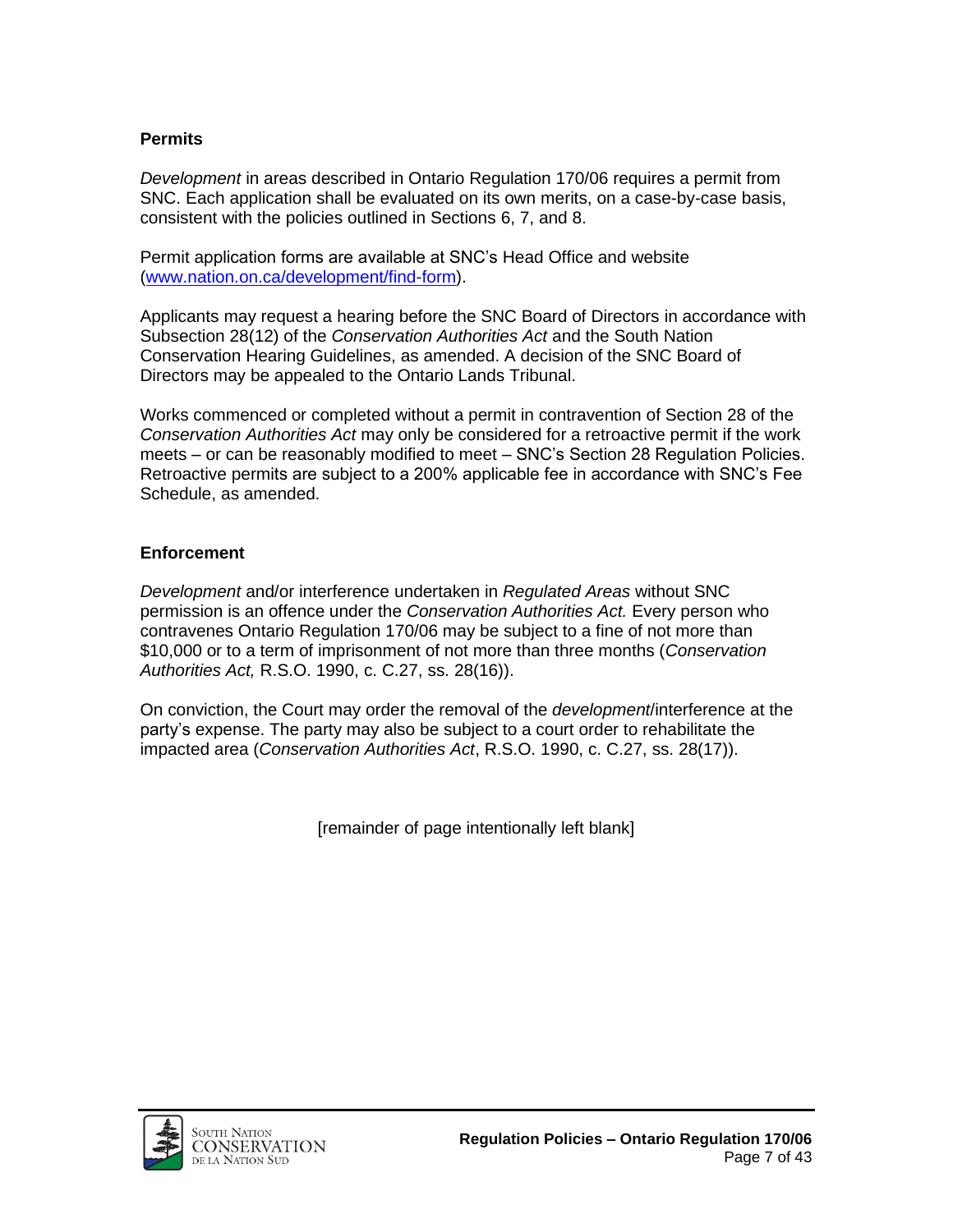## <span id="page-11-0"></span>**6. General Policies to Prohibit or Regulate Development**

### <span id="page-11-1"></span>**6.1 General Policies**

**6.1.1** *Development,* interference, or alteration shall not be permitted within a *Regulated Area,* except in accordance with Sections 6, 7, and 8.

**6.1.2** *Development,* interference, or alteration within a *Regulated Area* may be permitted where it is demonstrated through appropriate technical studies and/or assessments, site plans and/or other plans as required by SNC that:

- a) the risk to public safety is not increased;
- b) susceptibility to natural hazards is not increased or new hazards created;
- c) there are no *adverse hydraulic or fluvial impacts* on *river*s, *creek*s, *stream*s, or *watercourse*s;
- d) there are no adverse impacts on the natural shoreline processes of the Great Lakes-St. Lawrence River System and *inland lakes*;
- e) placing and removing *fill* is minimized;
- f) there are no adverse hydrologic impacts on *provincially significant wetland*s;
- g) *pollution*, sedimentation and erosion during construction and post construction is minimized using *best management practices* including site, landscape, infrastructure and/or facility design (whichever is applicable based on the scale and scope of the project), construction controls, and appropriate remedial measures;
- h) access for emergency works and maintenance of flood or erosion control works is available;
- i) works are constructed, repaired, and/or maintained according to *accepted engineering principles* and approved engineering standards or to the satisfactions of SNC, whichever is applicable based on the scale and scope of the project; and
- j) the control of flooding, erosion, dynamic beaches, *pollution,* or the *conservation of land* is not adversely affected during and post *development*, interference, or alteration.

**6.1.3** Notwithstanding Section 6.1.1, *development,* interference*,* or alteration in a *Regulated Area* may be permitted subject to policies specified in Sections 7 and 8.

**6.1.4** Applications for permission to undertake *development,* interference or alteration in *Regulated Areas* shall be accompanied by appropriate technical studies and/or assessments, site plans and/or other plans as required by SNC. These studies/plans shall demonstrate, to the satisfaction of SNC, how the applicable policies in Sections 6, 7, and 8 are met.

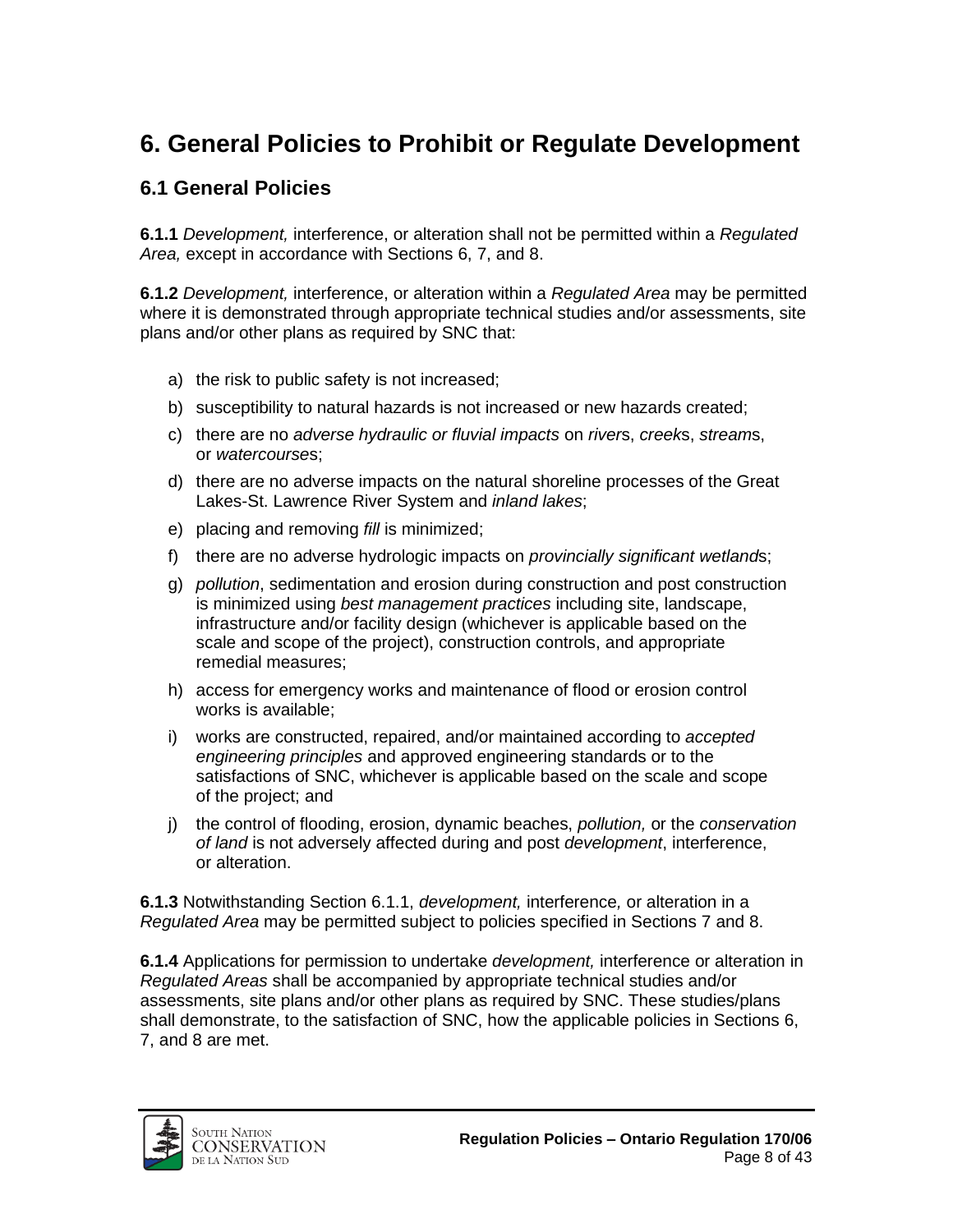**6.1.5** Technical studies and/or assessments, site plans and/or other plans submitted as part of an application for permit to undertake *development,* interference or alteration in *Regulated Areas* shall be completed at the applicant's expense by a *qualified professional* to the satisfaction of SNC.

### <span id="page-12-0"></span>**6.2 Prohibited Uses**

**6.2.1** Notwithstanding Section 6.1, *development* shall not be permitted within a *Regulated Area* where the use is:

- a) an institutional use associated with hospitals, nursing homes, pre-school, nurseries, day care or schools, where there is a threat to the safe evacuation of the sick, the elderly, persons with disabilities, or the young;
- b) an essential emergency service such as fire, police, ambulance or electrical substation;
- c) associated with the disposal, manufacture, treatment, transfer, or storage of *hazardous substances*;
- d) associated with the outdoor storage of any materials, either temporary or permanent; or
- e) associated with an *assisted living facility*.

### <span id="page-12-1"></span>**6.3 Validity of Permits**

**6.3.1** SNC permits are valid for 24 months (2 years) from the issue date.

**6.3.2** Notwithstanding Section 6.3.1, SNC may issue a permit that is valid for a period up to 60 months (5 years) where, in the opinion of SNC:

- a) the project cannot be reasonably completed within 24 months (2 years) from the day the permission is granted; or
- b) the project requires approvals or permits from other regulatory bodies that cannot reasonably be obtained within 24 months (2 years) from the day the permission is granted.

[remainder of page intentionally left blank]

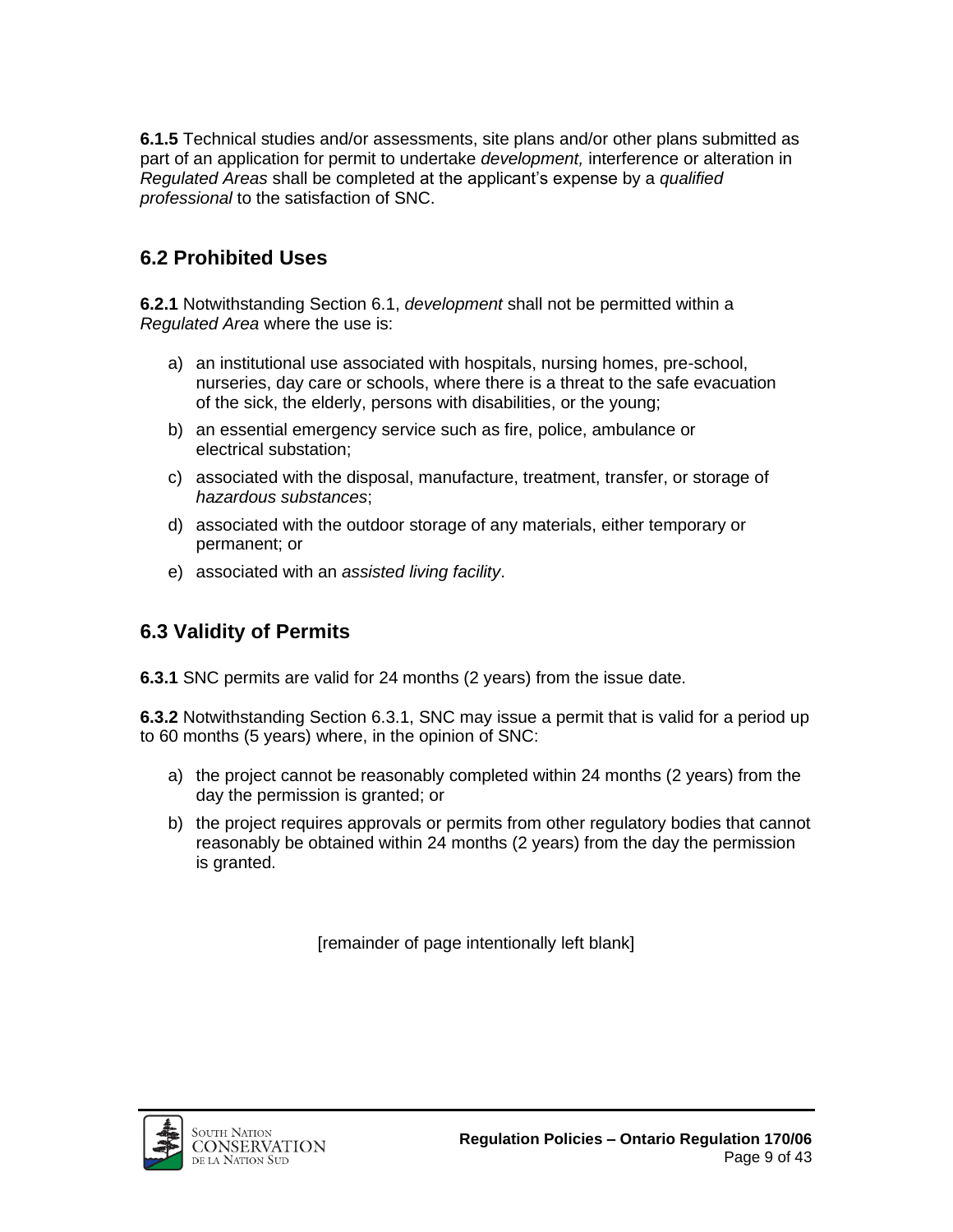## <span id="page-13-0"></span>**7. Specific Policies to Prohibit or Regulate Development**

### <span id="page-13-1"></span>**7.1 River or Stream Valleys – Riverine Flooding Hazards**

#### *Defining the Riverine Flooding Hazard*

Flooding of *river* or *stream* systems typically occur following the spring freshet but may occur later in the year from extreme rainfall events. *River*s naturally accommodate flooding within their valleys. Historical *development* occurred in floodplains due to the availability of water for power, transportation, energy, waste assimilation, and domestic and industrial consumption. However, floodplain *development* is susceptible to flooding that can result in property damage, loss of land, and loss of life.

The *Riverine Flooding Hazard* in SNC's jurisdiction is established via the Provincially mandated *100 Year Flood Event Standard* (hereafter referred to as the *Regulatory Flood*).

The *Regulated Area* along a *river* or *stream* system is generally determined by adding a 15 metre (50 ft) allowance to the extent of the furthest landward *Riverine Flooding Hazard* (**Figure 3**). *Regulated Area*s within SNC's jurisdiction associated with the *Riverine Flooding Hazard* are One-Zone Policy Areas.



**Figure 3:** Riverine Flooding Hazard – Regulated Area for One-Zone Policy Areas

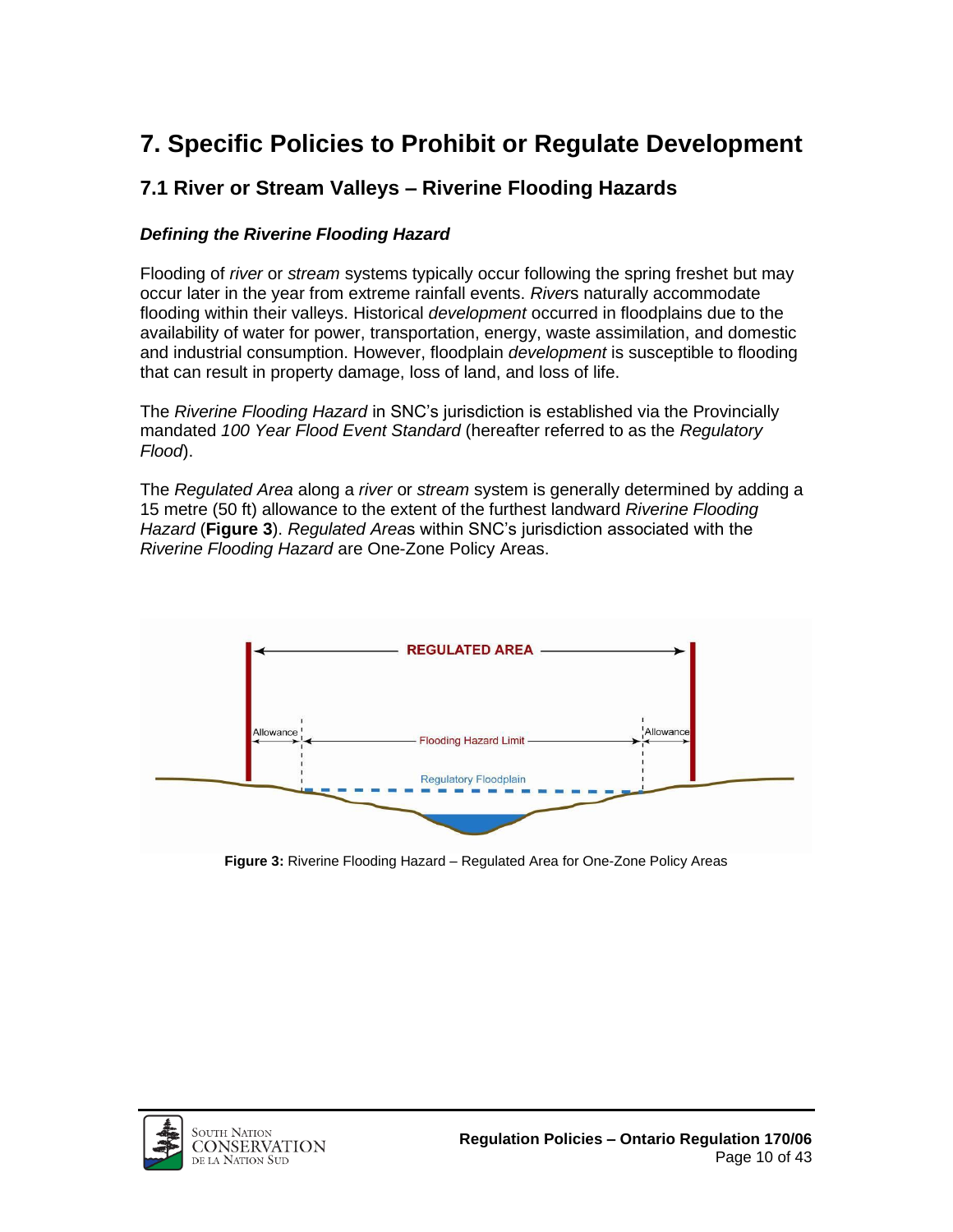#### *Policies for One-Zone Policy Areas*

The following policies apply to *development* proposed in a One-Zone Policy Area subject to a *Riverine Flooding Hazard*.

7.1.1 *Development* shall not be permitted within the *Riverine Flooding Hazard* except in accordance with Section 6.1 and Sections 7.1.2 - 7.1.29.

#### **Development**

7.1.2 *Development* within a *Riverine Flooding Hazard* may be permitted in accordance with Section 6.1 and where it is demonstrated that:

- a) there is no feasible alternative site outside the *Riverine Flooding Hazard*;
- b) *floodproofing* of additions is undertaken to the extent practical where *floodproofing* to the elevation of the *Regulatory Flood* is not feasible;
- c) *floodproofing* of buildings or structures sets the lowest opening to be 0.3 metres above the elevation of the *Regulatory Flood*;
- d) there is no risk of structural failure due to potential hydrostatic/dynamic pressures; and
- e) *safe access* is established.

#### **Residential**

7.1.3 Notwithstanding Section 7.1.2, new *dwelling units* shall not be permitted within the *Riverine Flooding Hazard.*

7.1.4 Ground floor additions to residential buildings or structures may be permitted in accordance with Section 7.1.2 and where it is demonstrated that:

- a) the ground floor addition will have a maximum footprint of 50 m<sup>2</sup> (538 ft<sup>2</sup>) or, in the case of multiple additions, all additions combined will have a maximum footprint of 50  $m<sup>2</sup>$  (538 ft<sup>2</sup>);
- b) the number of *dwelling unit*s is the same;
- c) all *habitable floor space* is at or above the existing ground floor elevation; and
- d) any proposed basement or crawl space is designed to facilitate services only and is not *habitable floor space*.

7.1.5 An additional storey to residential buildings or structures may be permitted in accordance with Section 7.1.2 and where it is demonstrated that the number of *dwelling unit*s is the same.

7.1.6 *Replacement* of residential buildings or structures may be permitted in accordance with Section 6.1 and where it is demonstrated that:

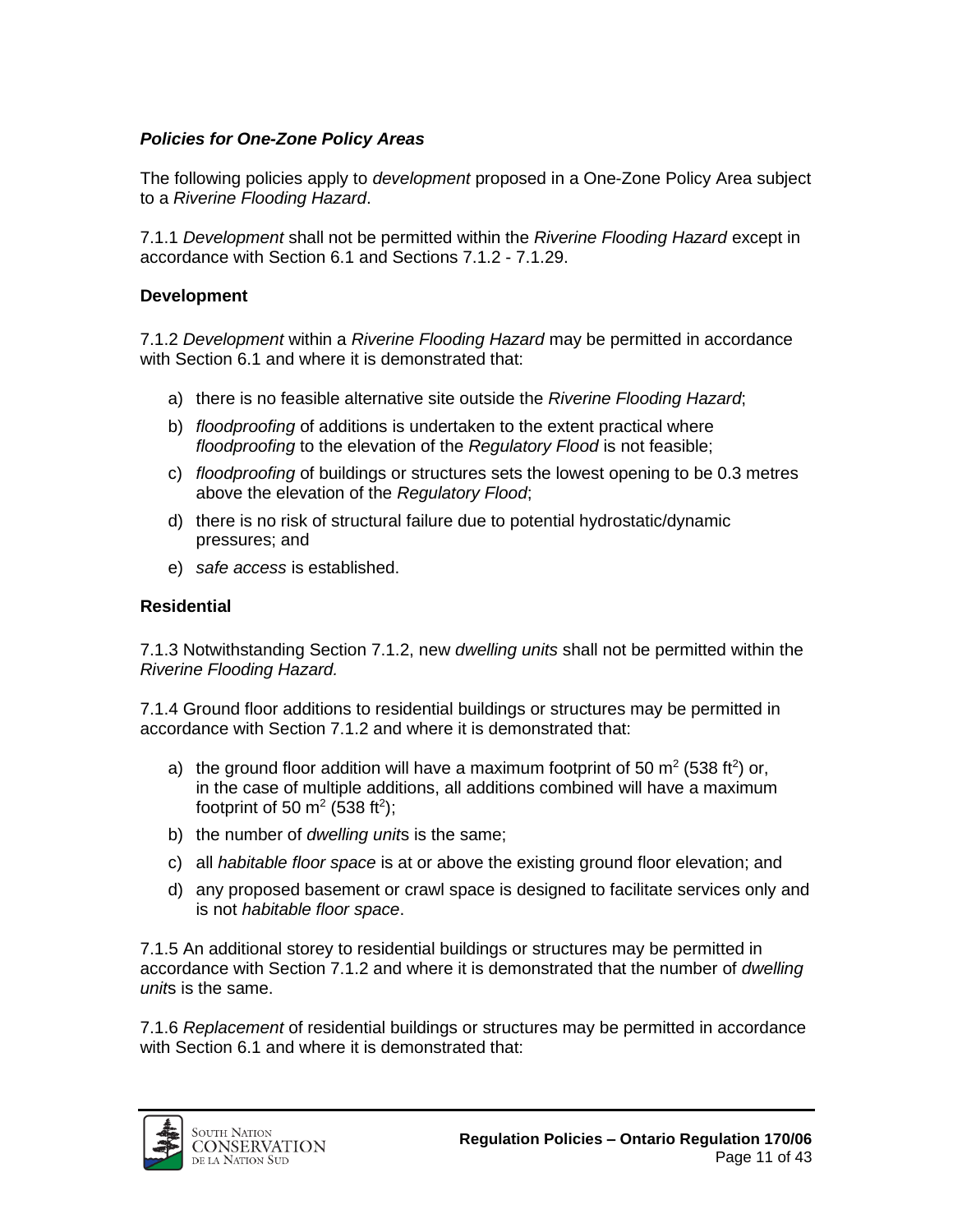- a) the building or structure to be replaced is relocated outside the *Riverine Flooding Hazard* or where this is not feasible, the building or structure is relocated to an area within the existing lot where the risk of flooding and property damage is reduced to the greatest extent, wherever possible;
- b) the number of *dwelling unit*s is the same or less;
- c) the replacement building or structure shall be less than or equal to the original footprint;
- d) the building or structure has *floodproofing* to standards set by the Ministry of Natural Resources Technical Guide - River and Stream Systems: Flooding Hazard Limit (2002);
- e) any proposed basement or crawl space is designed to facilitate services only and is not *habitable floor space*;
- f) electrical, mechanical, and heating services are located above the level of the *Regulatory Flood*, wherever possible; and
- g) there is no risk of structural failure due to potential hydrostatic/dynamic pressures.

Notwithstanding the foregoing, no permit shall be issued for *replacement* of damaged or destroyed buildings or structures where more than 60 months (five years) have passed since the building or structure was damaged or destroyed. *Replacement* does not include reconstruction of remnant foundations.

7.1.7 Relocation of residential buildings and structures may be permitted in accordance with Section 7.1.6 provided that the risk of flooding and property damage is reduced to the greatest extent possible.

7.1.8 Non-Habitable *accessory buildings or structures* associated with an existing residential use such as detached garages, tool sheds, and other similar structures may be permitted in accordance with Section 6.1 and where it is demonstrated that:

- a) there is no feasible alternative site outside the *Riverine Flooding Hazard*;
- b) the building or structure is securely anchored such that it does not break free and aggravate flooding;
- c) *floodproofing* is undertaken to the extent practical, where *floodproofing* to the elevation of the *Regulatory Flood* is not feasible; and
- d) there is no opportunity for conversion into *habitable floor space*.

7.1.9 Above or below ground swimming pools may be permitted in accordance with Section 6.1, and provided that:

- a) *floodproofing* of electrical facilities to the elevation of the *Regulatory Flood* is undertaken; and
- b) all *fill*, except that approved for landscaping, is removed from the *Riverine Flooding Hazard.*

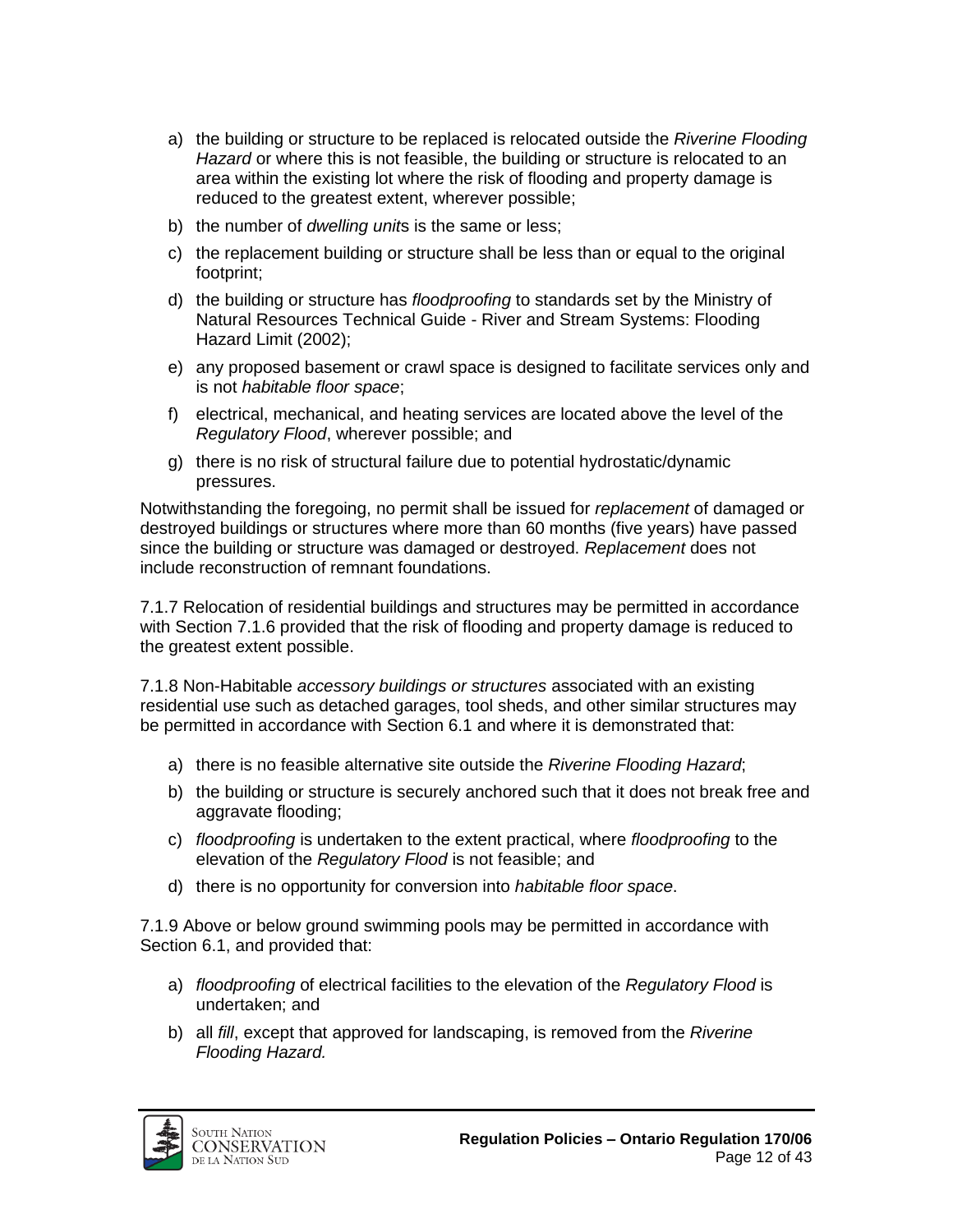#### **Commercial/Industrial**

7.1.10 Additions to commercial/industrial buildings or structures may be permitted in accordance with Section 7.1.2 and where it is demonstrated that:

- a) the addition will have a maximum footprint of 100 m<sup>2</sup> (1,076 ft<sup>2</sup>) or, in the case of multiple additions, all additions combined will have a maximum footprint of 100  $m<sup>2</sup>$  (1,076 ft<sup>2</sup>); and
- b) any proposed basement or crawl space is designed to facilitate services only and is not *habitable floor space*.

7.1.11 *Accessory buildings or structures* associated with commercial/industrial uses may be permitted in accordance with Section 7.1.2 and where it is demonstrated that:

- a) the building or structure is securely anchored such that it does not break free and aggravate flooding; and
- b) any proposed basement or crawl space is designed to facilitate services only and is not *habitable floor space*.

7.1.12 *Replacement* of commercial buildings or structures may be permitted in accordance with Section 7.1.2 and where it is demonstrated that:

- a) the building or structure to be replaced is relocated outside the *Riverine Flooding Hazard* or where this is not feasible, the building or structure is relocated to an area within the existing lot where the risk of flooding and property damage is reduced to the greatest extent, wherever possible;
- b) the replacement building or structure shall be less than or equal to the original footprint;
- c) proposed basement or crawl space is designed to facilitate services only and is not *habitable floor space*;
- d) electrical, mechanical, and heating services are located above the level of the *Regulatory Flood*, wherever possible; and
- e) the risk of structural failure due to potential hydrostatic/dynamic pressures has been addressed through an appropriate study or review by a *qualified professional*.

Notwithstanding the foregoing, no permit shall be issued for *replacement* of damaged or destroyed buildings or structures where more than 60 months (five years) have passed since the building or structure was damaged or destroyed. *Replacement* does not include reconstruction of remnant foundations.

7.1.13 Above ground parking lots associated with an *existing use* located wholly or partially within the *Riverine Flooding Hazard* may be permitted in accordance with Section 7.1.2 and where it is demonstrated that the risk of property damage is minimized through site design and flood emergency plans.

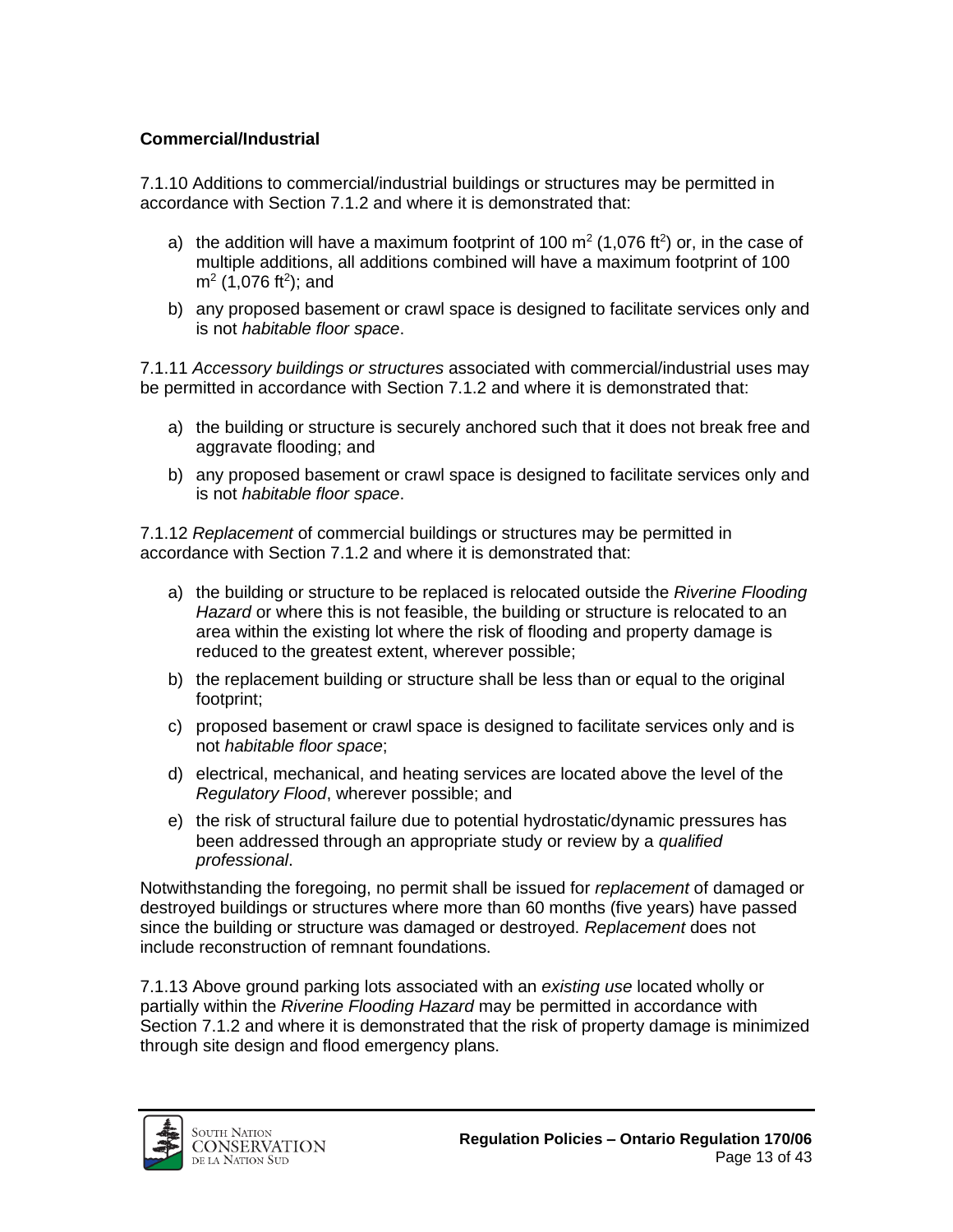#### **Internal Renovations**

7.1.14 Internal renovations to buildings or structures that change the use or potential use of the building or structure but provide for no additional *dwelling unit*s may be permitted provided that:

- a) the internal renovation does not result in a new use prohibited by Section 6.2;
- b) electrical, mechanical, and heating services are located above the level of the *Regulatory Flood*, wherever practically possible; and
- c) the risk of structural failure due to potential hydrostatic/dynamic pressures has been addressed through an appropriate study or review by a *qualified professional*.

#### **Septic Systems**

7.1.15 Replacement of septic systems may be permitted within the *Riverine Flooding Hazard*, in accordance with Section 6.1 where there is no feasible alternative site outside the *Riverine Flooding Hazard* and where it is demonstrated that:

- a) the placement of *fill* associated with the septic system does not have an impact on the control of erosion, *pollution*, or the *conservation of land*;
- b) the septic system design establishes the distribution pipes at or above the *Riverine Flooding Hazard*;
- c) the septic system is flood-proofed using a watertight cap to prevent ingress of flood waters to the main tank as well as appropriate valves to prevent back flow; and
- d) the septic system is designed to withstand lateral and buoyant pressures associated with floodwaters.

7.1.16 New septic systems may be permitted within the *Riverine Flooding Hazard* in accordance with Section 6.1 where there is no feasible alternative site outside the *Riverine Flooding Hazard* and where it is demonstrated that:

- a) the placement of *fill* associated with the septic system does not have an impact on the control of flooding, erosion, *pollution*, or the *conservation of land*;
- b) the septic system design establishes the stone layer at or above the *Riverine Flooding Hazard*;
- c) the septic system is flood-proofed using a watertight cap to prevent ingress of flood waters to the main tank as well as appropriate valves to prevent back flow; and
- d) the septic system is designed to withstand lateral and buoyant pressures associated with floodwaters.

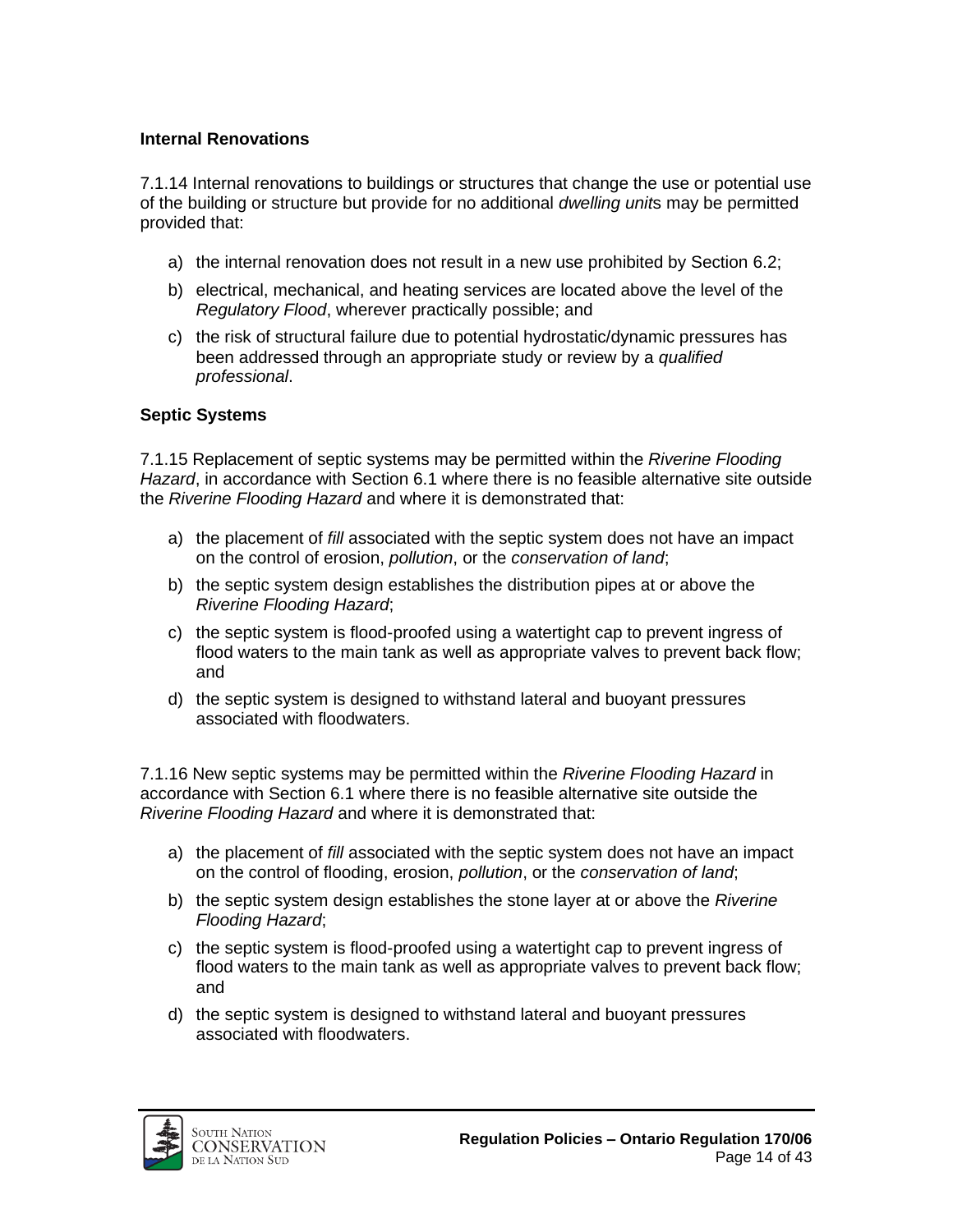#### **Wells**

7.1.17 A drilled well may be permitted within the *Riverine Flooding Hazard* in accordance with Section 6.1 where there is no feasible alternative site outside of the *Riverine Flooding Hazard* and the well casing is designed to an elevation of 0.3 metres above the *Regulatory Flood*.

#### **Public Infrastructure**

7.1.18 Public infrastructure including but not limited to, roads, sanitary sewers, utilities, water and sewage treatment plants, water supply wells, well houses, and pipelines may be permitted in accordance with Section 6.1 where there is no feasible alternative site outside the *Riverine Flooding Hazard* as determined through an *Environmental Assessment* or other *comprehensive plan* supported by SNC, and where it is demonstrated that:

- a) *adverse hydraulic or fluvial impacts* are limited and any risk of flood damage to upstream or downstream properties is not increased or is minimized through site design and the affected landowner(s) is informed of the increased risk; and
- b) there is no loss of flood storage wherever possible.

7.1.19 The maintenance and repair of public infrastructure may be permitted in accordance with Section 6.1 and where it is demonstrated that where unavoidable, intrusions on *significant natural features* or *hydrologic function*s are minimized and it is demonstrated that *best management practices* including site and infrastructure design and appropriate remedial measures adequately restore and enhance features and functions.

#### **Recreational Uses**

7.1.20- Recreational uses such as passive parks, trails and river access points and other uses deemed appropriate by SNC – but not including new campgrounds, new golf courses or expansions to golf courses, marinas or permanent docks – may be permitted in accordance with Section 6.1 and where it is demonstrated that:

- a) there is no feasible alternative site outside the *Riverine Flooding Hazard;*
- b) there is no loss of flood storage:
- c) where unavoidable, intrusions on *significant natural features* or *hydrologic function*s are minimized and it is demonstrated that *best management practices*  including site, facility and/or landscape design and appropriate remedial measures adequately restore and enhance features and functions; and
- d) the risk of property damage is minimized through site and facility design and flood emergency plans.

7.1.21 Marinas, permanent docks, and boathouses with no *habitable floor space* may be permitted in accordance with Section 6.1 and where it is demonstrated that:

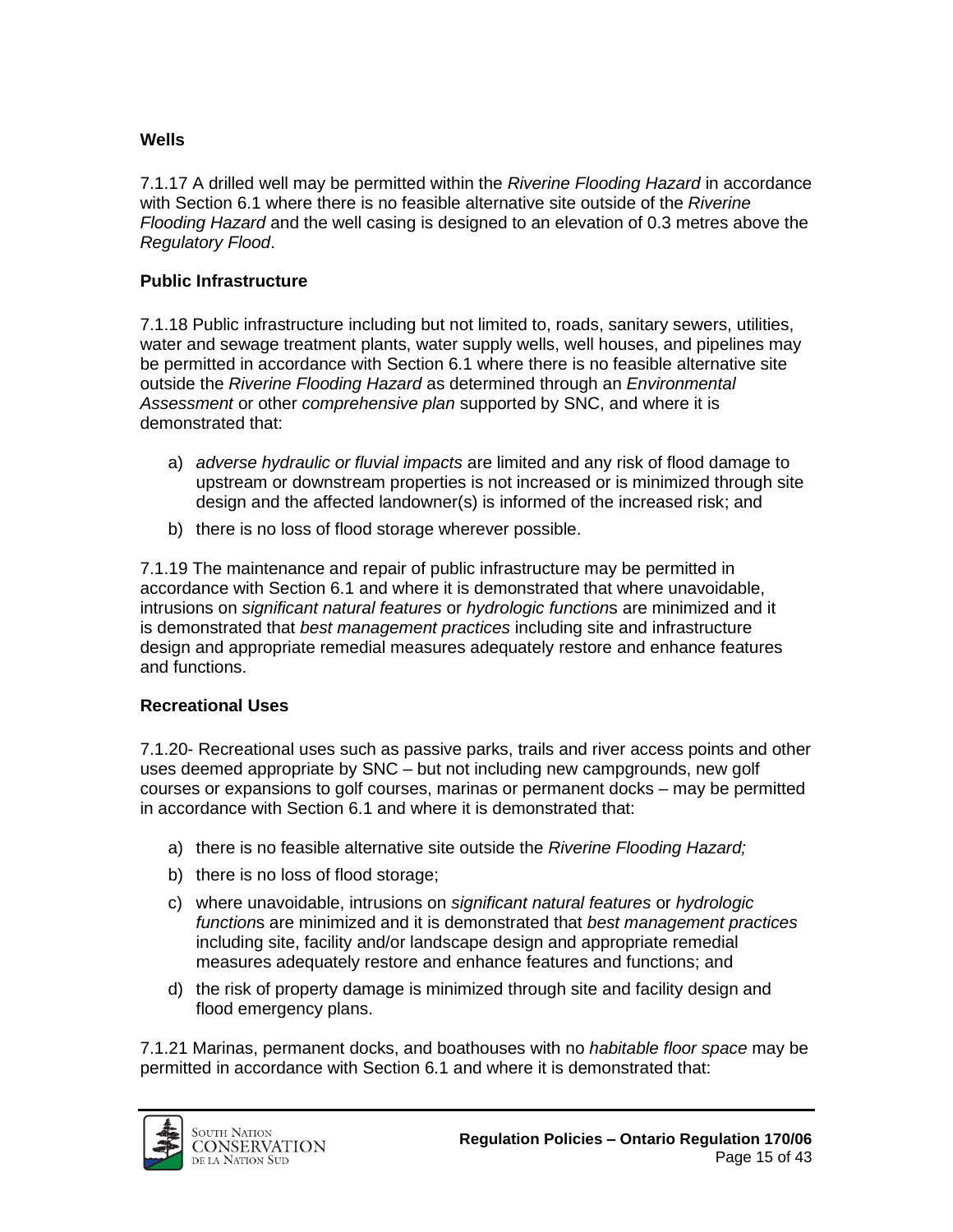- a) there is no measurable loss of flood storage;
- b) facilities are designed to take advantage of existing impacted or open areas on the channel bank, wherever possible;
- c) where unavoidable, intrusions on *significant natural features* or *hydrologic function*s are minimized and it is demonstrated that *best management practices*  including site, facility and/or landscape design and appropriate remedial measure adequately restore and enhance features and functions;
- d) electrical and mechanical services are located above the level of the *Regulatory Flood*, wherever possible; and
- e) the risk of property damage is minimized through site and facility design and flood emergency plans.

7.1.22 Golf courses or golf course expansions may be permitted in accordance with Section 6.1 and where it is demonstrated that:

- a) all associated permanent, closed structures including clubhouses, washrooms with septic systems and maintenance buildings are located outside of the *Riverine Flooding Hazard*;
- b) there is no loss of flood storage;
- c) *watercourse* crossings are minimized and designed in accordance with Section 8.1.2;
- d) the risk of property damage is minimized through site and facility design and flood emergency plans; and
- e) the risk of *pollution* from the application of fertilizers, herbicides, pesticides, insecticides, or other chemical or organic compounds is minimized and addressed in a turf management plan.

#### **Dug-Out/Isolated Ponds**

7.1.23 A new *Dug-Out or Isolated Pond* or a redesign of a *Dug-Out or Isolated Pond*  may be permitted in the *Riverine Flooding Hazard* in accordance with Section 6.1 and where it is demonstrated that:

- a) the pond is located outside of the *Riverine Erosion Hazard*; and
- b) finished side slopes are stable.

7.1.24 Dredging of a *Dug-Out or Isolated Pond* may be permitted where it is demonstrated that:

- a) all dredged material is removed from the *Riverine Flooding Hazard* and the *Riverine Erosion Hazard*;
- b) finished side slopes are stable;

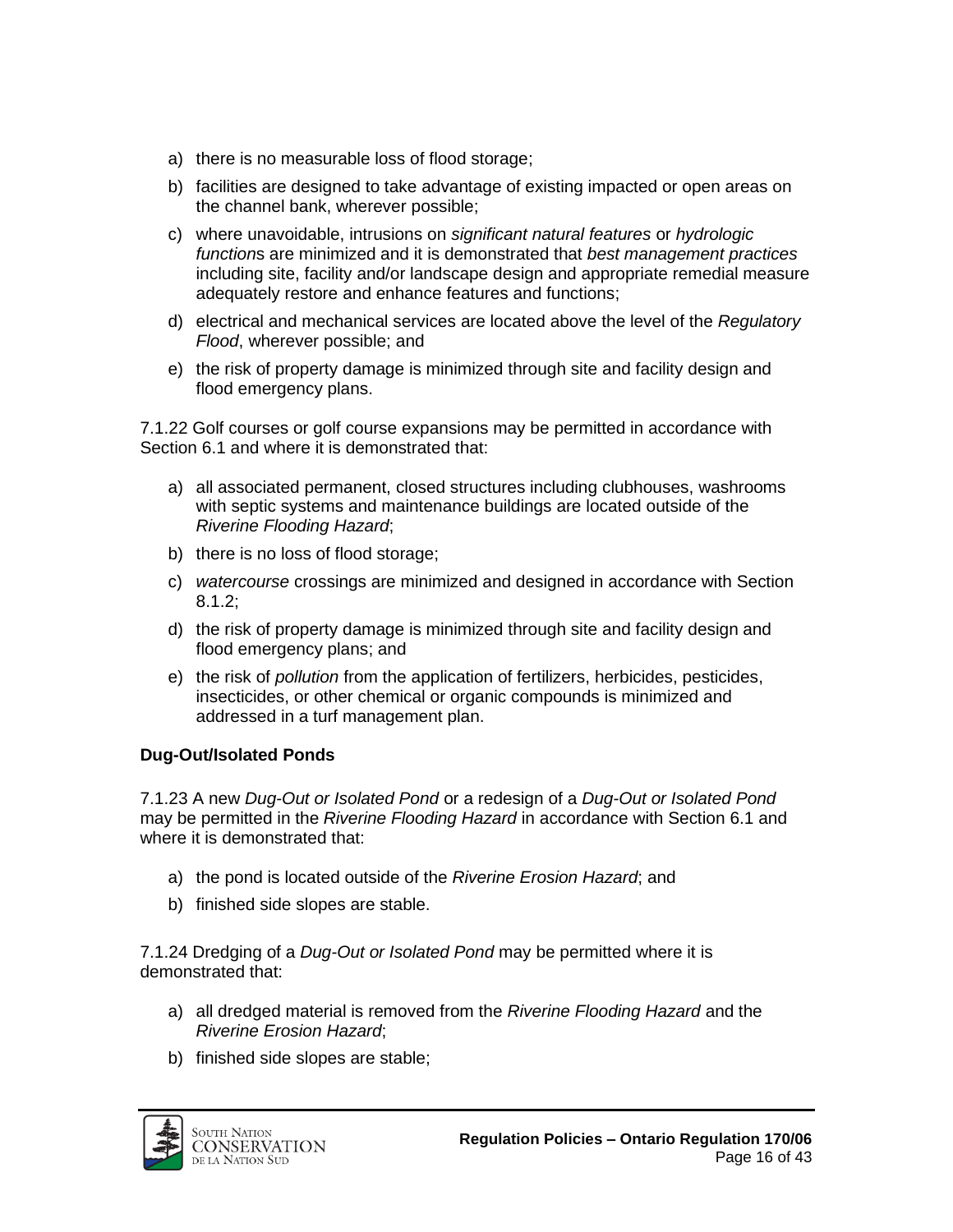- c) natural function is restored and enhanced to the extent possible; and
- d) the risk of *pollution* and sedimentation during dredging operations is minimized.

#### **Agricultural Structures**

7.1.25 Additions to agricultural buildings or structures may be permitted in accordance with Subsections 7.1.2 a), b), and d) and where it is demonstrated that:

- a) the addition will have a maximum footprint of 100  $m^2$  (1,076 ft<sup>2</sup>), or in the case of multiple additions, all additions combined will have a maximum footprint of 100 m<sup>2</sup> (1,076 ft<sup>2</sup>);
- b) any proposed basement or crawl space is designed to facilitate services only and is not *habitable floor space*; and
- c) floodproofing is undertaken to the extent practical where floodproofing to the elevation of the Regulatory Flood is not feasible.

7.1.26 *Accessory buildings or structures* associated with agricultural uses may be permitted in accordance with Subsections 7.1.2 a), b), and d) and where it is demonstrated that:

- a) electrical, mechanical, and heating services are located above the level of the *Regulatory Flood*, wherever possible;
- b) the building or structure is securely anchored such that it does not break free and aggravate flooding;
- c) any proposed basement or crawl space is designed to facilitate services only and is not *habitable floor space*; and
- d) floodproofing is undertaken to the extent practical where floodproofing to the elevation of the *Regulatory Flood* is not feasible.

7.1.27 *Replacement* of agricultural buildings or structures may be permitted in accordance with Section 6.1 and where it is demonstrated that:

- a) the building or structure to be replaced is relocated outside the *Riverine Flooding*  Hazard or where this is not feasible, the building or structure is relocated to an area within the existing lot where the risk of flooding and property damage is reduced to the greatest extent, wherever possible;
- b) the replacement building or structure shall be less than or equal to the original footprint;
- c) proposed basement or crawl space is designed to facilitate services only and is not *habitable floor space*;
- d) electrical, mechanical, and heating services are located above the level of the *Regulatory Flood*, wherever possible; and

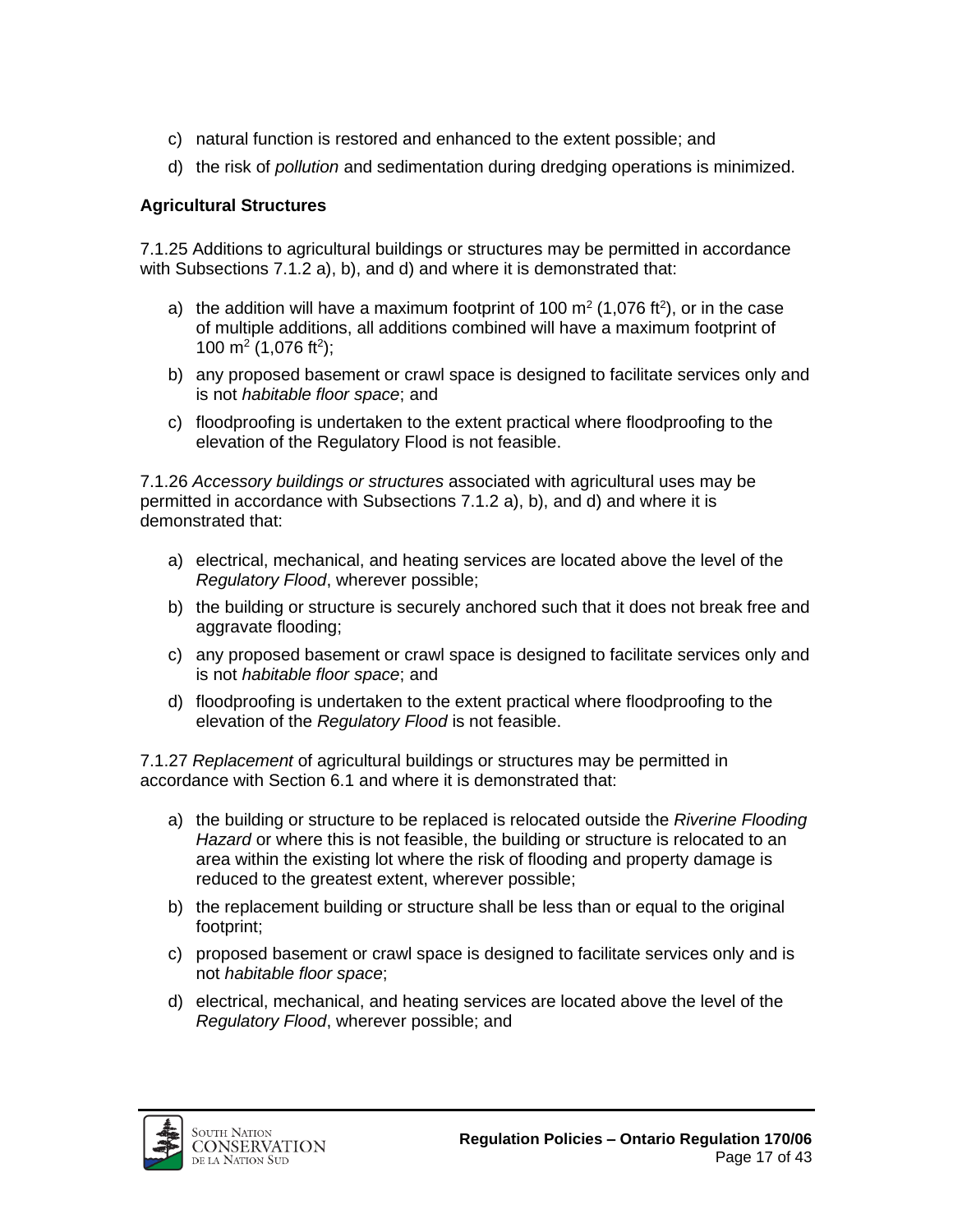e) the risk of structural failure due to potential hydrostatic/dynamic pressures has been addressed through an appropriate study or review by a *qualified professional*.

Notwithstanding the foregoing, no permit shall be issued for *replacement* of damaged or destroyed buildings or structures where more than 60 months (five years) have passed since the building or structure was damaged or destroyed. *Replacement* does not include reconstruction of remnant foundations.

7.1.28 Relocation of agricultural buildings and structures may be permitted in accordance with Section 7.1.27 provided that the risk of flooding and property damage is reduced to the greatest extent possible.

7.1.29 Agricultural Structures that reduce risks associated with erosion or *pollution* or promote the *conservation of land* may be permitted in accordance with Section 6.1 and where it is demonstrated that:

- a) there is no feasible alternative site outside the *Riverine Flooding Hazard*;
- b) the risk of property damage is minimized through site design and flood emergency plans; and
- c) *floodproofing* is undertaken to the extent practical, where *floodproofing* to the elevation of the *Regulatory Flood* is not feasible.

[remainder of page intentionally left blank]

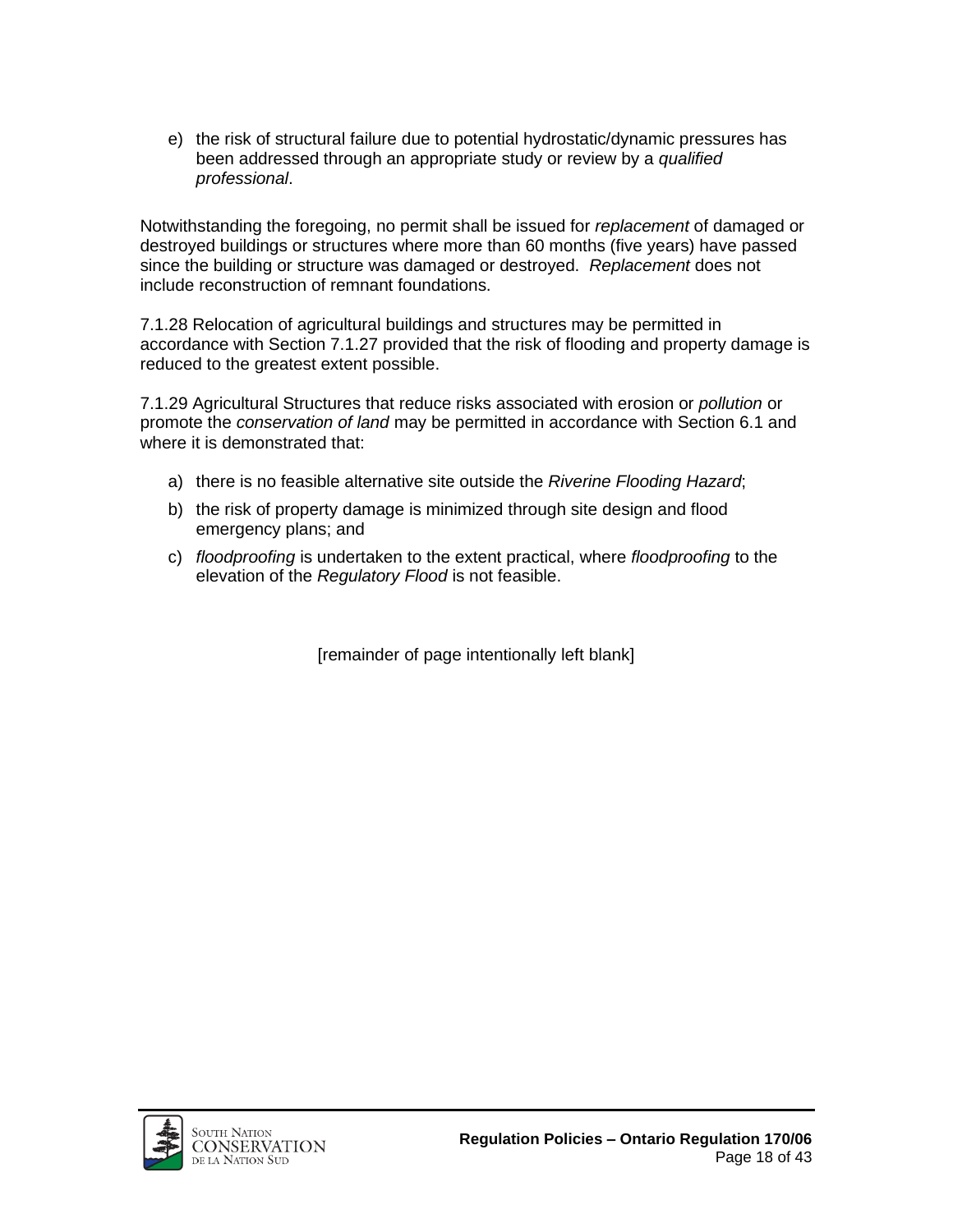### <span id="page-22-0"></span>**7.2 St. Lawrence River Shoreline**

#### *St. Lawrence River Shoreline Flooding Hazard*

The St. Lawrence River shoreline of the partner municipalities of Augusta Township, The Township of Edwardsburgh/Cardinal, and The Municipality of South Dundas comprise part of SNC's jurisdiction. Flooding from the St. Lawrence River affects the entire shoreline area.

The St. Lawrence River flooding hazard is based on the *100 Year Event Standard* with additional allowances for *wave uprush* and *other water-related hazards.* The hazard is further informed by the Environment Canada report: St. Lawrence River Flood Levels, Inland Water Directorate, Environment Canada, July 1993.

The *Regulated Area* along the St. Lawrence River shoreline generally consists of the furthest landward extent of the *Riverine Flooding Hazard*, a 5 metre (16 ft) allowance for wave uprush and *other water-related hazards*, as well as a further 15 metre (50 ft) allowance.

#### *Policies for St. Lawrence River Shoreline*

7.2.1 Development within the *Regulated Area* associated with the St. Lawrence River shoreline shall not be permitted except in accordance with Sections 6.1 and 7.1.

## <span id="page-22-1"></span>**7.3 Ottawa River Shoreline**

#### *Ottawa River Shoreline Flooding Hazard*

The Ottawa River shoreline of the partner municipalities of The City of Clarence Rockland and The Township of Alfred and Plantagenet comprise part of SNC's jurisdiction. Flooding from the Ottawa River affects the entire shoreline area.

The Ottawa River flooding hazard is based on the *100 Year Event Standard*.

The *Regulated Area* along the Ottawa River shoreline generally consists of the furthest landward extent of the *Riverine Flooding Hazard* and a 15 metre (50 ft) allowance.

#### *Policies for Ottawa River Shoreline*

7.3.1 Development within the *Regulated Area* associated with the Ottawa River shoreline shall not be permitted except in accordance with Sections 6.1 and 7.1.

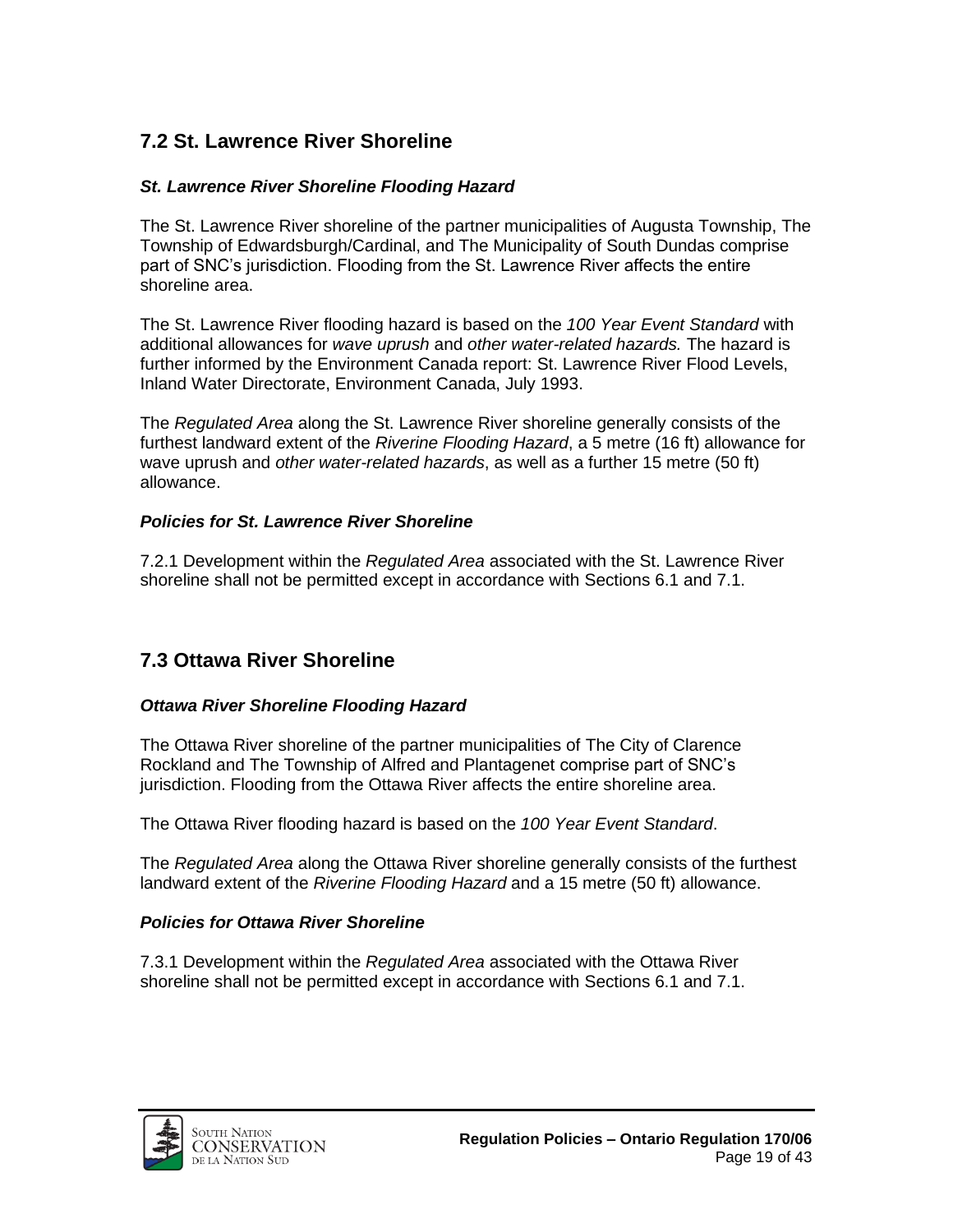## <span id="page-23-0"></span>**7.4 River or Stream Valleys – Riverine Erosion Hazards**

#### *Riverine Erosion Hazards*

Erosion is a natural process of soil loss due to human or natural processes. The *Riverine Erosion Hazard* within *river* or *stream* valleys is that area of *riverbank* and lands adjacent to *watercourse*s where erosion is actively occurring and/or where *development* could *create* slope stability issues.

The *Riverine Erosion Hazard* applies to those portions of the *valleyland* system that are both apparent (confined) and not apparent (unconfined). The extent of the hazard varies and is dependent on the characteristics of the bedrock and soils that comprise the valley slope, the degree to which the valley slope is stable or unstable, and whether the valley slope is subject to active erosion. Valley systems are apparent or confined where valley walls are greater than 3 metres (10 feet), with or without a floodplain.

*Apparent Valleys* can exhibit three different conditions within which erosion hazards exist or may develop: valley slopes which are steep but stable, valley slopes which are over steepened and potentially unstable, and valley slopes which are subject to active stream bank erosion. Where a *watercourse* is not contained within a clearly visible valley section, valleys are *not apparent* (unconfined).

*Development* within the *Regulated Area* of *valleylands* requires SNC permission.

#### *Regulated Area for Apparent Valleys (Confined Systems)*

The *Riverine Erosion Hazard* is determined using considerations of three (3) factors:

- 1. *Toe Erosion Allowance*: a 15 metres (50 feet) allowance measured inland from the bankfull edge of the watercourse or to the stable toe of slope, whichever is greater.
- 2. *Stable Slope Allowance*: a horizontal allowance measured landward from the toe of the slope (if >15 m from bankfull edge of the watercourse) or the location of the toe erosion allowance equivalent (if <15 m from bankfull edge of the watercourse) to three times the height of the slope (3H:1V) or five times the height of slope (5H:1V) for sandy soils and clays.
- 3. *Erosion Access Allowance*: a 15 metre (50 feet) allowance to provide a large enough safety zone for people, vehicles, and equipment to enter and exit an area for emergency repairs or required maintenance.

**Figure 4** illustrates the three components used to establish the *Regulated Area* where slopes are oversteepened with a stable toe. **Figure 5** illustrates the three components used to establish the *Regulated Area* where slopes are oversteepened and active toe erosion is occurring.

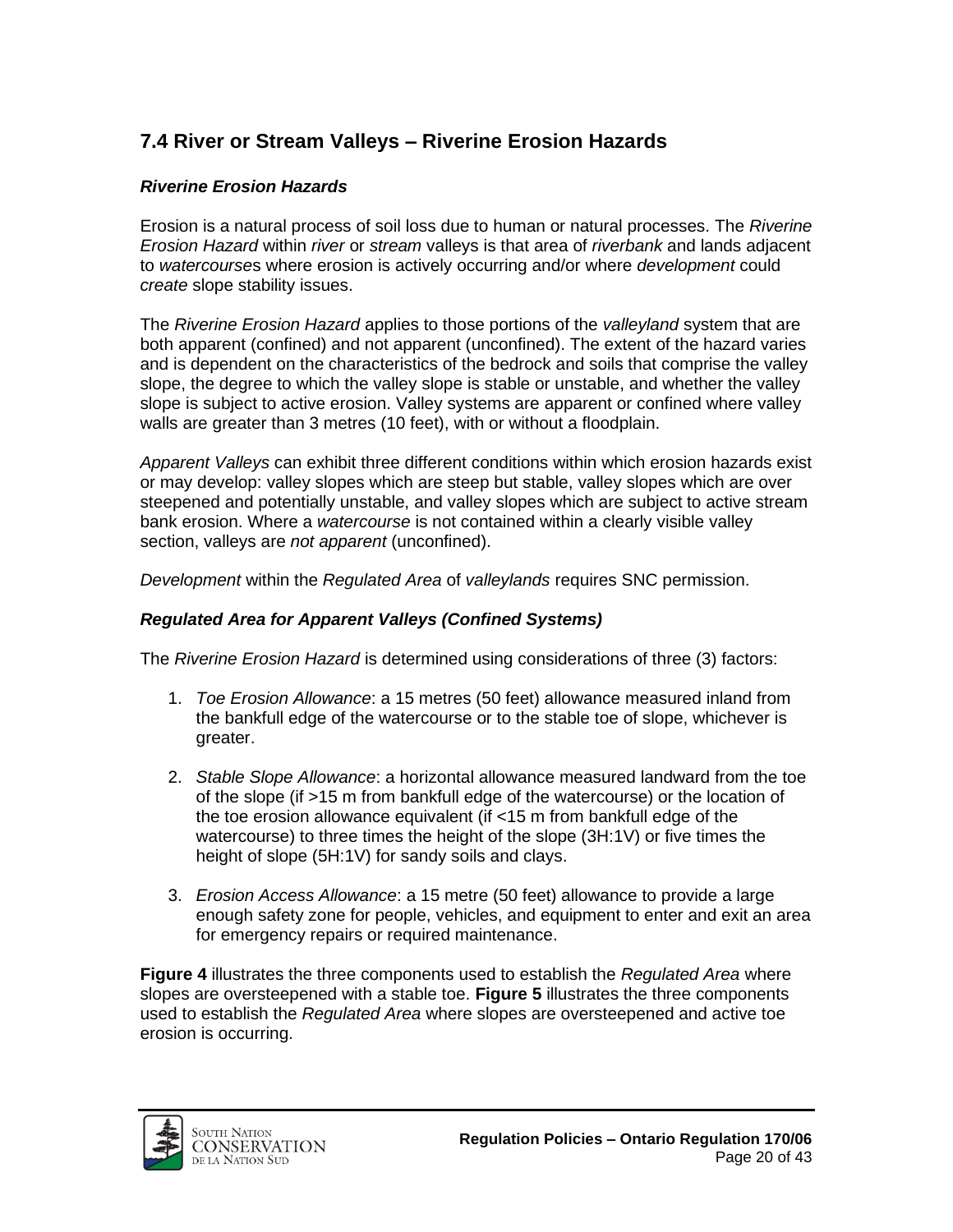

**Figure 4.** Riverine Erosion Hazard – Regulated Area for Apparent Oversteepened Valleys with Stable Toe



**Figure 5.** Riverine Erosion Hazard – Regulated Area for Apparent Oversteepened Valleys with Active Toe Erosion

#### *Regulated Area for No Apparent Valley (Unconfined Systems)*

Where there is *No Apparent Valley*, the flow of water is free to shift across the shallower land. Although toe erosion and slope stability are not deemed potential hazards, consideration for the meandering tendencies of the system must be provided. In these valley sections*,* the *Regulated Area* is the greater of the extent of the *Riverine Flooding* 

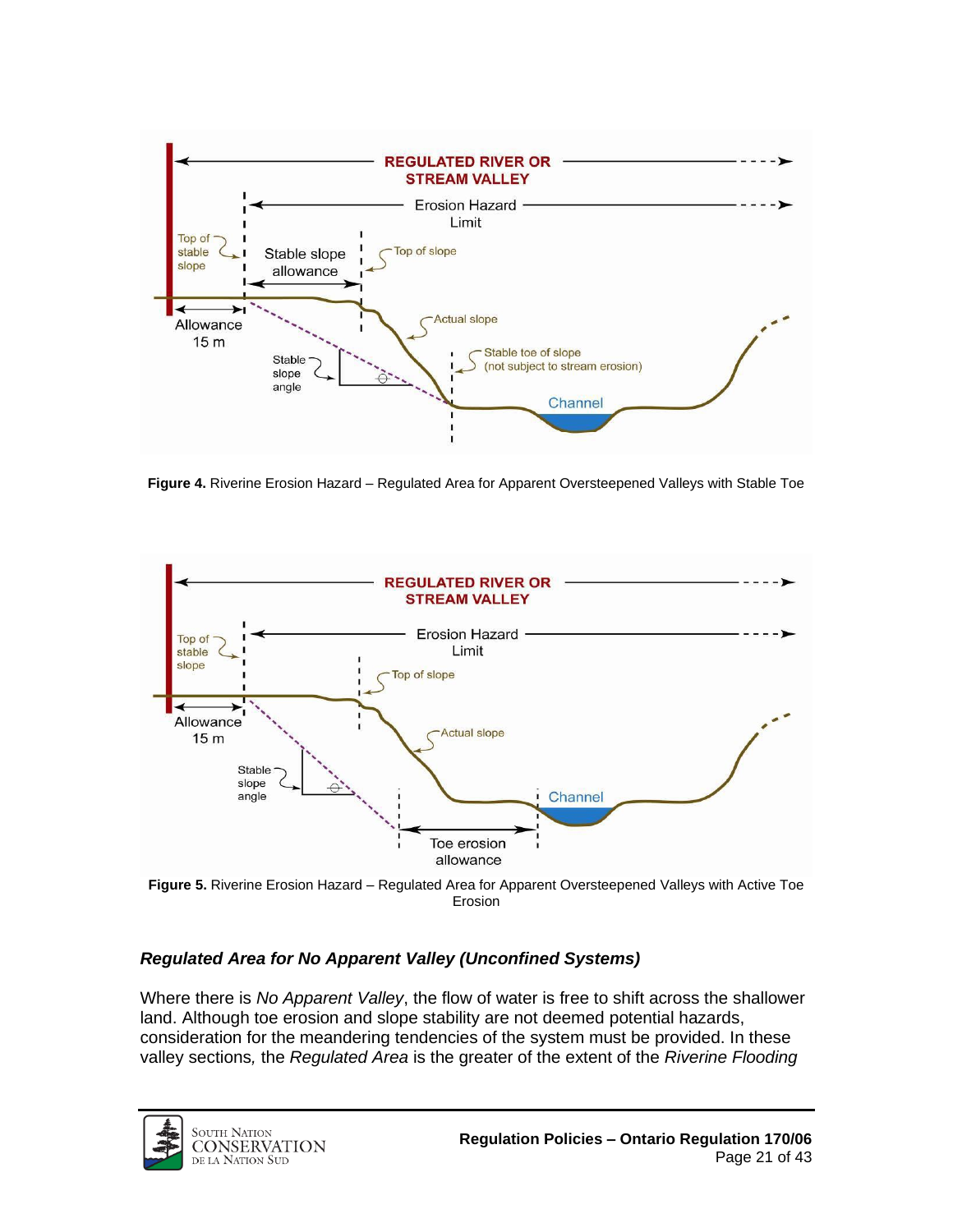*Hazard* plus the prescribed allowance or the *Meander Belt Allowance* plus an allowance of 15 metres (50 feet).

The *Meander Belt Allowance* provides a limit to *development* within the areas where the *river* system is likely to shift. This allowance is based on twenty (20) times the bankfull channel width, where the bankfull channel width is measured at the widest *riffle* section of the reach. A *riffle* is a section of shallow rapids where the water surface is broken by small waves. The *meander belt* is centered over the channel (**Figure 6**).



**Figure 6.** Riverine Erosion Hazard Regulated Area with no *Apparent Valley*

#### *Policies for Riverine Erosion Hazards and the Associated Allowance*

7.4.1 *Development* shall not be permitted within the *Riverine Erosion Hazard* and the associated allowance except in accordance with 6.1 and Section 7.4.2.

#### **Development in the Riverine Erosion Hazard Allowance**

7.4.2 *Development* within the *Riverine Erosion Hazard Allowance* may be permitted in accordance with Section 6.1 and where a site-specific geotechnical or engineering assessment based on established provincial guidelines and an appropriate *factor of safety* against slope failure or slipping establishes a more precise *Riverine Erosion Hazard limit, and where it is demonstrated that:* 

- a) there is no feasible alternative site outside the *Regulated Area*;
- b) the proposed *development* is not subject to a *Riverine Erosion Hazard* or a *Riverine Flooding Hazard*;
- c) there is no impact on existing and future slope stability;
- d) the risk of creating new *Riverine Erosion Hazards* or aggravating existing *Riverine Erosion Hazards* caused by the *development* is *negligible*;

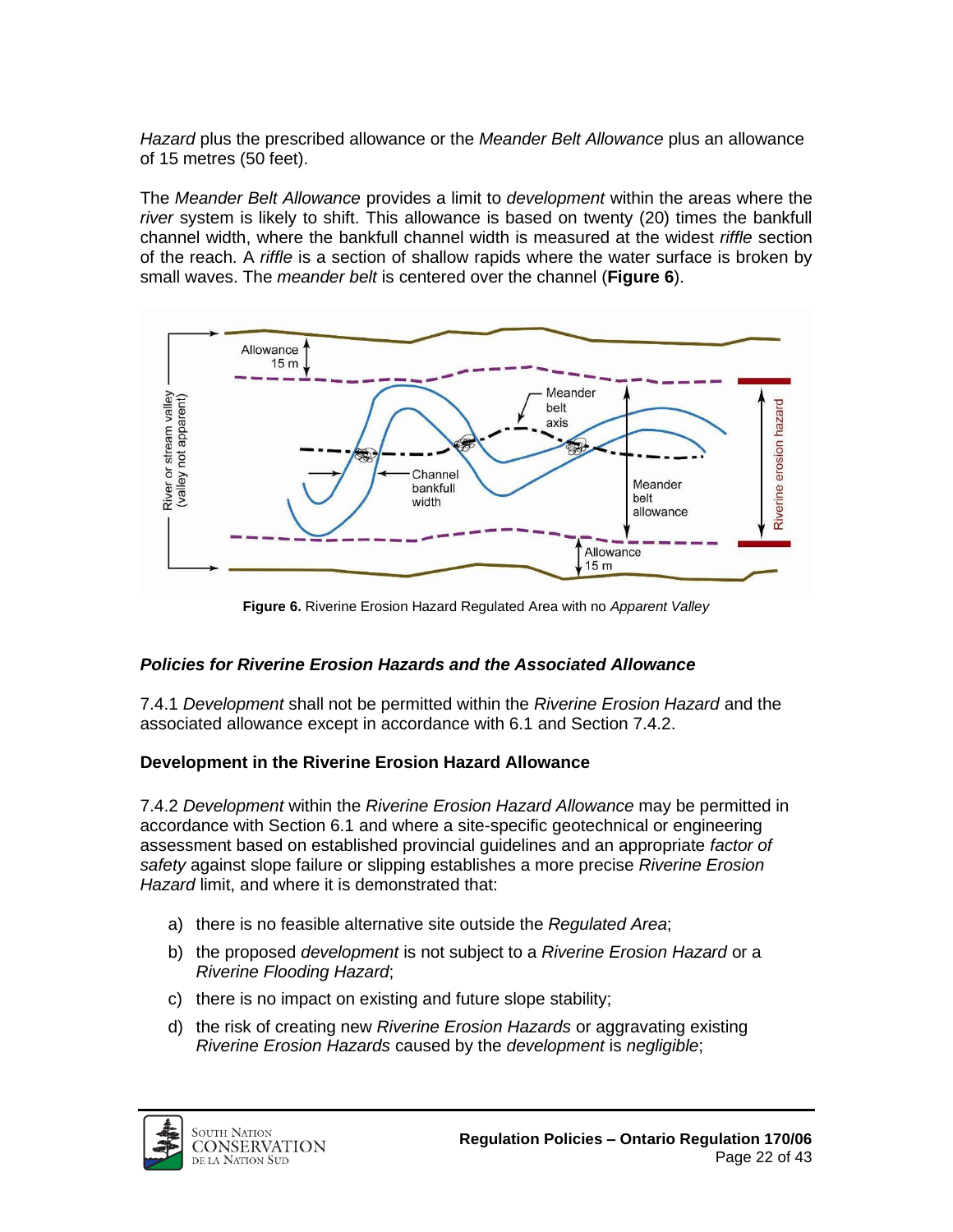- e) the potential of increased loading forces on the top of the slope is addressed through appropriate structural design;
- f) the potential for surficial erosion is addressed by a drainage plan; and
- g) access into and through the valley for preventative actions or maintenance or during an emergency is not prevented.

[remainder of page intentionally left blank]

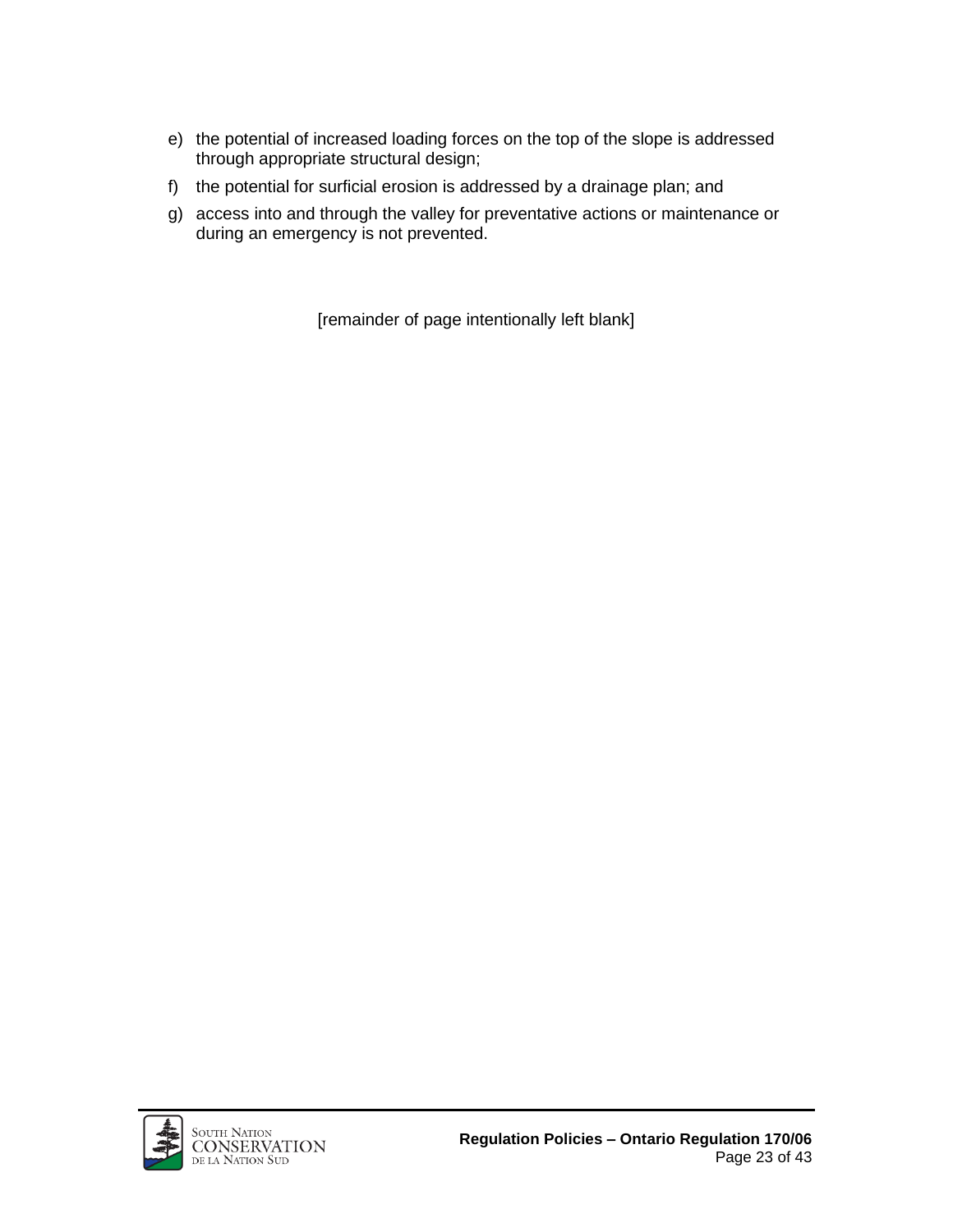### <span id="page-27-0"></span>**7.5 Wetlands and Areas of Interference**

#### *Provincially Significant Wetlands and Areas of Interference*

*Provincially Significant Wetlands* are those wetland areas identified by the province as being the most valuable. Their boundaries are established and maintained by the Ministry of Natural Resources and Forestry using the Ontario Wetland Evaluation System.

Areas surrounding *provincially significant wetland*s where *development* could interfere with the *hydrologic function* of the *provincially significant wetland* are called *areas of interference*. This is the land within 120 metres (394 feet) of the boundaries of *Provincially Significant Wetlands* (**Figure 7)**.

*Provincially significant wetland*s and their associated *areas of interference* are regulated under Ontario Regulation 170/06. Any interference with *provincially significant wetland*s or development in *areas of interference* requires SNC permission.

#### *Policies for Provincially Significant Wetlands and Areas of Interference*

7.5.1 *Development/Interference* within a *provincially significant wetland* or *development*  within an *area of interference* shall not be permitted except in accordance with Section 6.1 and Sections 7.5.2 - 7.5.8*.* 





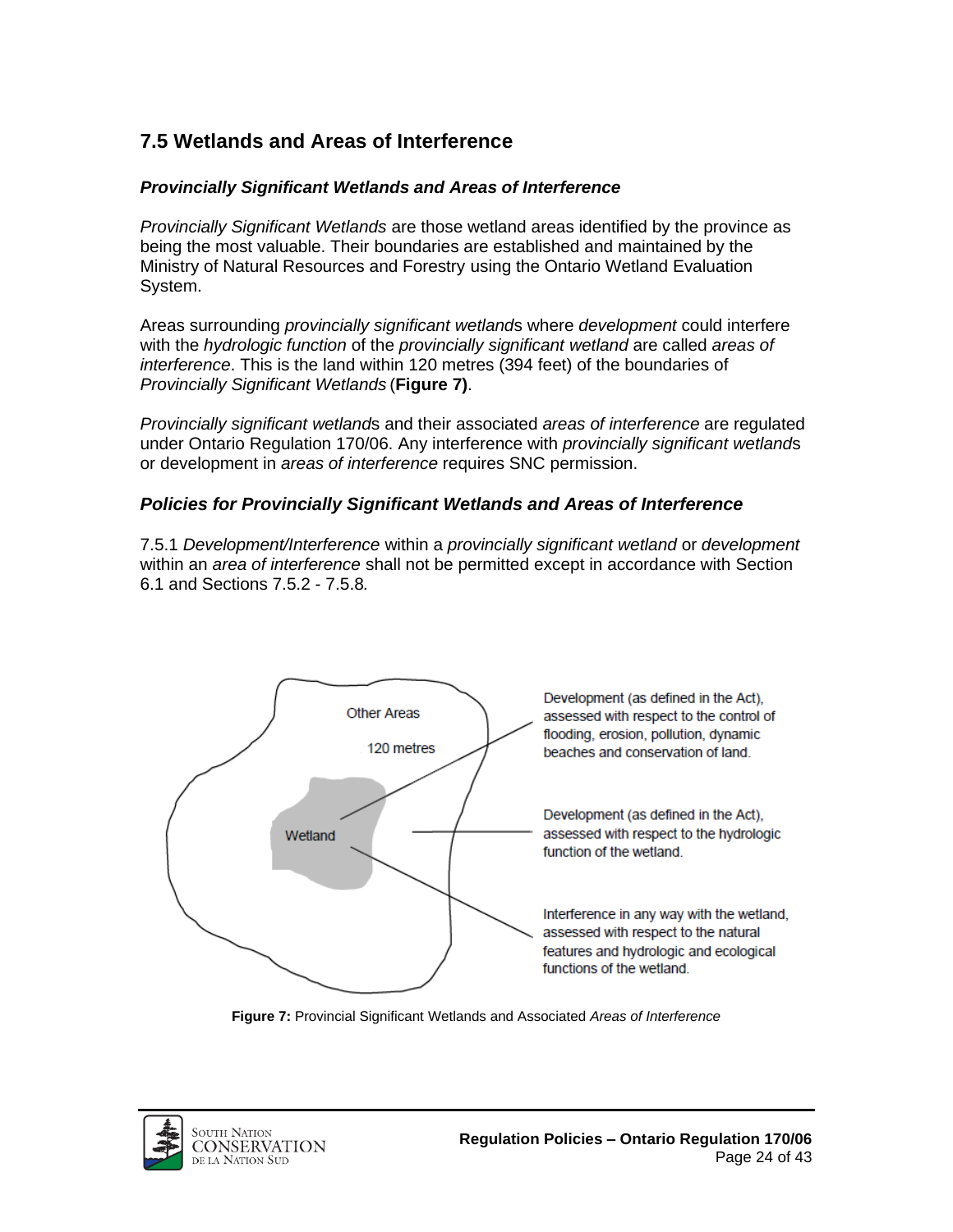#### **Development/Interference within Provincially Significant Wetlands**

7.5.2 Public Infrastructure including but not limited to, roads, sanitary sewers, utilities, water supply wells, well houses, and pipelines, within a *provincially significant wetland* may be permitted in accordance with Section 6.1 and where it is demonstrated that:

- a) an *Environmental Assessment* or other *comprehensive plan* supported by SNC, demonstrates that all alternatives to avoid *wetland* loss or interference have been considered and that the proposed alignment minimizes *wetland* loss or interference to the greatest extent possible; and
- b) where unavoidable, intrusions on *significant natural features* or *hydrologic functions* or *ecological function*s are minimized, and it is demonstrated that *best management practices* including site and infrastructure design and appropriate remedial measures will adequately restore and enhance features and functions.

7.5.3 Boardwalks (e.g., narrow, raised, planked trails) within a *provincially significant wetland* may be permitted in accordance with Section 6.1 and where it is demonstrated that:

- a) an *Environmental Impact Study* demonstrates minimal interference;
- b) the boardwalk is above the *Riverine Flooding Hazard*;
- c) the boardwalk is constructed with materials that do not interfere with the *provincially significant wetland*; and
- d) the design minimizes the development footprint.

7.5.4 Where an *Environmental Assessment* or other *comprehensive plan* is available and supported by SNC, SNC may request a more detailed site-specific study consistent with the *comprehensive plan.* This study will determine a more precise area *wetland*  boundary in accordance with the current Provincial Wetland Evaluation System and demonstrate how the *hydrologic functions* and *ecological function*s of the *wetland* will be restored and enhanced.

#### **Development within Areas of Interference**

7.5.5 *Development* within an area of interference less than or equal to 120 metres (394 feet) from a *provincially significant wetland* may be permitted in accordance with Section 6.1, a wetland impact study is conducted, and where it is demonstrated that *development* is located outside of the *provincially significant wetland* and maintains as much setback as feasible.

7.5.6 Peat Extraction within an area of interference may be permitted where a wetland impact study demonstrates that policies in Section 6.1 are met, and the affected area is rehabilitated to restore and enhance natural features and functions.

7.5.7 A wetland impact study may not be required in an area of interference 120 metres (394 ft) from a *provincially significant wetland* if, in the opinion of SNC, the potential

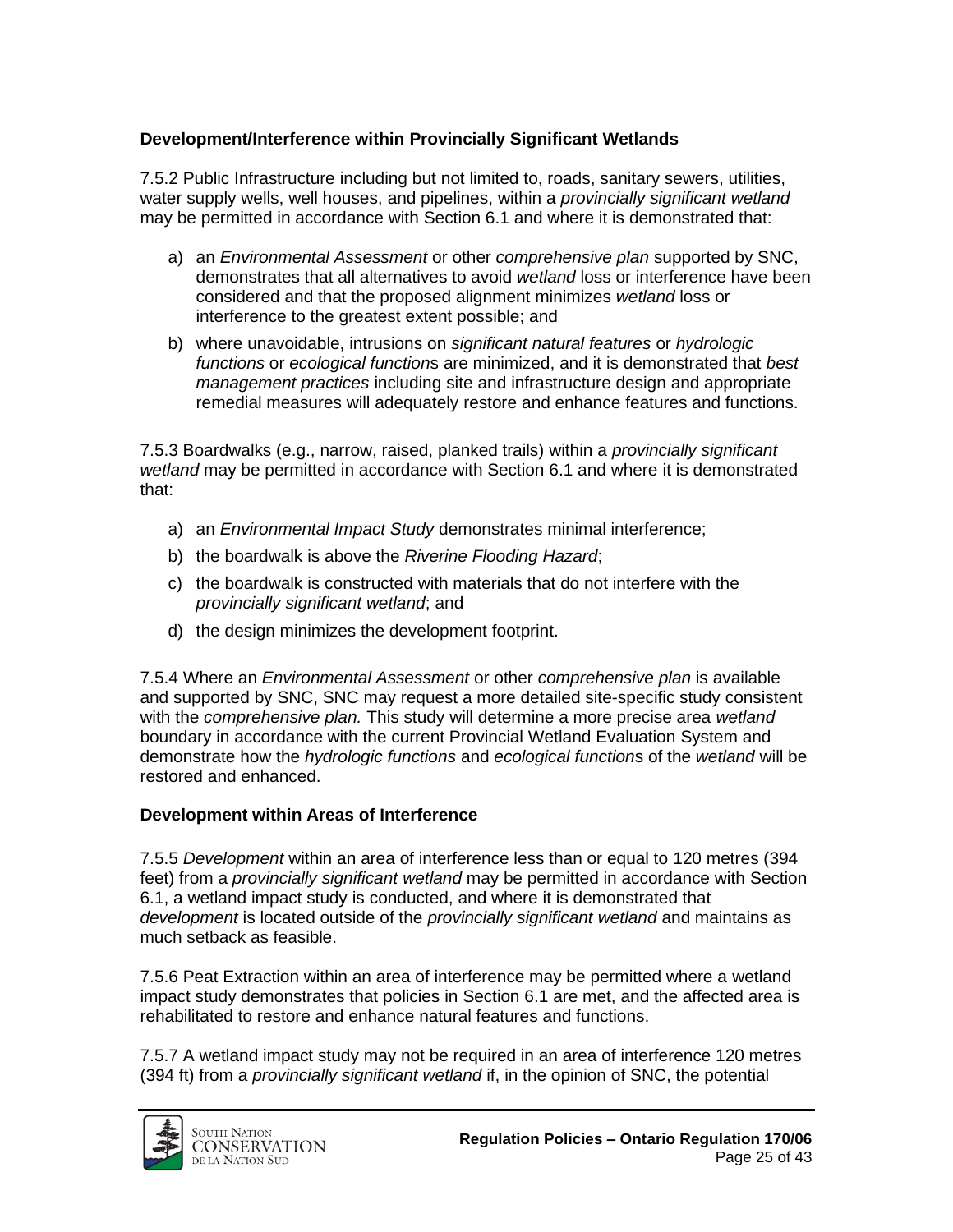hydrologic impacts of the proposed *development* are *negligible*. This includes but is not limited to, single family residences, additions, and accessory structures for which less than one (1) hectare (2.5 acres) is required for grading.

#### **Conservation Projects within Wetlands and Areas of Interference**

7.5.8 Wetland conservation projects within *provincially significant wetlands* and *areas of interference* may be permitted where a wetland impact study demonstrates how the *hydrologic functions* and *ecological function*s will be protected, created, restored, and/or enhanced.

### <span id="page-29-0"></span>**7.6 Inland Lakes**

Lands adjacent or close to the shorelines of *inland lakes* with a surface area greater than 2 hectares (5 acres) are subject to flooding and erosion. *Development* adjacent to *inland lakes* requires SNC permission.

Hazards adjacent to inland lakes are delineated in a manner consistent with the *Riverine Flooding Hazard* and the *Riverine Erosion Hazard*.

7.6.1 *Development* along *inland lake* shorelines impacted by flooding or erosion hazards shall not be permitted except in accordance with Sections 6.1, 7.1, and 7.5.

7.6.2 Notwithstanding Section 7.6.1, *development* shall not be permitted for the uses described in Section 6.2.

[remainder of page intentionally left blank]

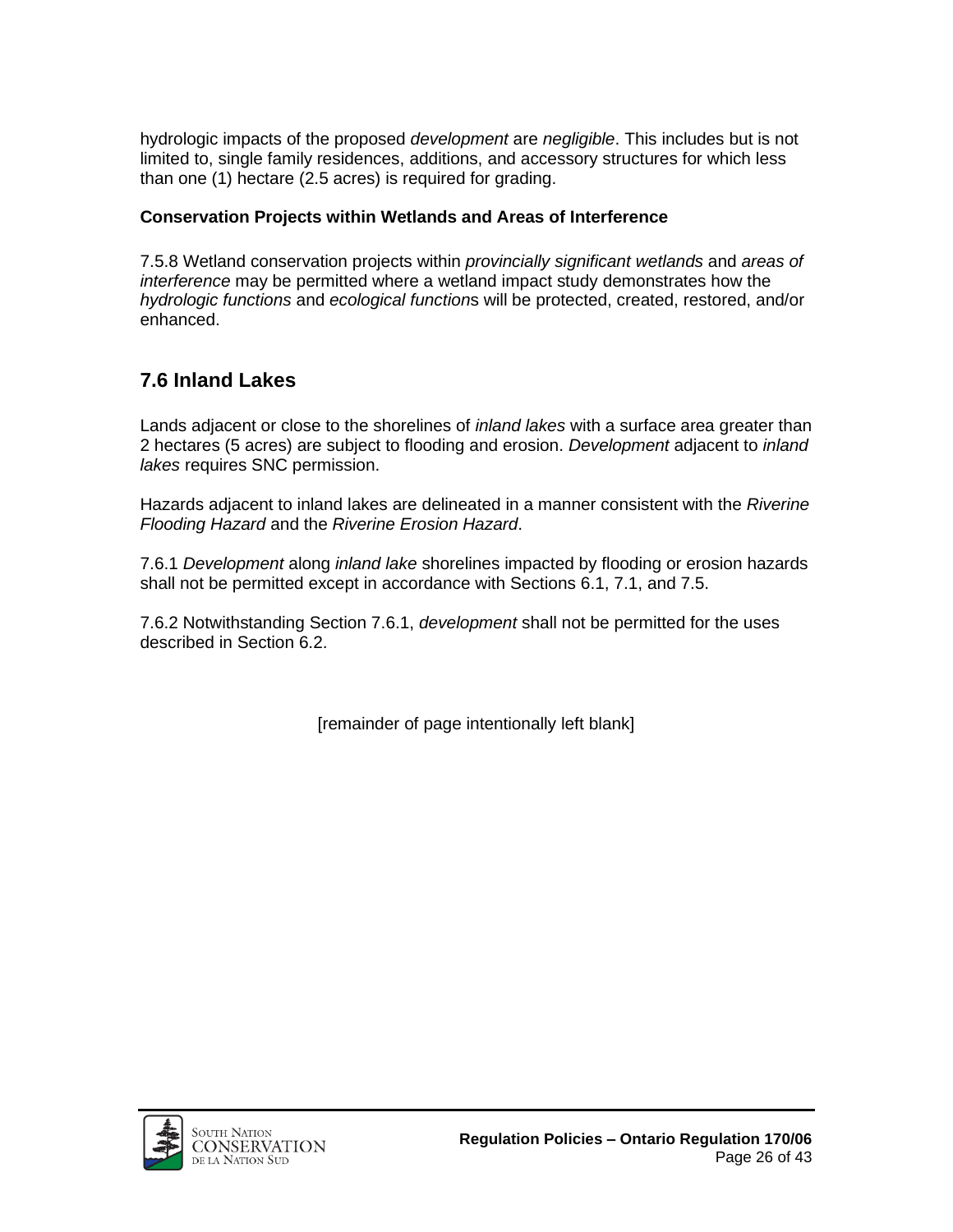## <span id="page-30-0"></span>**7.7 Hazardous Lands**

*Development* within or adjacent to *hazardous lands* requires permission from SNC.

*Hazardous land* is land that may be unsafe for *development* because of naturally occurring processes associated with flooding, erosion, dynamic beaches or unstable soil or bedrock (*Conservation Authorities Act*, R.S.O. 1990, c. C.27, ss. 28(25)).

*Hazardous lands* in SNC's jurisdiction unrelated to flooding include, but are not limited to, organic soils (peat soils), unstable bedrock (karst), and sensitive marine clays (Leda clay).

#### *Organic Soils*

Organic (peat soils) are formed by the decomposition of vegetative and organic materials into humus can release humic acids to the ground water system and create highly combustible methane gas. Peat and other organic soils also lack soil structure making them susceptible to erosion and unable to support structure because they compress easily.

#### *Unstable Bedrock*

Unstable bedrock includes, but is not limited to, areas identified as karst formations. Karst formations may be present in limestone or dolomite bedrock and are extremely variable in nature. Local, site-specific studies are required for identifying karst formations.

#### *Sensitive Marine Clay (Leda Clay)*

Sensitive marine clays, also known as Leda clays, are clays deposited as sediment by the Champlain Sea during the last glacial period. Undisturbed, the clays appear solid and stable. However, when disturbed by excessive vibration, shock, or when they become saturated with water the clays can turn to liquid. The resulting failures or earthflows can be sudden and catastrophic.

#### *Policies for Hazardous Lands*

7.7.1 *Development* within *hazardous land*s shall not be permitted except in accordance with Section 7.7.2.

#### **Development in Hazardous Lands**

7.7.2 *Development* may be permitted within *hazardous land*s in accordance with Section 6.1 and where a technical site-specific study and/or an *Environmental Impact Study*  done by a *qualified professional* establishes a more precise hazard land boundary and where it is demonstrated that:

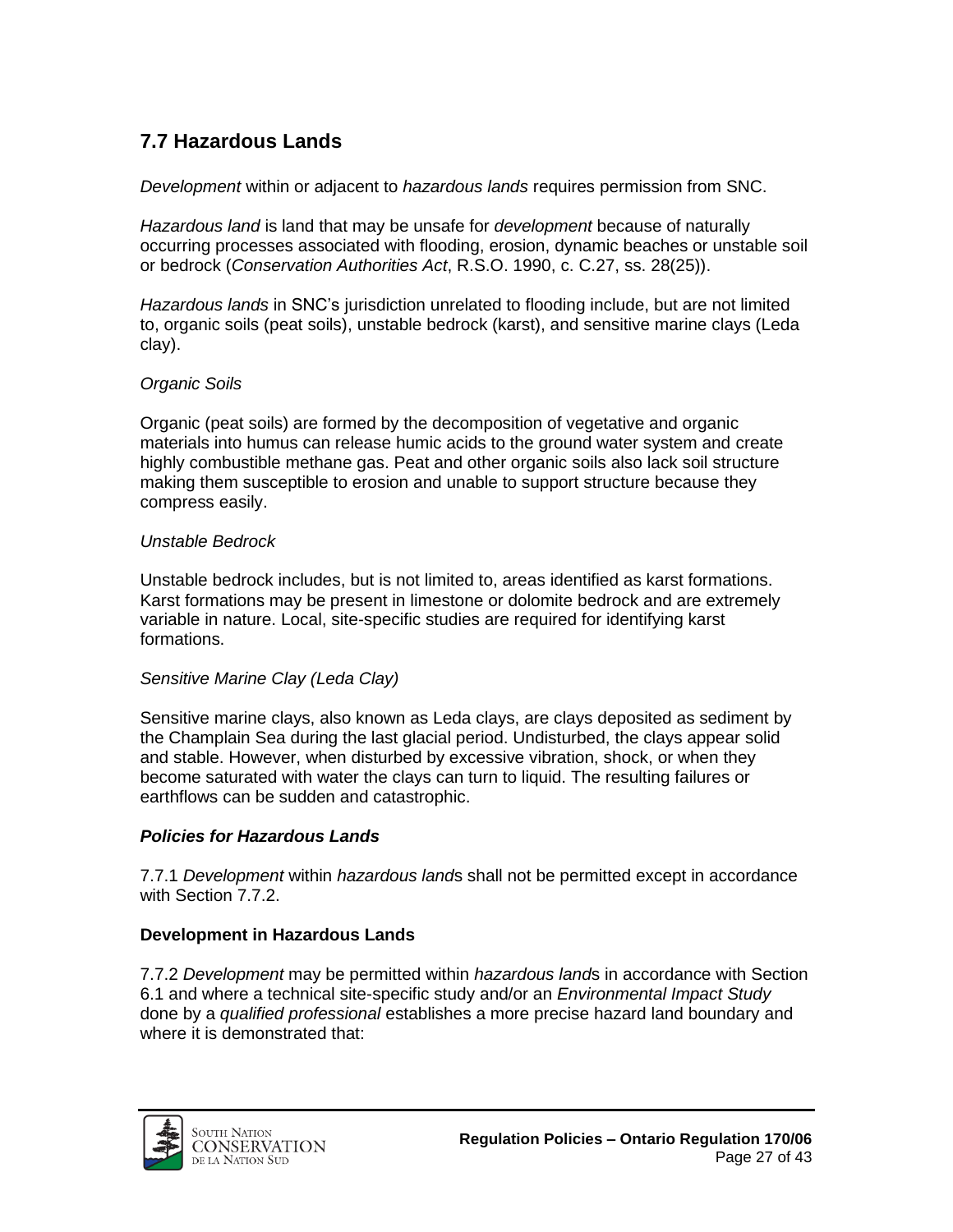- a) there is no feasible alternative site outside the *Regulated Area*; and
- b) the risk of instability that would result in structural failure or property damage is minimized.

#### **Prohibited Uses in Hazardous Lands**

7.7.3 Notwithstanding Section 7.7.2, *development* shall not be permitted in *hazardous lands* for the uses described in Section 6.2.

### <span id="page-31-0"></span>**7.8 Casselman to Lemieux Potential Retrogressive Landslide Area**

The banks of the South Nation River between the villages of Casselman and Lemieux contain sensitive marine clay (Leda clay) that are prone to large-scale retrogressive landslides. This area is identified as the *Potential Retrogressive Landslide Area* and has been the subject of decades of research and geotechnical studies.

The *Potential Retrogressive Landslide Area* is delineated by two studies: Potential Retrogressive Landslide Mapping Update South Nation River Casselman to Lemieux, Ontario 1998 (Report No. 981-009) and Preliminary Slope Stability Evaluation Wolf Creek Township of Cambridge Ontario 1996 (Report No. 961-208).

The most recent large-scale landslide occurred on June 20, 1993 at the site of the former town of Lemieux, two years after the town and residents were relocated away from the hazard. The landslide dammed the river and consumed seventeen hectares of land (**Figure 8**). A previous large-scale retrogressive landslide occurred in 1971, approximately 4.5 kilometers upriver from the 1993 event.



**Figure 8:** Lemieux Retrogressive Landslide 1993

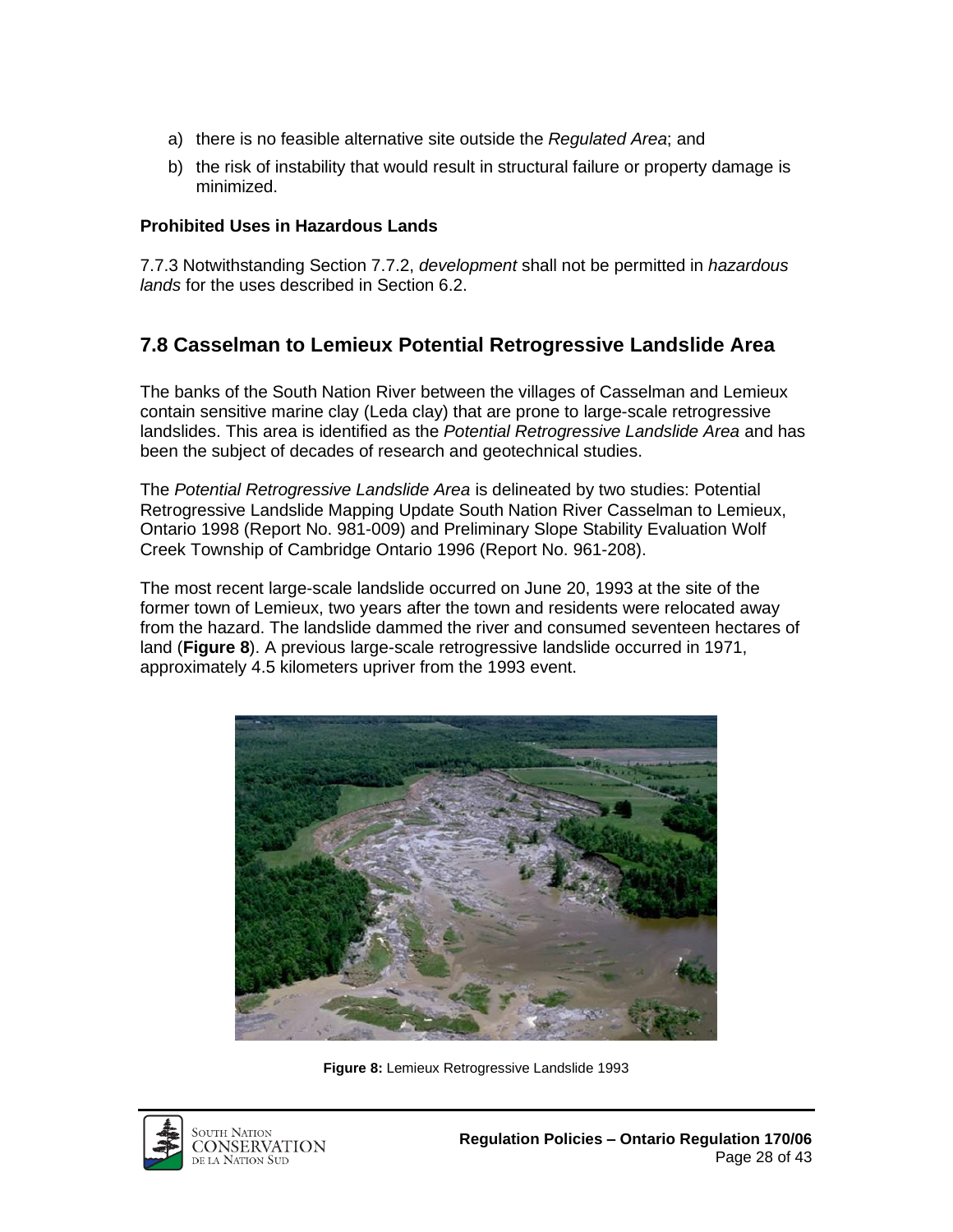#### *Policies for the Potential Retrogressive Landslide Area*

7.8.1 *Development* within the *Potential Retrogressive Landslide Area* shall not be permitted.

7.8.2 *Development* within 30 metres (100 ft) of the *Potential Retrogressive Landslide Area* shall not be permitted except in accordance with Section 7.8.3.

7.8.3 *Development* may be permitted within 30 metres (100 ft) of the *Potential Retrogressive Landslide Area* in accordance with Section 6.1 where it is demonstrated there is no feasible alternative site greater than 30 metres (100 ft) from the *Potential Retrogressive Landslide Area* and where the applicant provides a geotechnical report by a *qualified professional* engineer having expertise in retrogressive landslides, to the satisfaction of SNC.

#### **Prohibited Uses**

7.8.4 Notwithstanding Section 7.8.3, *development* shall not be permitted within 30 metres (100 ft) of the *Potential Retrogressive Landslide Area* for the uses described in Section 6.2.

[remainder of page intentionally left blank]

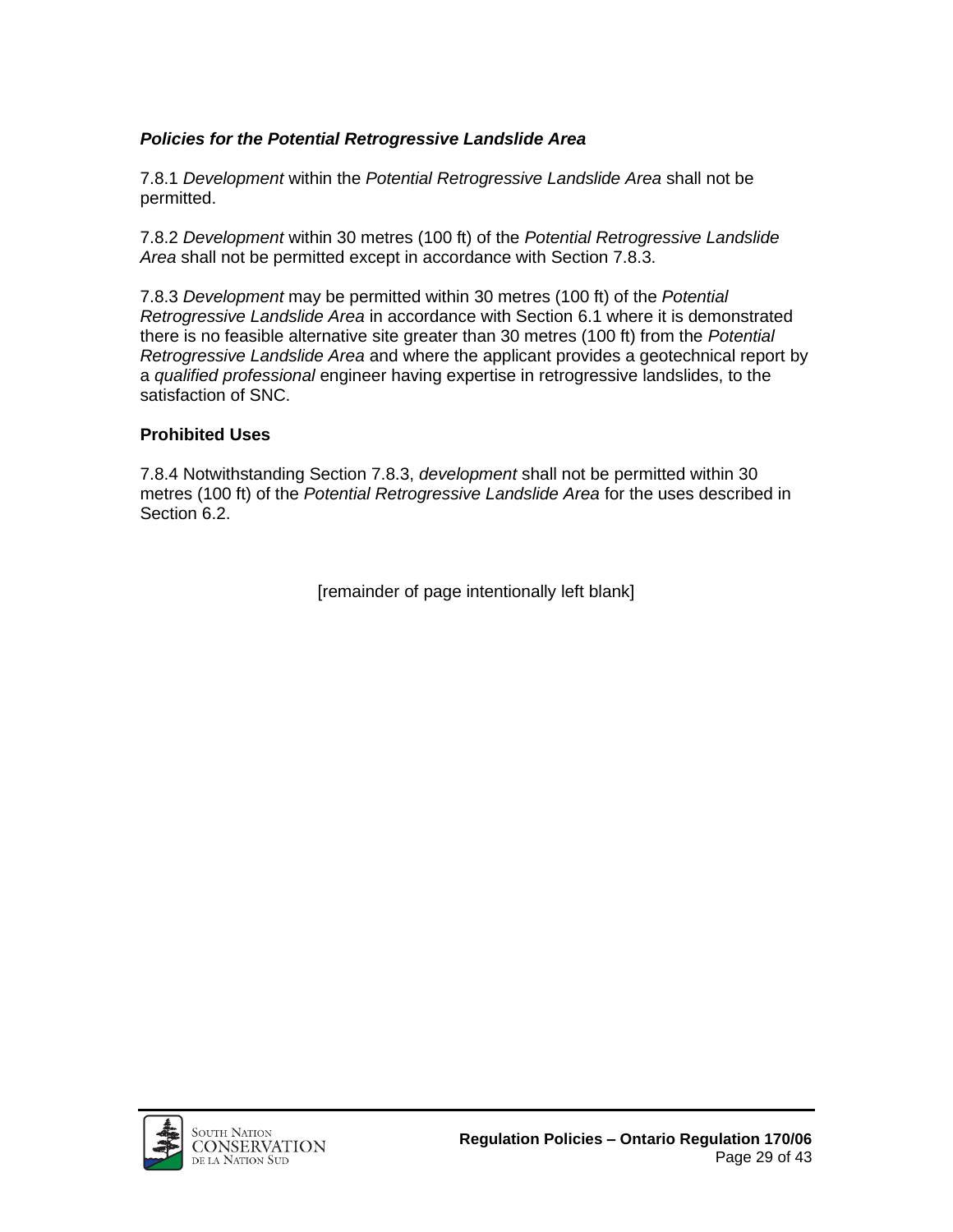## <span id="page-33-0"></span>**8. Policies for the Alteration of Watercourses**

### <span id="page-33-1"></span>**8.1 Straightening, Changing, Diverting or Interfering with an Existing Channel**

Any alteration to the channel of a *river*, *creek*, *stream,* or *watercourse* requires permission from SNC. This includes activities such as, but not limited to:

- culvert placement or *replacement*;
- bridge construction;
- bed level crossings;
- piping of *watercourse*s;
- installation or maintenance of pipeline crossings;
- cable crossings;
- construction or maintenance of by-pass;
- connected or online ponds;
- straightening and diversions; and
- any work within the bed or banks of the *watercourse* for the purpose of erosion control or remedial works.

8.1.1 Straightening, changing, diverting, or interfering with existing *river*, *creek*, *stream,* or *watercourse* is not permitted except in accordance with Section 6.1 and Sections 8.1.2 - 8.1.18.

### **Crossings**

8.1.2 Crossings including, but not limited to, bridges, culverts, pipelines, channel *enclosure*s of less than 20 metres (66 feet) and causeways may be permitted to be constructed, replaced or upgraded in accordance with Section 6.1 and Sections 7.1.18 - 7.1.20 and/or Section 7.1.23, where appropriate, and provided that all feasible alternative sites and alignments have been considered through an *Environmental Assessment* supported by SNC or through site-specific studies, whichever is applicable based on the scale and scope of the project, and where it is demonstrated that:

- a) crossings avoid any bends in the *watercourse* to the extent practical;
- b) crossings are located to take advantage of existing impacted or open areas on the channel bank or valley slope, wherever possible;
- c) crossing structures avoid the *Riverine Erosion Hazard* to accommodate natural *watercourse* movement, wherever possible;
- d) the risk of flood damage to upstream or downstream properties is reduced through site and infrastructure design, wherever possible;

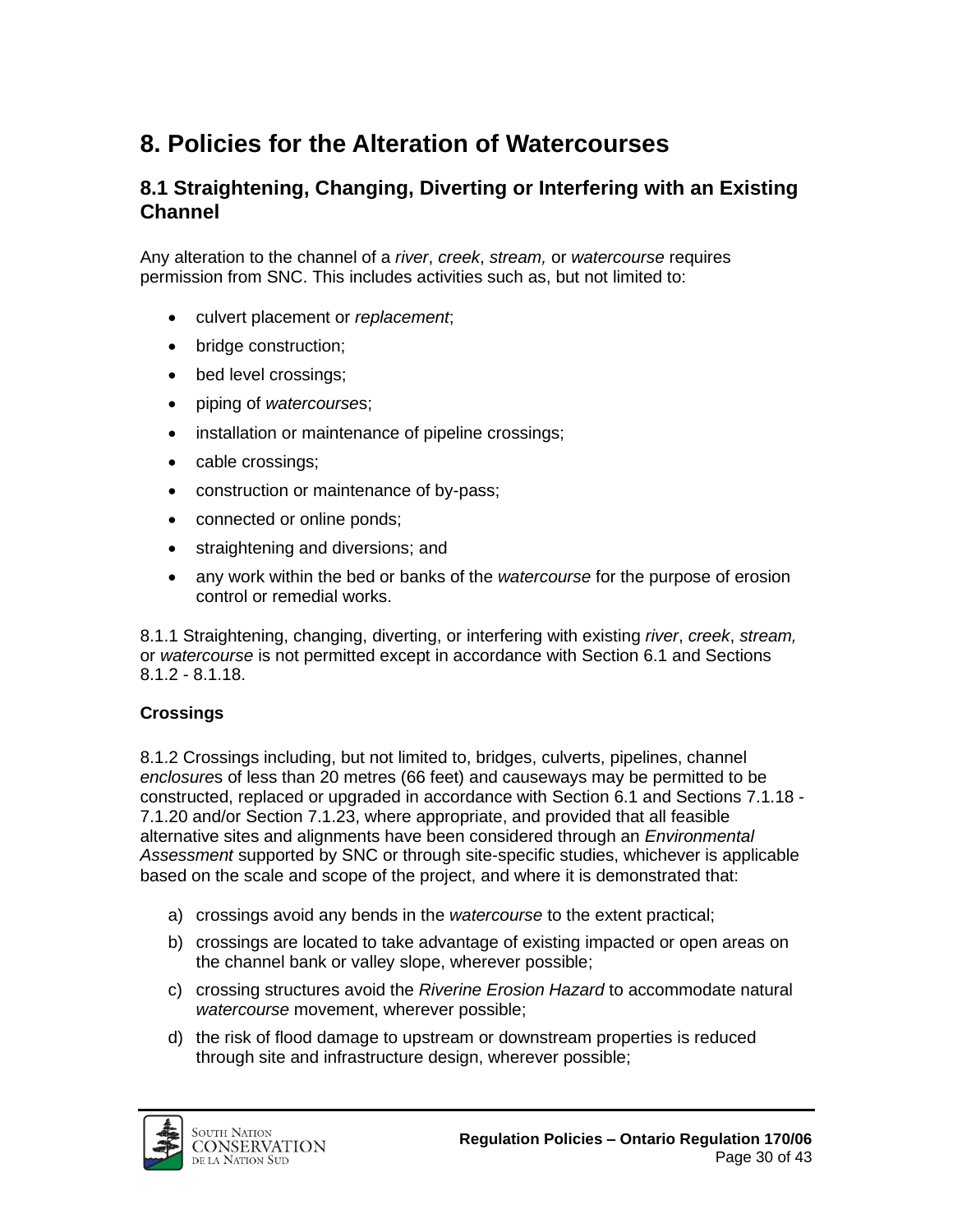- e) where unavoidable, intrusions on *significant natural features* or *hydrologic function*s are minimized and it is demonstrated that *best management practices*  including site and infrastructure design and appropriate remedial measures will adequately restore and enhance features and functions;
- f) physical realignments or alterations to the *river*, *creek*, *stream,* or *watercourse*  channel associated with a new crossing are avoided or are in accordance with Section 8.1.16; and
- g) maintenance requirements are minimized.

#### **Water Control Structures**

8.1.3 Water Control Structures to protect existing *development* or other uses deemed appropriate by SNC from the *Riverine Flooding Hazard* including dykes and berms, but not *dam*s, may be permitted to be constructed maintained or repaired in accordance with Section 6.1 and where it is demonstrated that:

- a) all feasible alignments have been considered through an *Environmental Assessment* supported by SNC or other site-specific technical studies, whichever is applicable based on the scale and scope of the project; and
- b) where unavoidable, intrusions on *significant natural features* or *hydrologic function*s are minimized, and it is demonstrated that *best management practices*  including site and infrastructure design and appropriate remedial measures will adequately restore and enhance features and functions.

#### **Dams**

- 8.1.4 *Dams* may be permitted where it is demonstrated that:
	- a) all feasible alternative sites and alignments have been considered through an *Environmental Assessment* supported by SNC or through site-specific studies, whichever is applicable based on the scale and scope of the project;
	- b) the water management benefits of the *dam* are demonstrated to the satisfaction of SNC;
	- c) *pollution*, sedimentation and erosion during construction and post construction are minimized using *best management practices* including site, landscape, infrastructure design, construction controls, and appropriate remedial measures;
	- d) where unavoidable, intrusions on *significant natural features* or *hydrologic function*s are minimized, and it is demonstrated that *best management practices*  including site and infrastructure design and appropriate remedial measures will adequately restore and enhance features and functions; and
	- e) works are constructed according to *accepted engineering principles* and approved engineering standards or to the satisfaction of SNC, whichever is applicable based on the scale and scope of the project.

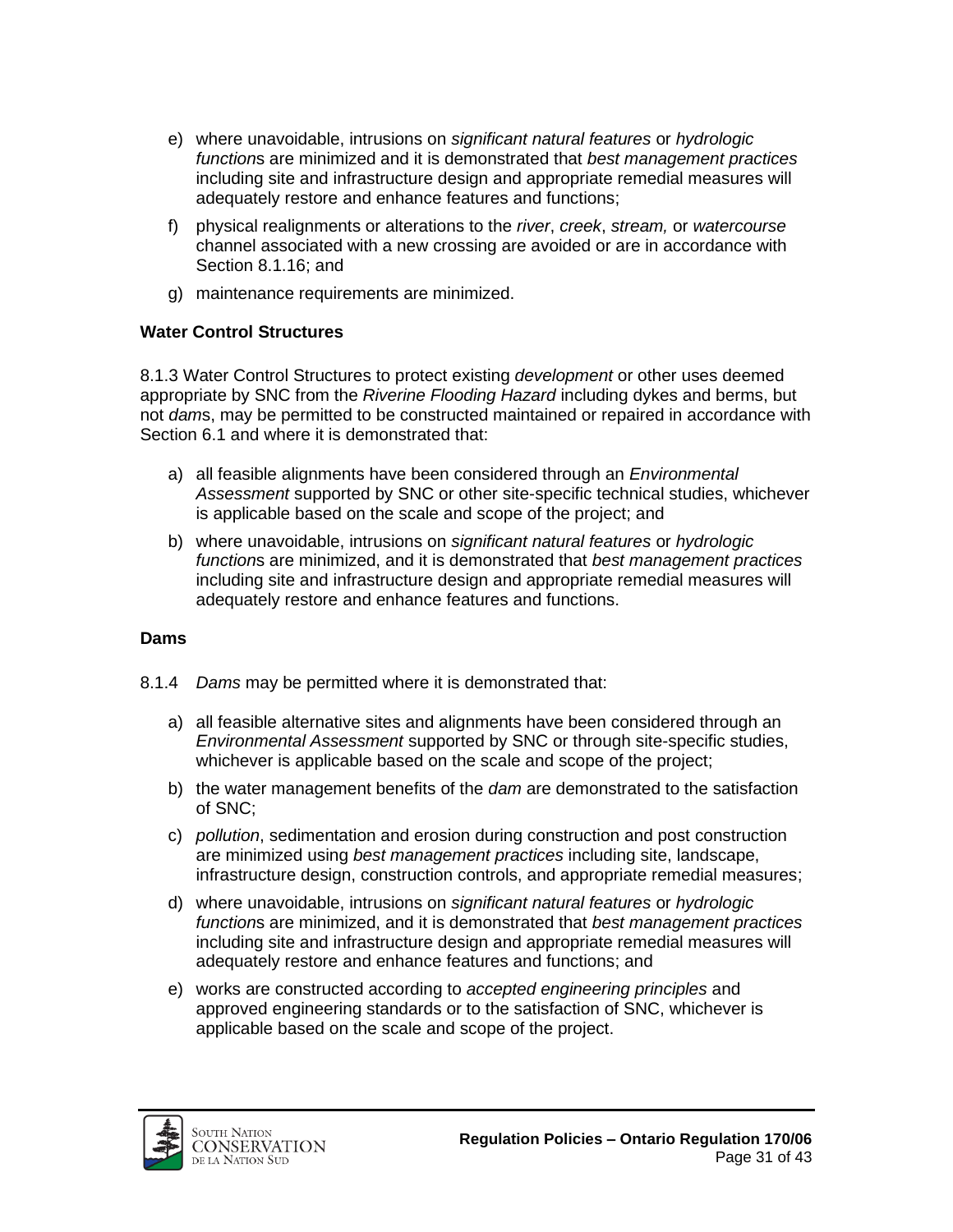8.1.5 Alterations<sup>1</sup> to *Dams* may be permitted where it is demonstrated that:

- a) *pollution*, sedimentation and erosion during construction and post construction are minimized using *best management practices* including site, landscape, infrastructure design, construction controls, and appropriate remedial measures;
- b) where unavoidable, intrusions on *significant natural features* or *hydrologic functions* are minimized, and it is demonstrated that *best management practices* including site and infrastructure design and appropriate remedial measures will adequately restore and enhance features and functions;
- c) there are no adverse impacts on the capacity of the structure to pass flows;
- d) the integrity of the original structure is maintained or improved; and
- e) works are altered according to *accepted engineering principles* and approved engineering standards or to the satisfaction of SNC, whichever is applicable based on the scale and scope of the project.

8.1.6 The retirement of *Dams* or the removal of *Dams* that are structurally unsound or no longer serve their intended purpose, located within a *river*, *stream*, *creek* or *watercourse*  may be permitted where an *Environmental Assessment* or a detailed decommissioning plan supported by SNC demonstrates that:

- a) all potential hydrologic and ecological impacts have been identified and considered;
- b) *significant natural features* and *hydrologic function*s within or adjacent to the *river*, *creek*, *stream,* or *watercourse* are *restore*d and enhanced through the retirement or removal of the structure and a site restoration plan supported by SNC;
- c) the risk of *pollution* and sedimentation during and after retirement or removal is addressed through a draw down plan supported by SNC; and
- a) susceptibility to natural hazards is not increased or new hazards created.

#### **Conservation Projects within or Adjacent to a River, Creek, Stream, or Watercourse**

8.1.7 Conservation projects such as *stream* rehabilitation works, small impoundments and realignments that *restore* or *enhance watercourse* morphology or aquatic health and habitat may be permitted in accordance with Section 6.1 and provided that:

a) the hydrologic and ecological benefits of the project are demonstrated to the satisfaction of SNC;

<sup>1</sup> Alterations to existing dams in watercourses that, in the opinion of SNC, would not affect the control of flooding, erosion, pollution or the conservation of land and that would not result in changes in the capacity to pass river flows or impacts on integrity of the structure or in-water works do not require a permit under Regulation 170/06.

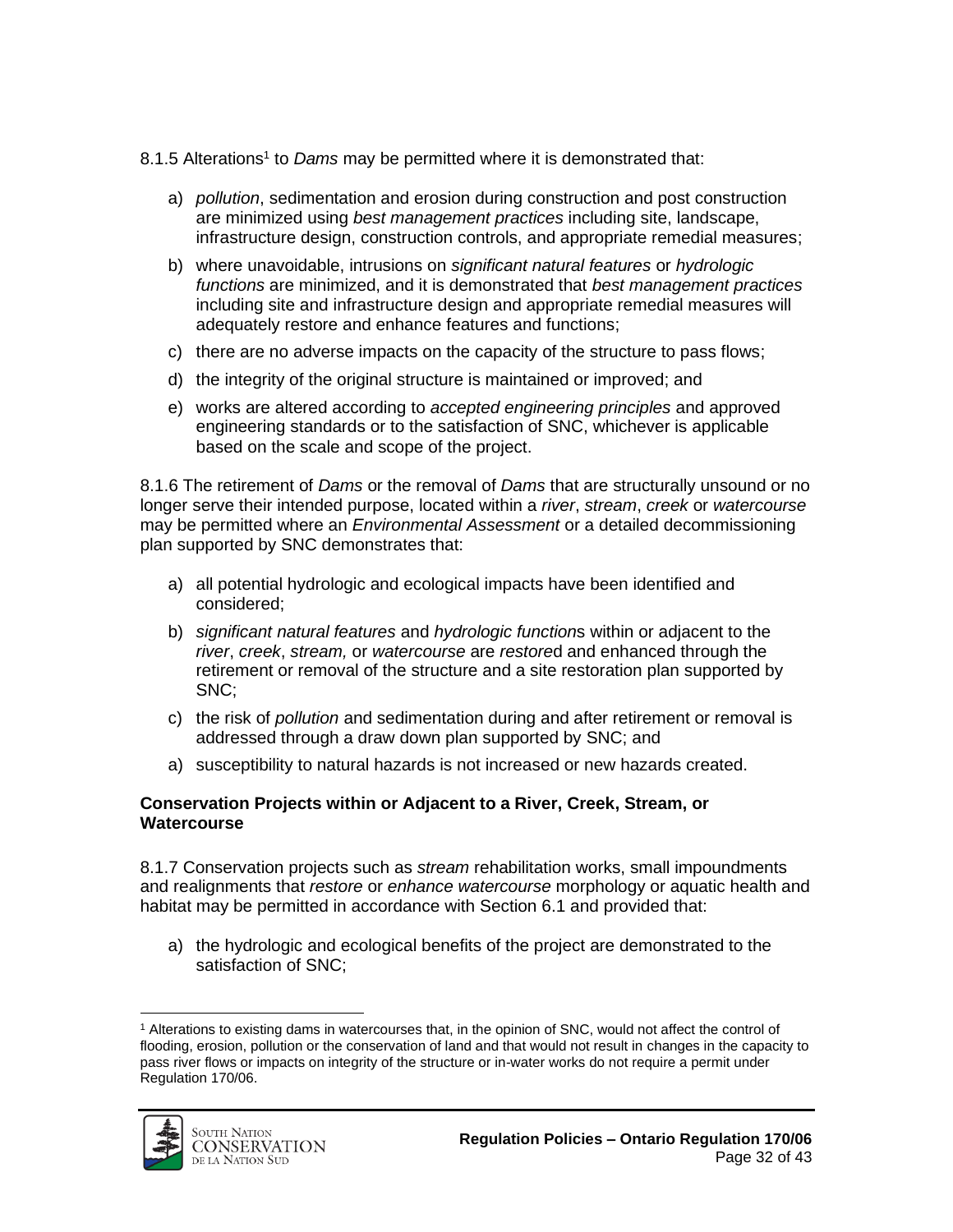- b) *stream* bank stability is enhanced;
- c) *significant natural features* and *hydrologic function*s are *restore*d and enhanced using *best management practices* including site and/or infrastructure design and appropriate remedial measures;
- d) natural channel design principles are followed to the extent possible; and
- e) maintenance requirements are minimized.

#### **Erosion and Sediment Control Structures**

8.1.8 Erosion and sediment control structures to protect existing *development* and other uses deemed appropriate by SNC may be permitted in accordance with Section 6.1 and where it is demonstrated that:

- a) erosion risk on adjacent, upstream, and/or downstream properties is reduced or erosion and sedimentation processes are controlled to reduce existing or potential impacts from adjacent land uses, whichever is appropriate;
- b) natural channel design principles are followed to the extent possible;
- c) where unavoidable, intrusions on *significant natural features* or *hydrologic function*s are minimized, and it is demonstrated that *best management practices*  including site and infrastructure design and appropriate remedial measures will adequately restore and enhance features and functions; and
- d) maintenance requirements are minimized.

#### **Maintenance of Dams or Erosion and Sediment Control Structures**

8.1.9 The maintenance and repair of *Dams* or erosion and sediment control structures may be permitted where it is demonstrated that:

- a) *pollution* and sedimentation during maintenance and repair activities is minimized using *best management practices* including site and infrastructure design, construction controls and appropriate remedial measures;
- b) where unavoidable, intrusions on *significant natural features* or *hydrologic function*s are minimized, and it is demonstrated that *best management practices* including site and infrastructure design and appropriate remedial measures will adequately restore and enhance features and functions;
- c) susceptibility to natural hazards is not increased or new hazards created; and
- d) works are maintained or repaired according to *accepted engineering principles*  and approved engineering standards or to the satisfaction of SNC based on the scale and scope of the project.

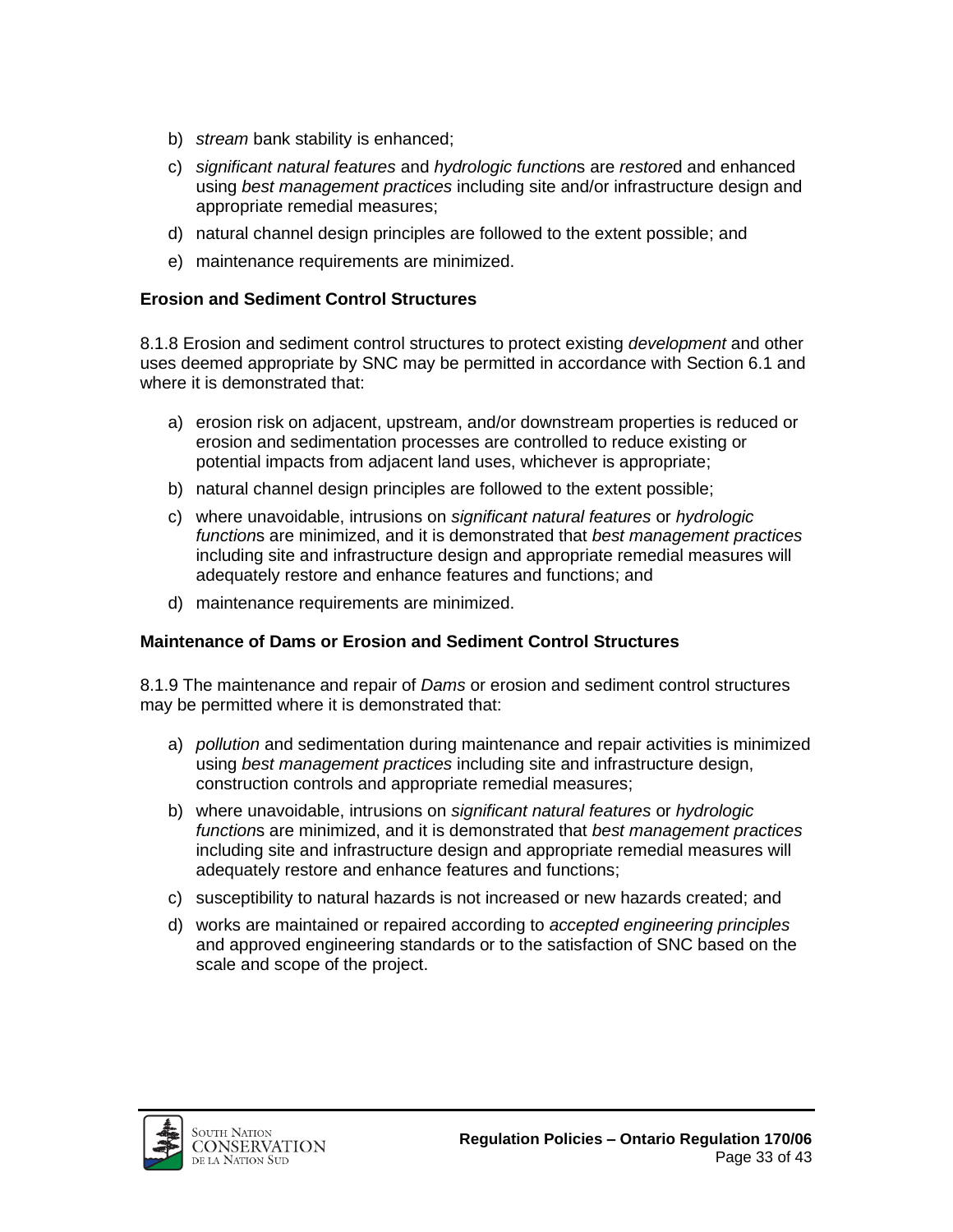#### **Ponds**

8.1.10 Connected ponds with no water intakes from the *watercourse* but which outflow into the *watercourse* may be permitted provided that the provisions of Section 6.1 are met, and a site plan and/or other site-specific study demonstrates that:

- a) there is no negative impact on the downstream water quality; and
- b) maximum berm heights above existing grades do not exceed 0.3 metres (1 foot) within the *Riverine Flooding* or *Erosion Hazard* and all remaining *fill* is removed from the hazard area.

8.1.11 Bypass ponds<sup>2</sup> connected to *watercourse*s created as part of site restoration plan or a conservation project may be permitted subject to the provisions of Section 8.1.10, and where it is demonstrated that the water intake is set above the elevation that permits continuous flow (i.e., refreshing of the pond will depend on increased *stream* flows from snow melt and rainfall events).

8.1.12 On-Line ponds<sup>3</sup> in a *river*, *creek*, *stream,* or *watercourse* are not permitted except as specified in Sections 8.1.4 and 8.1.11.

8.1.13 On-Line ponds at the upstream end of *watercourse*s may be permitted for wetland restoration and fish and wildlife habitat enhancement in accordance with Section 6.1 and where a site plan and/or other site-specific study demonstrates that there are no negative impacts on areas of groundwater recharge/discharge.

8.1.14 Dredging of an existing connected, bypass or on-line pond may be permitted in accordance with Section 7.1.23.

#### **Dredging of a River, Creek, Stream or Watercourse**

8.1.15 Dredging of a *river*, *creek*, *stream,* or *watercourse* may be permitted to improve hydraulic characteristics and fluvial processes or to improve aquatic habitat or water quality in accordance with Section 6.1 and where a dredging plan and/or other sitespecific study demonstrates that:

- a) *stream* bank stability is maintained or improved;
- b) where unavoidable, intrusions on *significant natural features* or *hydrologic function*s are minimized and it is demonstrated that *best management practices* including site design and appropriate remedial measures will adequately restore and enhance features and functions; and
- c) all dredged material is removed from the *Riverine Flooding* and *Erosion Hazard*  and safely disposed of.

<sup>&</sup>lt;sup>3</sup> An on-line pond is built by digging-out or dredging an area within an existing watercourse or by damming a watercourse.



 $2$  A bypass pond is created by diverting some of the flow from a watercourse into an adjacent pond. The outlet of this type of pond usually returns water to a watercourse.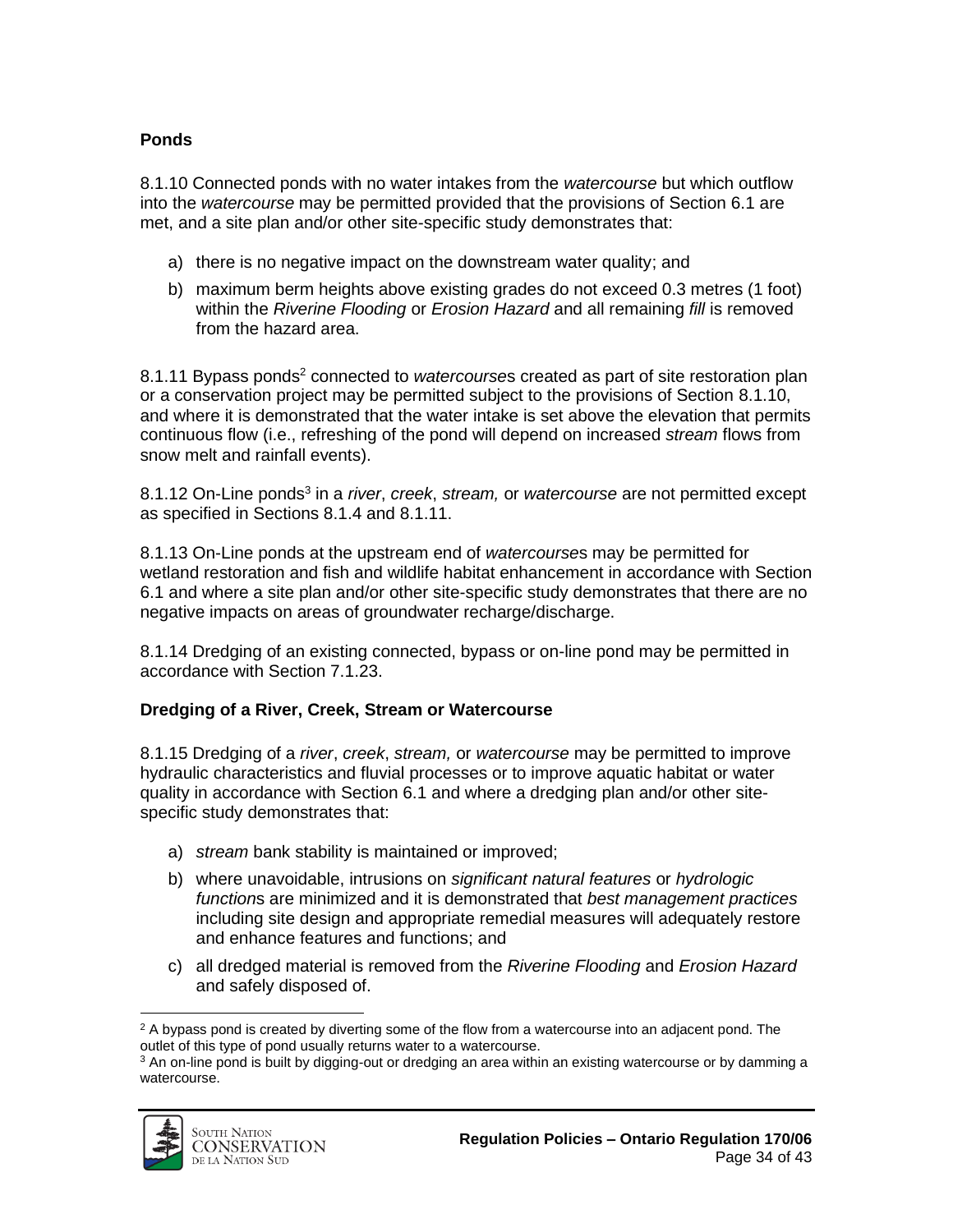#### **Realignment, Channelization or Straightening**

8.1.16 Realignment, channelization or straightening of a *river*, *creek*, *stream* or *watercourse* may be permitted to improve hydraulic characteristics and fluvial processes or to improve water quality in accordance with Section 6.1 and where a site plan and/or other site-specific study demonstrates that:

- a) all feasible alternative alignments have been considered through an *Environmental Assessment* supported by SNC or through site-specific studies, whichever is applicable based on the scale and scope of the project;
- b) *stream* bank stability is enhanced;
- c) where unavoidable, intrusions on *significant natural features* or *hydrologic function*s are minimized and it is demonstrated that *best management practices* including site design and appropriate remedial measures will adequately restore and enhance features and functions; and
- a) natural channel design principles are followed to the extent possible.

#### **Enclosures**

8.1.17 *Enclosures* of *creek*s, *stream*s or *watercourse*s may be permitted where there is a risk to public safety and/or potential property damage and where a site-specific study demonstrates that:

- a) all feasible options and methods have been explored to address the hazard(s) and the enclosure is supported by SNC;
- b) the risk of public safety is reduced;
- c) susceptibility to natural hazards is reduced and no new hazards are created;
- d) there are no negative or adverse hydrological impacts on *wetlands*;
- e) *pollution*, sedimentation and erosion during construction and post construction is minimized using *best management practices* including site and infrastructure design, construction controls, and appropriate remedial measures;
- f) intrusions within or adjacent to the *river*, *creek*, *stream,* or *watercourse* are minimized and it is demonstrated that *best management practices* including site design and appropriate remedial measures will adequately restore and enhance features and functions to the extent possible; and
- g) works are constructed, repaired, and/or maintained according to *accepted engineering principles* and approved engineering standards or to the satisfaction of SNC, whichever is applicable based on the scale and scope of the project.

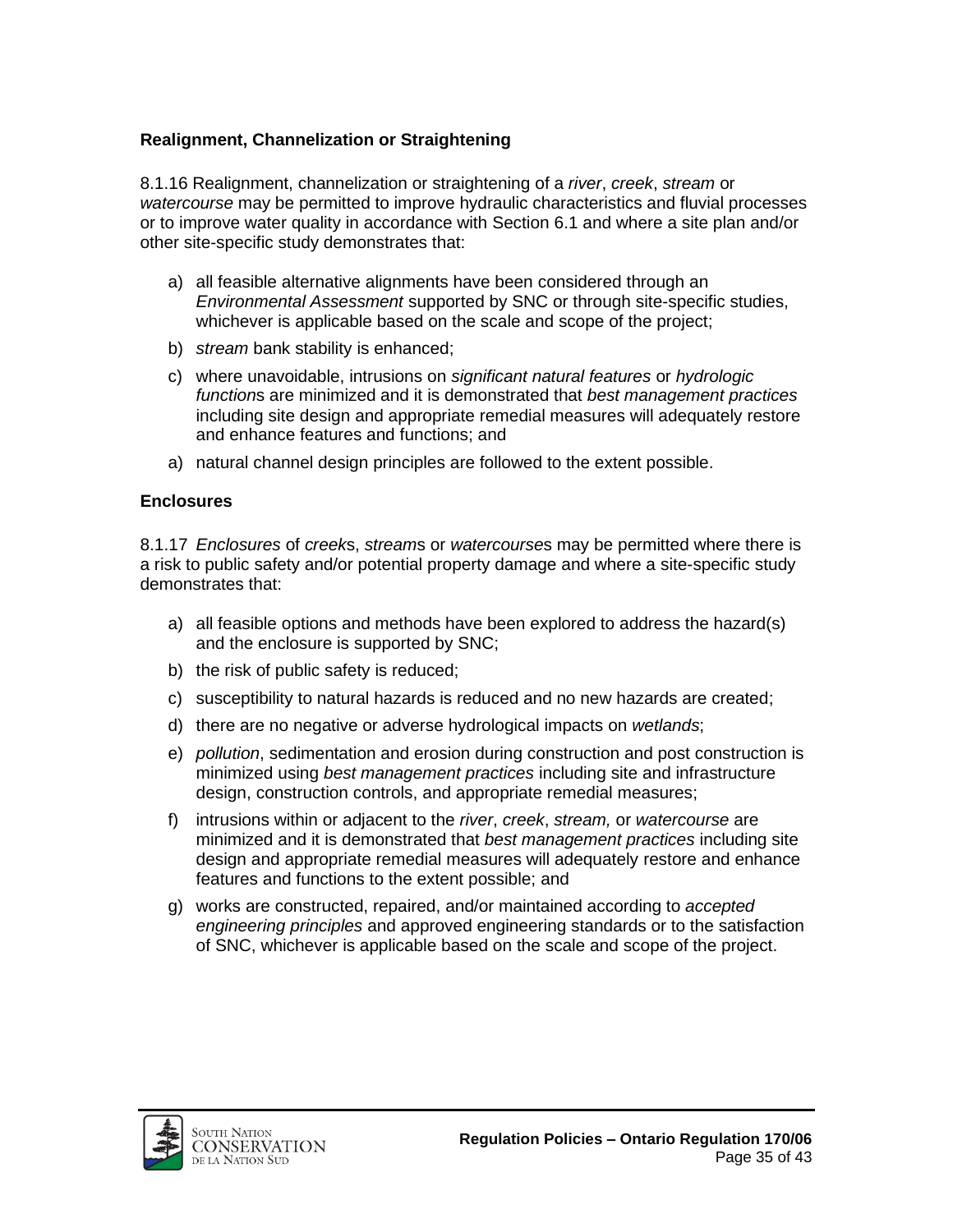#### **Shoreline Protection**

8.1.18 Shoreline protection/improvement projects may be permitted in accordance with Section 6.1 and where it is demonstrated that:

- a) alignment results in no significant effects on river hydraulics;
- b) transitions from proposed protection to adjacent shorelines is designed to mitigate local erosion, debris accumulation, or undesirable changes in local current;
- c) the design incorporates adequate drainage features; and
- d) there is no danger from marginally stable or unstable slopes.

[remainder of page intentionally left blank]

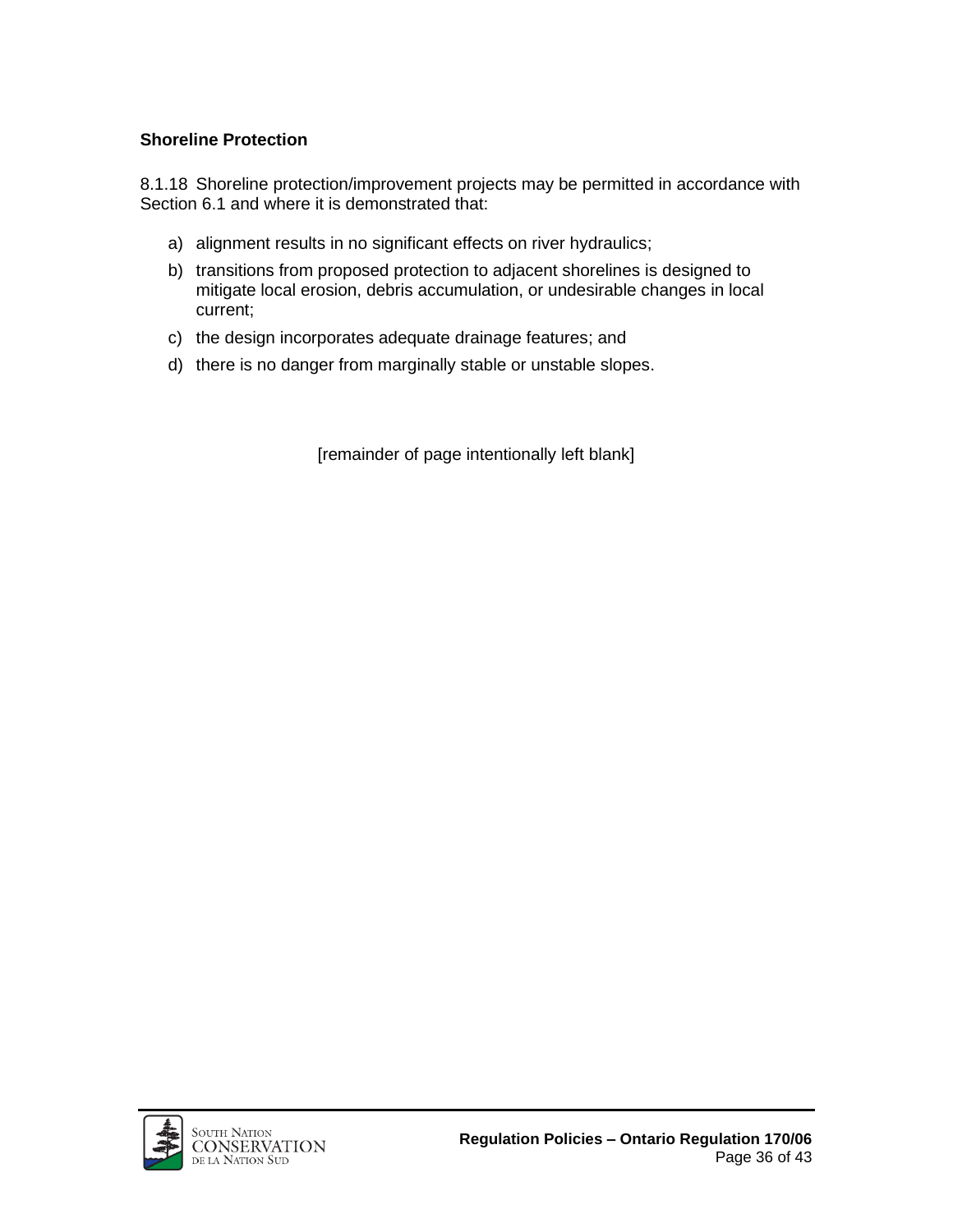## <span id="page-40-0"></span>**9. Definitions**

"*100 Year Flood Event Standard*" means rainfall or snowmelt, or a combination of rainfall and snowmelt producing at any location in a river, creek, stream, or watercourse a peak flow that has a probability of occurrence of one per cent during any given year.

*"Accepted Engineering Principles"* means those current coastal, hydraulic, and geotechnical engineering principles, methods and procedures that would be judged by a peer group of qualified engineers as being reasonable for the scale and type of project being considered, the sensitivity of the locations, and the potential threats to life and property.

*"Accessory building or structure"* means a use or a building or structure that is subordinate and exclusively devoted to a main use, building, or structure and located on the same lot.

*"Adverse Hydraulic and Fluvial Impacts"* means flood elevations are not increased, flood and ice flows are not impeded and the risk of flooding to and erosion on adjacent upstream and/or downstream properties is not increased.

*"Apparent Valley or Confined Valley"* means that part of the *valleyland* system where the valley walls are greater than 3 metres (10 feet), with or without a floodplain.

*"Areas of Interference"* means those lands where *development* could interfere with the *hydrologic function* of a *provincially significant wetland*.

*"Assisted Living Facility"* means a multiple residential unit that is constructed with limited kitchen facilities in the unit(s) or a group home, where individuals who require full or partial assistance with activities of daily living (e.g., bathing, toileting, ambulating, self administration of medications, etc.) reside.

*"Best Management Practices"* means methods, facilities, and structures that are designed to maintain or improve the environment and natural features and functions from the effects of *development* or interference.

*"Comprehensive Plan"* means a study or plan undertaken at a landscape scale such as a *watershed*/sub*watershed* plan, an *Environmental Assessment*, a detailed *Environmental Implementation Report (EIR)* that has been prepared to address and document various alternatives and is part of a joint and harmonized planning or *Environmental Assessment* process, or a community plan that includes a comprehensive *Environmental Impact Study*.

*"Conservation of land"* means the protection, preservation, management, or restoration of lands within the *watershed*.

*"Creek"* means a natural *stream* of water normally smaller than and often tributary to a *river*.

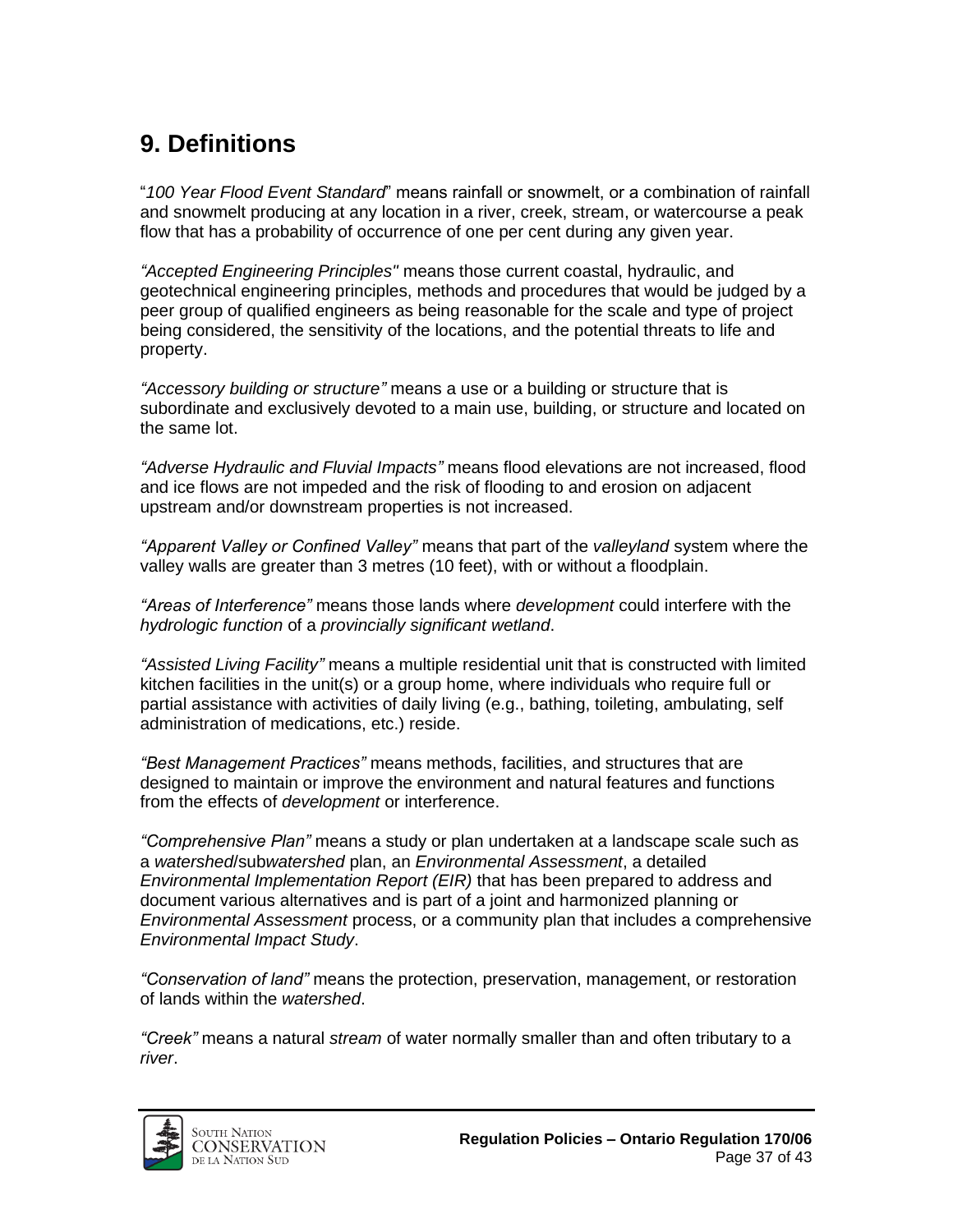*"Dam"* means a structure or work holding back or diverting water and includes a dam, tailings *dam*, dike, diversion, channel, artificial channel, culvert, or causeway (*Lakes and Rivers Improvement Act*, R.S.O. 1990 c. L3, s. 1)

*"Development"* means the construction, reconstruction, erection or placing of a building or structure of any kind; any change to a building or structure that would have the effect of altering the use or potential use of the building or structure, increasing the size of the building or structure, or increasing the number of *dwelling unit*s in the building or structure; site grading; or the temporary or permanent placing, dumping or removal of material, originating on the site or elsewhere.

*"Dug-out or Isolated Ponds"* mean anthropogenic waterbodies that are created by excavating basins with no inlet or outlet channels and in which surface and ground water collect.

*"Dwelling unit"* means a suite operated as a housekeeping unit used – or intended to be used – as a domicile by one or more persons and usually containing cooking, eating, living, sleeping, and sanitary facilities.

*"Ecological function"* means the natural processes, products, or services that living and non-living environments provide or perform within or between species, ecosystems, and landscapes. These may include biological, physical, and socio-economic interactions.

*"Enclosure"* means a pipe or other conduit for carrying a *creek*, *stream,* or *watercourse*  underground.

*"Environmental Assessment"* means a process that is used to predict the environmental, social, and economic effects of proposed initiatives before they are carried out. It is used to identify measure to mitigate adverse effects on the environment and can predict whether there will be significant adverse environmental effects, even after the mitigation is implemented.

*"Environmental Impact Study (EIS")* means a report prepared to address the potential impacts of *development* or interference on natural features.

*"Erosion Access Allowance"* means the 15 metre (50 feet) allowance to provide a large enough safety zone for people, vehicles, and equipment to enter and exit an area for emergency repairs or required maintenance.

*"Existing Use"* means the type of activity associated with an existing building or structure or site on the date of a permit application.

*"Factor of Safety"* means the ratio of average available strength of the soil along the critical slip surface to that required to maintain equilibrium. The design minimum factors of safety are provided by the Ministry of Natural Resources Technical Guide - River and Stream Systems: Flooding Hazard Limit (2002). The higher factor of safety is used in complex geotechnical conditions or where there are geologically metastable materials.

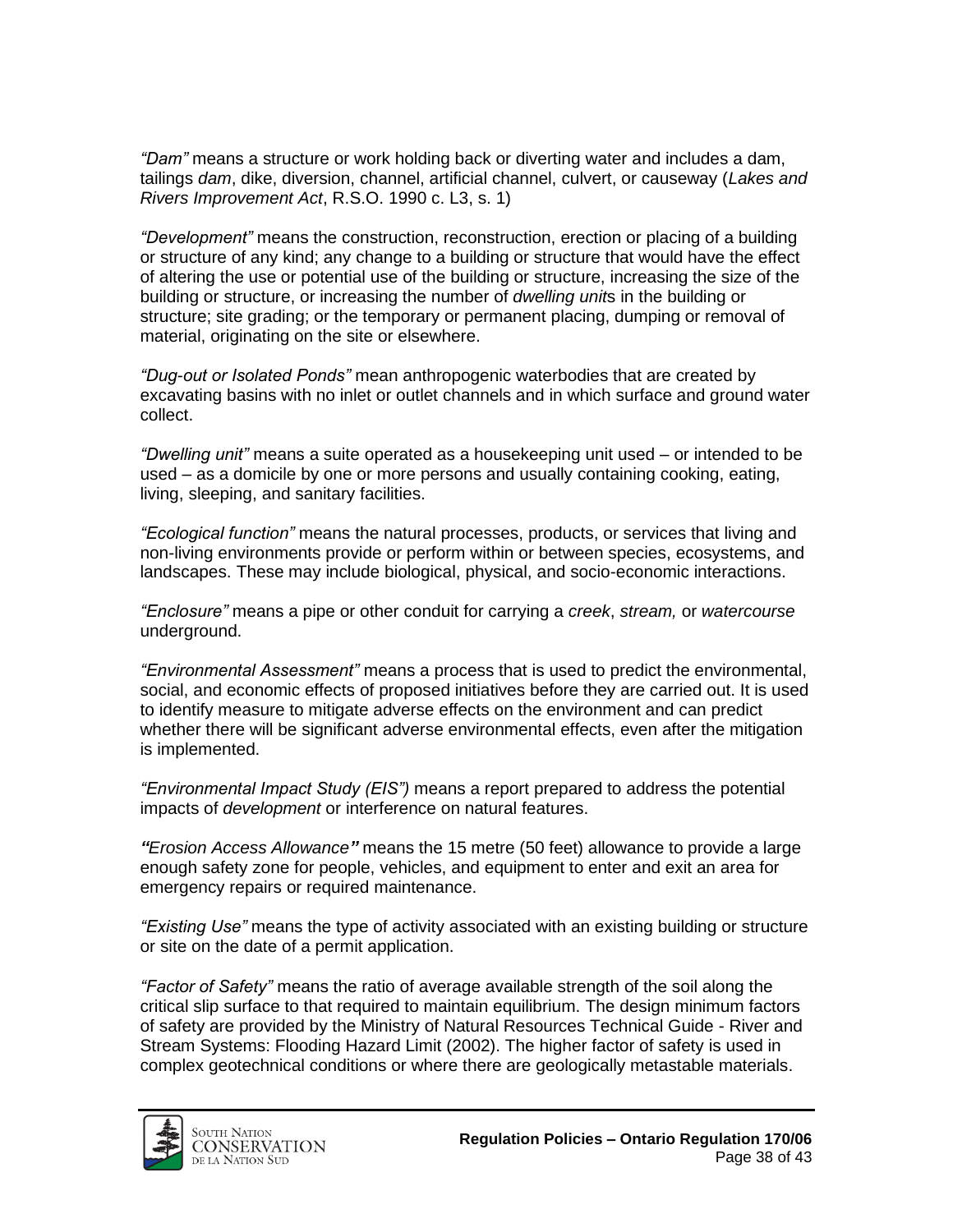"*Fill*" means any material that affects flood storage whether that material is placed on a permanent or temporary basis and whether that material originates on the site or elsewhere.

*"Floodproofing"* means structural changes and/or adjustments incorporated into the basic design and/or construction or alteration of individual buildings, structures or properties to protect them from flood damage under the standards set by the Ministry of Natural Resources Technical Guide - River and Stream Systems: Flooding Hazard Limit (2002).

*"Habitable Floor Space"* means any area that has the potential to be used as or converted to residential living space with bathroom fixtures, including basements and garages.

*"Hazardous Land"* means land that could be unsafe for *development* because of naturally occurring processes associated with flooding, erosion, dynamic beaches, or unstable soil or bedrock.

*"Hazardous Substances"* means substances that individually or in combination with other substances, are normally considered to pose a danger to or threat to public health, safety, and the environment. These substances generally include a wide range of materials that are toxic, ignitable, corrosive, reactive, radioactive, or pathological.

*"Hydrologic Function"* means the functions of the hydrologic cycle that include the occurrence, circulation, distribution and chemical and physical properties of water on the surface of the land, in the soil and underlying rocks, and in the atmosphere, and water's interaction with the environment including its relation to living things.

*"Hydrologic Study"* means a report prepared to address the potential impacts of *development* and interference on the *hydrologic function*s of a *wetland* or other natural feature.

"*Inland lake*" means a waterbody with a minimum surface area of 2 hectares (5 acres) that may respond to single runoff events. Shoreline and adjacent lands may be subject to flooding and erosion hazards.

*"Karst"* means an area of irregular limestone where erosion has produced fissures, sinkholes, underground *stream*s, and caverns.

*"Meander Belt"* means the area of land in which a *watercourse* channel moves or is likely to move over a period of time.

*"Meander Belt Allowance"* means a limit for *development* within the areas where the *river*  system is likely to shift. It is based on twenty (20) times the bankfull channel width where the bankfull channel width is measured at the widest *riffle* section of the reach. The *meander belt* is centred over a *meander belt axis* that connects the *riffle* section of the *stream*.

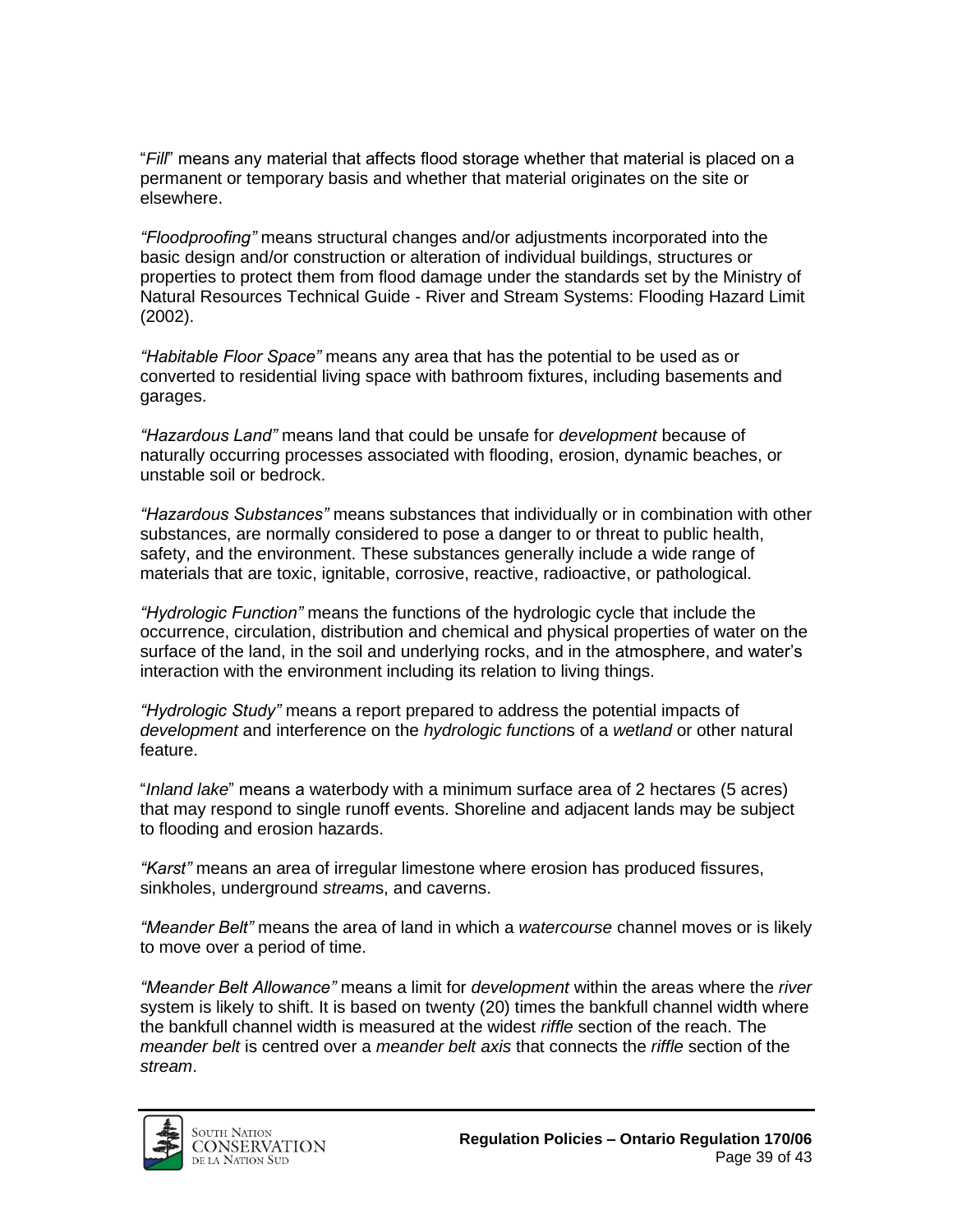*"Meander Belt Axis"* means the line or "axis" that the *meander belt* is centred over which connects all the *riffle* sections of a *stream*.

*"Negligible"* means not measurable or too small or unimportant to be worth considering.

*"Non-Apparent Valley or Unconfined Valley"* means that part of the *valleyland* system where a *river*, *creek*, *stream,* or *watercourse* is not contained within a clearly visible valley section.

*"Other Water-Related Hazards"* means water-associated phenomena other than *flooding hazards* and *wave uprush* that act on shorelines. This includes, but is not limited to shipgenerated waves, ice piling and ice jamming.

*"Pollution"* means any deleterious physical substance or other contaminant that has the potential to be generated by *development*.

*"Potential Retrogressive Landslide Area"* means the mapped hazardous lands between the Village of Casselman and the former Hamlet of Lemieux where engineer and geotechnical reports indicate large-scale retrogressive landslides can occur at any time.

*"Provincially Significant Wetlands"* means wetlands the province has identified as being the most valuable under the Ontario Wetland Evaluation System.

*"Qualified Professional"* means a person with specific qualifications, training, and experience authorized to undertake work in accordance with *accepted engineering* or scientific principles as well as provincial standards, criteria, and guidelines to the satisfaction of SNC.

*"Regulated Area"* means the greatest extent of the combined hazards plus any prescribed allowance as described in Ontario Regulation 170/06.

*"Regulatory Flood"* means the 1:100-year flood, the limits of which define the *riverine flooding hazard.* 

*"Replacement"* means the removal of an existing building or structure and the construction of a new building or structure. It does not include reconstruction of remnant foundations nor derelict or abandoned buildings or structures.

*"River"* means a large natural *stream* of water emptying into an ocean, lake, or other body of water and usually fed along its course by converging tributaries.

*"Riffle"* means a section of shallow rapids where the water surface is broken by small waves.

*"Riverine Erosion Hazard"* means the loss of land, due to human or natural processes, that poses a threat to life and property.

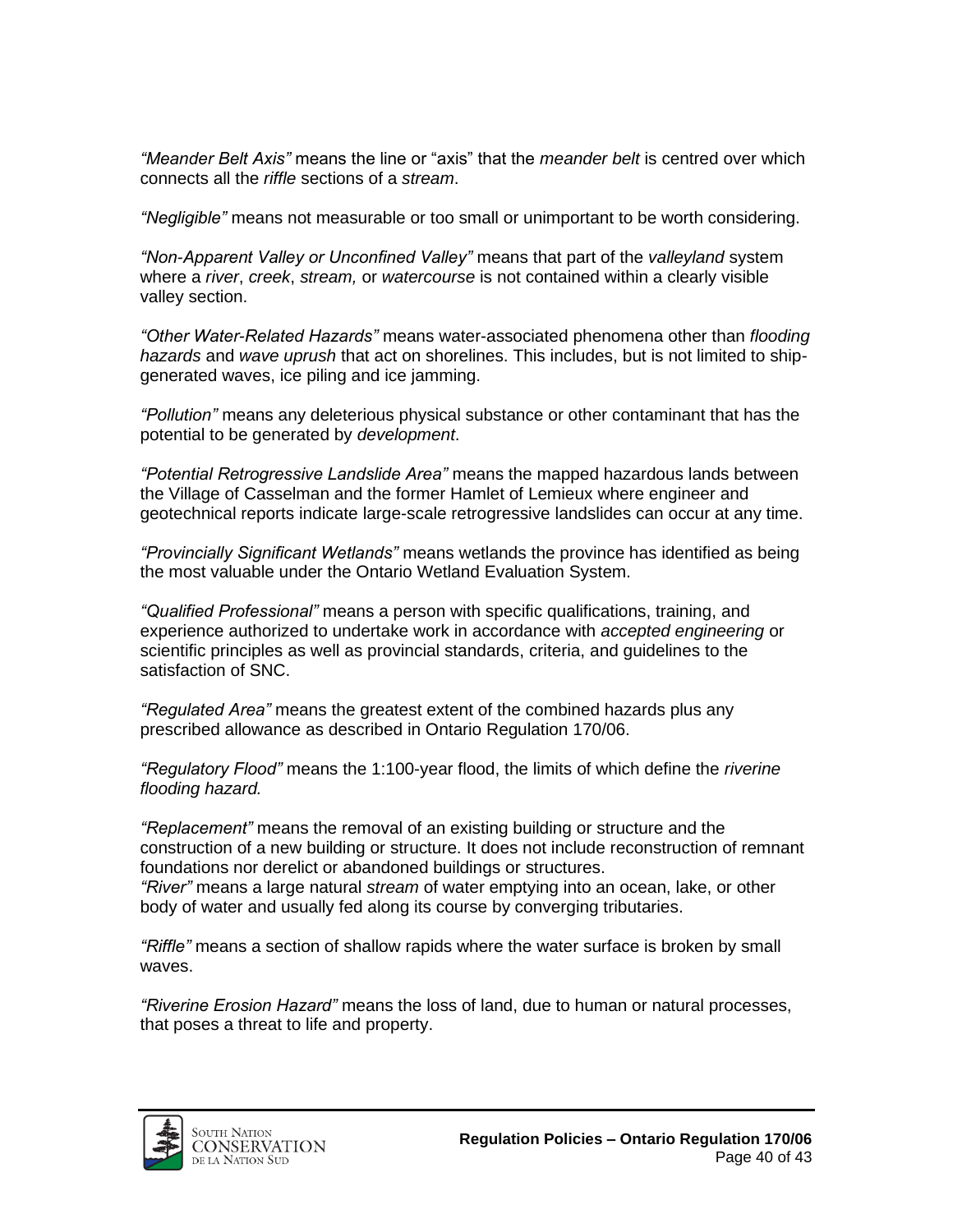*"Riverine Flooding Hazard"* means the inundation caused by the *100 Year Flood Event Standard*.

*"Safe Access"* means locations where the depth of flooding during a *Regulatory Flood* along the full length of the travelled surface of the access roadway or right-of-way is no greater than 0.3 metres with a maximum flood velocity of 3 m/s for vehicle access and no greater than 0.8 metres with a maximum flood velocity of 1.8 m/s for pedestrian access.

*"Significant Natural Features"* means features and areas including *provincially significant wetland*s, fish habitat, *valleyland*s, habitat of endangered species, significant wildlife habitat, confirmed habitat for provincially or regionally significant species, part of an ecologically functional corridor or linkage between natural areas, or any other features or areas that are considered ecologically important in terms of contributing to the quality and diversity of an identifiable geographic area or natural heritage system.

*"Stable Slope Allowance"* means the distance between the actual valley top of slope and the point at which a stable slope gradient, rising from stable toe position, intersects the ground surface and includes an appropriate factor of safety.

*"Stable Slope Angle"* means the stable slope gradient determined by a geotechnical study or engineering assessment.

*"Stream"* means a flow of water in a channel or bed, as a brook, rivulet, or small river.

*"Toe Erosion Allowance"* is the distance measured inland from the bankfull edge of the watercourse calculated by multiplying the average annual recession rate (as determined by an engineered study based on observation of twenty-five years or longer) over a 100 year planning horizon or 15 metres (50 feet) in absence of such a study.

*"Top of Slope"* means the point of the slope where the downward inclination of the land begins, or the upward inclination of the land levels off. This point is situated at a higher topographic elevation of land than the remainder of the slope.

*"Valleyland"* means land that has depressional features associated with a *river* or *stream*, regardless of whether it contains a *watercourse*.

*"Watercourse"* means an identifiable depression in the ground in which a flow of water regularly or continuously occurs.

*"Watershed"* means an area that is drained by a *river* and its tributaries.

*"Wave Uprush"* means the rush of water up onto a shoreline or structure following the breaking of a wave; the limit of *wave uprush* is the point of furthest landward rush of water onto the shoreline.

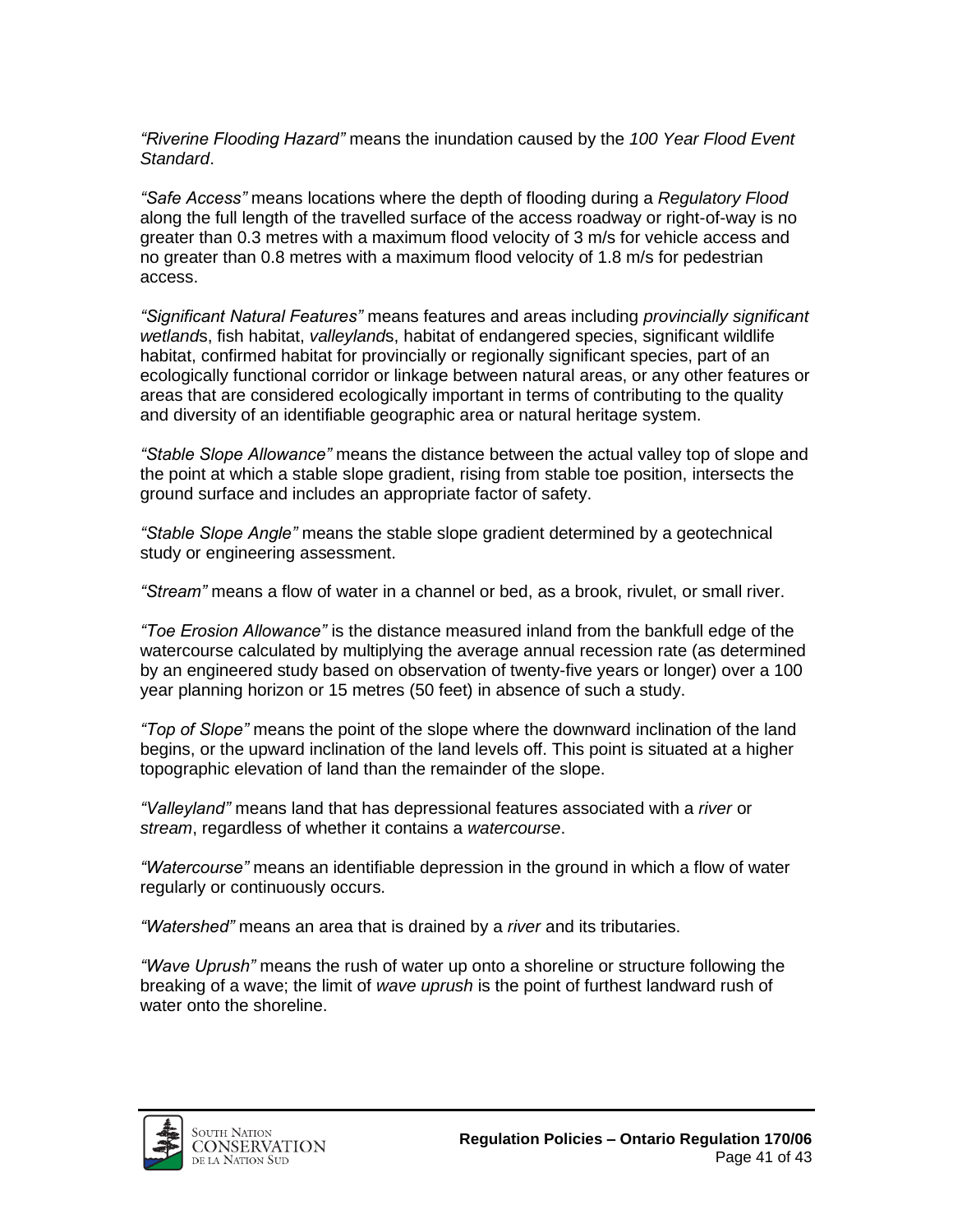*"Wetland"* means land that:

- is seasonally or permanently covered by shallow water or has a water table close or at the surface;
- directly contributes to the hydrological function of a *watershed* through connection with a surface *watercourse*;
- has hydric soils, the formation of which have been caused by the presence of abundant water; and
- has vegetation dominated by hydrophytic plants or water tolerant plants, the dominance of which has been favoured by the presence of abundant water;

but does not include periodically soaked or wet land that is used for agricultural purposes and no longer exhibits wetland characteristics.